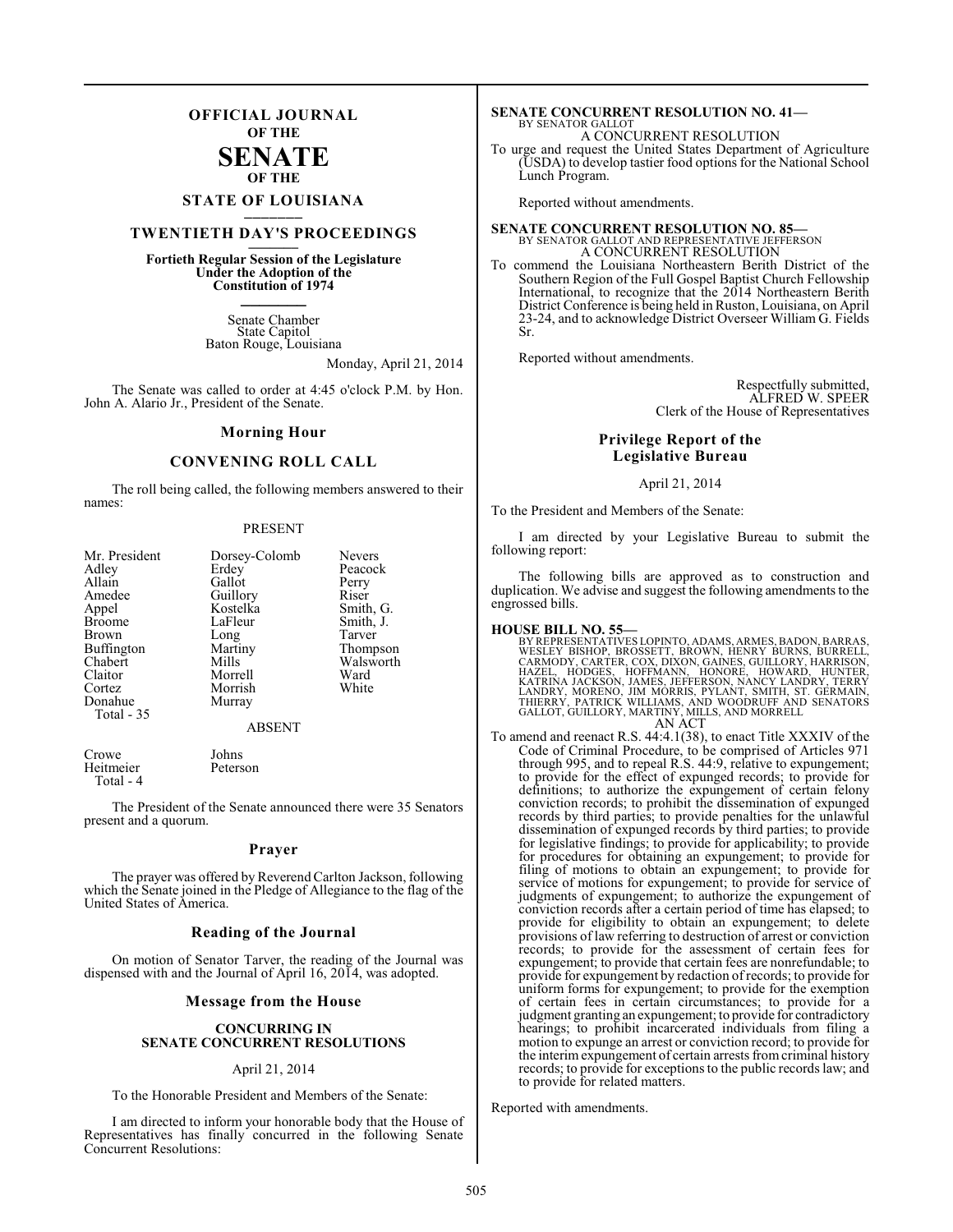## **Page 2 SENATE 20th DAY'S PROCEEDINGS**

### **LEGISLATIVE BUREAU AMENDMENTS**

Amendments proposed by Legislative Bureau to Reengrossed House Bill No. 55 by Representative Lopinto

### AMENDMENT NO. 1

On page 9, line 26, delete "of the record"

### AMENDMENT NO. 2

On page 10, line 6, following "attorney" insert "of the parish of conviction"

### AMENDMENT NO. 3

On page 11, line 21, following "attorney" insert "of the parish of conviction"

### AMENDMENT NO. 4

On page 36, line 15, following "Number" delete """

### AMENDMENT NO. 5

On page 36, line 19, following "Agency\_\_\_\_\_" insert """

**HOUSE BILL NO. 63**<br>BY REPRESENTATIVES LEGER, ANDERS, ARMES, ARNOLD, BADON,<br>BILLIOT, WESLEY BISHOP, BROSSETT, BROWN, HENRY BURNS, TIM<br>BURNS, CARTER, CHAMPAGNE, COX, DIXON, GUINN, HARRIS,<br>HENRY, HILL, HOFFMANN, HOWARD, KATR PATRICK WILLIAMS

AN ACT

To amend and reenact R.S. 4:163.1(D)(2)(d) and 715(B)(2), R.S. 6:747(A), R.S. 9:1613, 2799(A)(2) and  $(B)(1)$ , 2799.3, the heading of Part V-A of Chapter 2 of Code Title XII of Code Book III of Title 9 of the Louisiana Revised Statutes of 1950, and 3541.21(1) and (3), R.S. 11:202, 203(A) and (C), 204(A), 206, 207(A) and (B), 208 through 210, 211(A) and (B), 213(A), 215(A), 218(A), (C), and (D)(3), 293(C), 701(19), 768(D)(2), 778(A), (B), and (D),  $783(G)(1)(a)$ ,  $(I)(1)(a)$ , and  $(K)(1)$ ,  $784(C)(2)$  and  $(E)$ ,  $804$ ,  $805(A)$ and (B), 901.36, 901.37, 952.36, 1147(A) and (C)(1), 1151(D),  $1151.1(B)(1)$ ,  $(C)(2)$ , and  $(D)(1)$ ,  $1313(A)$ ,  $(B)(introducing$ paragraph), and (C), 1318, 1323(B)(1), (C)(2), and (D)(1), 1345.8(B), 1402(5), 1431, 1432(A)(introductory paragraph), 1442, 1483(B), 1503(6), 1522(A)(1)(introductory paragraph) and (B)(introductory paragraph), 1523(G), 1530(K)(3), 1614(D), 1634(A) and (B)(introductory paragraph),  $1636(B)(5)$ ,  $1732(20)$ ,  $1758(A)$  and (F),  $1763(J)(2)$ ,  $1784($ introductory paragraph),  $1785(A)(2)$ , 1804(introductory paragraph), 1805(A)(1)(a), 1902(19), 1934(A) and (F), 1938(J)(4)(c), 1944(A)(introductory paragraph), 1945(A)(2), 1964(A)(introductory paragraph),  $1974(\overline{A})$ ,  $2074(\overline{A})$  and (B)(1)(introductory paragraph), 2077(A)(introductory paragraph) and  $(B)$ (introductory paragraph) and (2), 2144 $(K)$ , 2165.6(A) and (B)(introductory paragraph), 2178(B)(introductory paragraph), (1)(b), and (3)(c) and  $(C)(1)(c)(iv)(aa)$ , 2180 $(C)(2)$ , 2214 $(A)(2)(e)$ ,  $2220(A)(1)(g)(v)$  and  $(B)(2)(a)(ii)$ ,  $2221(K)(4)(a)$  and  $(M)$ ,  $2223(A)(1)$ ,  $2241.7(A)(1)$ ,  $2241.8(2)(a)(ii)$ ,  $2242.7(A)(1)$ ,  $2242.\overline{8(2)}(a)(ii)$ ,  $2256(B)(2)(a)$  and  $(3)$ ,  $2256.2(A)$ ,  $2257(K)(4)$ ,  $2258(A)$ ,  $(B)$ (introductory paragraph) and  $(1)(c)$  and  $(d)$ ,  $(2)(a)$ , and (C) through (E),  $2259(A)(1)$ ,  $3005.1(1)(2)$  and  $(J)(4)$ ,  $3039.1(K)(4)$ , 3041(B), 3101, 3107(5), 3113(6), 3132, 3143(1) and (2), 3145(D), 3166(A), 3178(C)(2), 3192, 3200(1) and (2), 3222, 3232(A), (B), and  $(C)$ , 3281, 3288 $(B)$ (5), 3293(1), 3317 $(C)$ (5), 3322 $(B)$ (1)(a), 3341(A), 3346(3), 3363(A), 3377(A), 3378(A)(1)(g) and (2)(c), 3385.1(K)(6) and (7)(f), 3402, 3410(5), 3431, 3438(B)(4)(b) and (5)(b), 3442(1) through (4), 3447(C), 3461, 3473(1) through (4), 3514(A), 3515(B), 3516(C)(1) and (2), 3548(A), 3552(A) and (B), 3553(B)(2), 3601(A), 3605(A)(5), 3609(A), 3644, 3645(E), 3647(E) and (F), 3685.1(B)(2)(a) and (D), 3686(B)(1)(a) and (b), 3724(1) through (3), 3731(introductory paragraph) and (B), 3761, 3771(2)(a)(introductory paragraph), 3773, 3778(A), 3780, 3791, 3802(3) and (4), 3804(A), 3805, and 3808, R.S. 13:1278 and 3881(A)(8), R.S. 14:32(D)(3), 35.2(A)(introductory paragraph), (B), and (C),  $39(D)(3)$ ,  $45(A)(3)$ ,  $67.16(A)(1)$ ,  $(C)(1)(b)$ ,  $(2)(b)$ ,  $(3)(b)$ , and  $(4)(b)$ ,  $67.21(A)$  through (D), 79.1(A)(2), 89.1(A)(4), the heading of Subpart B(3) of Part V of Chapter 1 of Title 14 of the Louisiana Revised Statutes of 1950, 93.3(A) through (D) and  $(E)(1)$ , 93.4, 93.5(A)(introductory

paragraph) and (D), 106(D)(2)(introductory paragraph) and (d),  $107.\overline{1}$ (C)(2) and (3), 126.3(A), and 202.1(F)(4), R.S. 15:536(A), 537(A), 541(2)(m), 571.3(B)(3)(r), 571.34(A), 581, 830(A) and (B), 830.1(A), 1039, 1402(A), 1503(6) and (7), and 1510(C), R.S. 17:67(G), 124, 158(H)(2)(f), 240(A)(1) and (B)(2), 407.2, 421.4, 422.6(B),  $1947(A)(1)$  and  $(2)$ , and  $3217.2(D)$ , R.S.  $18:106(C)(2)(b)$ , 106.1(A)(introductory paragraph),  $564(D)(1)(a)(ii)$  and  $(2)(a)(ii)$  and  $(E)$ , 1303(I)(introductory paragraph) and  $(1)(a)$ , 1309.3(D)(1)(a)(ii) and (E), and 1400.21(B)(4), R.S. 21:51(C) and 52(A) and (B), R.S. 22:941(B)(7), 1000(A)(1)(a)(vi)(bb)(IV) and (2)(a) and (b)(iv), 1001(B), 1003(A)(2)(d), 1012(B), 1097(B), 1242(6), and 1288(B), R.S.  $23:251(A)(3)$ ,  $322(3)$ ,  $(5)$ ,  $(6)$ ,  $(8)$ , and  $(9)$ (introductory paragraph),  $323(A)$ ,  $(B)(1)$  through  $(7)$ ,  $(C)(2)$ , and  $(D)(1)$  and  $(2)$ ,  $324(A)$ ,  $1017.1(5)$ ,  $1226(B)(1)$ (introductory paragraph) and (C)(1)(introductory paragraph), 1371.1(introductory paragraph), (5), and  $(6)$ , 1378 $(F)(34)$ (introductory paragraph),  $(a)$ , and  $(c)$ , 1472(12)(F)(IV), 1823(4)(e), 1829(G), 2061(introductory paragraph) and (10), and 3004(A)(1), R.S. 25:33(B)(4), R.S. 28:2(14) and (20), 22.5, 22.7(A), 22.9, 22.10, 25.1(C)(1)(a)(v), 50(1) and (3), 52(B) and (G), 55(G), 64(B) through (G), 146, 148, 172(A), the heading of Part VIII of Chapter 1 of Title 28 of the Louisiana Revised Statutes of 1950, 200 through 205, 215.5(B)(5), the heading of Chapter 5 of Title 28 of the Louisiana Revised Statutes of 1950, 475, 476, 477(1) and (3)(a)(introductory paragraph) and (b), 478(A), 831(A)(introductory paragraph),  $(2)$ ,  $(3)$ ,  $(C)(1)(a)$  and  $(b)(i)$  through  $(iii)$ ,  $(E)$ , and  $(F)(1)$ , (4), and (5),  $854(A)(2)$  and (3),  $864(A)(2)$  and (3),  $874(A)(2)$  and (3), 904(A)(2) and (3), and 915(A)(2), R.S. 29:403(8), 726(E)(17)(a) and  $(20)(a)(i)$  and  $(iii)(aa)$ , and  $729(E)(13)(a)(i)$  and  $(iii)(aa)$ , R.S.  $32:295.1(D)(1)$ ,  $(2)(a)$ , and  $(3)(a)$ ,  $351(A)(2)$ ,  $401(introductor)$ paragraph) and (9), 403.2, and 863.1(C)(7), R.S. 33:1236(42), 1947(C)(2), 2411, 4720.62(C), 4720.112(C), and 4720.138(C), R.S. 36:151(B), 251(B), and 254(A)(10)(c) and (h), (B)(9), and (E)(1), R.S. 37:752(9)(a), (c)(ii), and (d)(ii), 775(A)(10), 776(A)(9)(b) and  $(10)(b)$ ,  $961(2)$ ,  $1360.64(C)(1)$ ,  $2363(C)(1)$ , and  $3003$ , R.S.  $38:2261(A), (B), (E)(2), (3)(introducing paragraph)$  and  $(a), (4), (5),$ and (7), R.S. 39:302, 362(B)(3)(a)(iii) and (4)(a) and (F),  $1484(\overline{B})(1)(introducing paragraph)$  and (h),  $(2)(c)$ , and (5)(introductory paragraph) and (a),  $1494.1(A)(3)$ ,  $1554(D)(3)$ ,  $1594(I)(1)$ ,  $1595.4(A)$  and  $(E)(2)$ ,  $(3)(introducing paragraph)$  and  $(a)$ ,  $(4)$ ,  $(5)$ , and  $(7)$ , and  $1952(14)$ (introductory paragraph) and  $(e)$ , R.S.  $40:5(18)$ ,  $384(11)$ ,  $442(2)$ ,  $501(A)(2)$ ,  $1299.27(A)$ , (B)(introductory paragraph) and (2), and (C), 1299.52, 1299.58(A)(introductory paragraph), (1), and (3), 1299.78.5(A)(1) and (2), 1299.113(A)(4), 1299.114(9), 1299.118(3), 1299.119(A), 1300.85(C), 1300.361(B)(introductory paragraph), 1355(B), 1379.3(C)(5), 1400(A) and (C) through  $(F)$ , 1472.3(E)(2)(d), 1485.2(3), 1563(C)(6), 1573.1(A), 1574.1(A)(13)(a), 1730.39(B), 1730.66(A), 1735, 1742(A)(1), (3), and (4)(a), (B)(1), (2)(c), and (6), and (C), 1742.1, 1742.2(A)(1), (3), and (4) and (B)(1), the heading of Part V-A of Chapter 8 of Title 40 of the Louisiana Revised Statutes of 1950, 1748(A), 2009.21, 2009.25(F)(12), 2010.8(A)(2)(b)(v) and (vi), 2013(6), 2013.2, 2013.3, 2017(A)(1), (2), and (4),  $2102(A)(3)$ ,  $2113.5$ ,  $2116(B)(1)$  and (G),  $2142(A)$ ,  $2405.5(A)$  and  $(B)(1)$  and  $(2)(c)$  through  $(f)$ , and  $2471$ , R.S. 42:808(E), R.S.  $46:51(8)$  and  $(13)$ ,  $53(B)$ ,  $56(B)(2)$  and  $(H)(1)$ , 61(A)(3), the heading of Subpart A of Part I of Chapter 3 of Title 46 of the Louisiana Revised Statutes of 1950, 151, 156(A) and (C), 230.1(A), 231.6(B), 437.14(A)(7), the heading of Part III of Chapter 4 of Title 46 of the Louisiana Revised Statutes of 1950, 541, 932(9) and (10), 1053(E), 1407(B)(1)(e)(introductory paragraph), 1951, 1952(introductory paragraph), (1), and (3), 1953(A), (B)(introductory paragraph), (C), and (D), 1954, 1955, 1956(A), 1957, 1959, the heading of Chapter 29 of Title 46 of the Louisiana Revised Statutes of 1950, the heading of 2200, 2201, 2203, the heading of Chapter 30 of Title 46 ofthe Louisiana Revised Statutes of 1950, 2251, 2252(B),  $2253(1)$ , (2), (4), and (5),  $2254(A)$ , (F)(1), (2), (4), and (5), (G)(introductory paragraph), (I), and (J),  $2255$ ,  $2256(A)$  and (B), 2582(1), (2), (4), and (6), 2584(introductory paragraph), (4), and (5), and  $2673(C)(5)$ , R.S.  $47:34(C)(2)$ (introductory paragraph) and (d)(ii), 44.1(B), 79(A)(2) and (B)(5), 287.749(C)(2)(introductory paragraph) and (d)(ii), 305.38, 305.69(B)(2) and (3), 337.9(D)(17), 360(G), 463.4(A)(1), (2), (4), and (6), (B)(1), (2), (3)(a), (4)(a) and (b), (5), and  $(6)$ ,  $(C)(2)$ ,  $(D)$ ,  $(E)(1)$ (introductory paragraph),  $(F)$ ,  $(G)(1)$ through  $(5)$  and  $(7)$ ,  $(1)$ ,  $(J)(1)$  through  $(3)$ ,  $(4)$ (introductory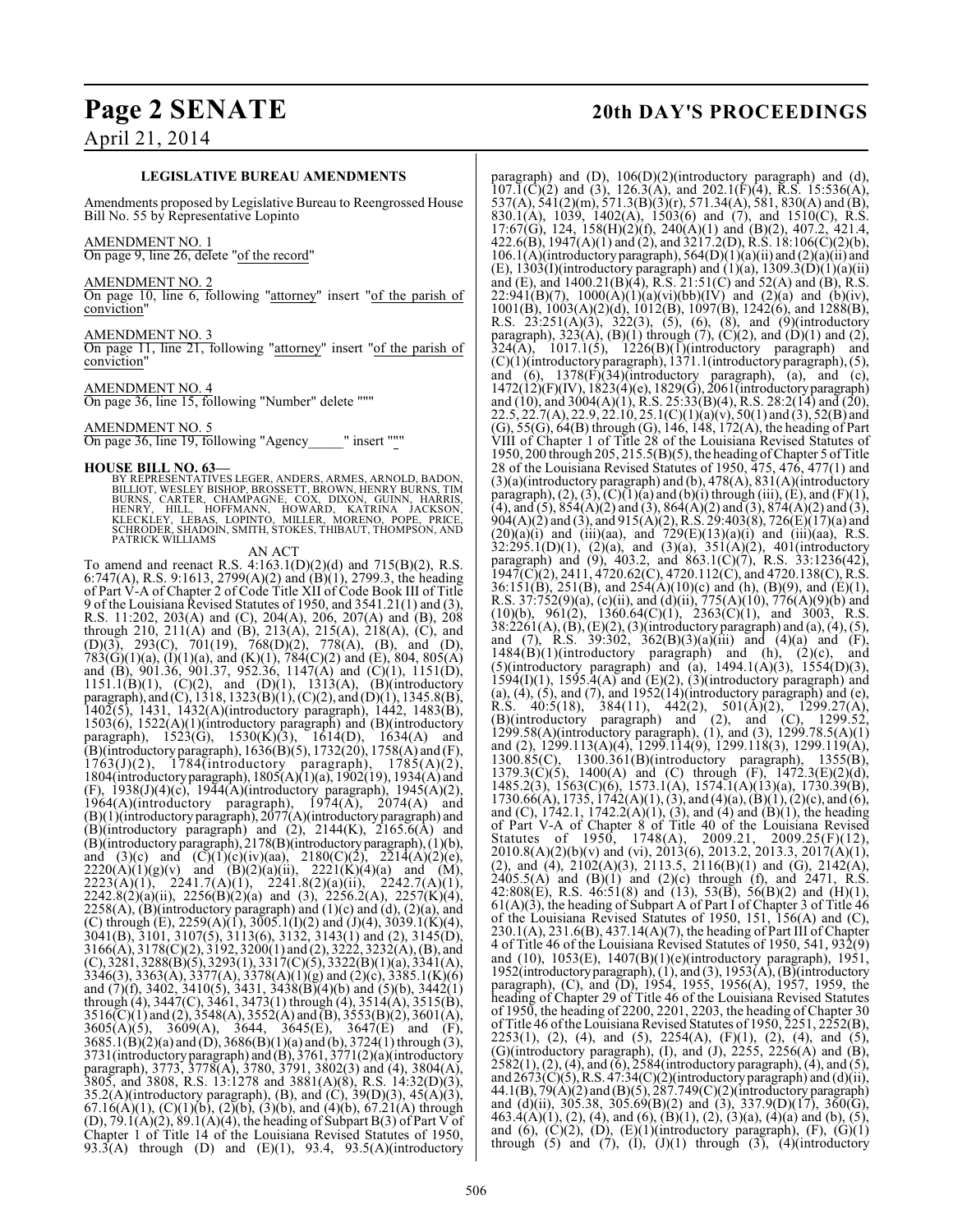# **20th DAY'S PROCEEDINGS Page 3 SENATE**

# April 21, 2014

paragraph), (a), (c), and (d), (K), and (L), 463.4.1(A), 463.4.2(A)(1) and (B)(1) and (4), 463.4.3(A), 463.5(C), 463.21(A), 463.51(D)(2), 473.2(B) and (D), 490.4(E), 492(E), and 1061(B), R.S. 48:23(B) and  $261(A)(1)$ , R.S.  $49:121(E)$ , the heading of Subpart D of Part VII of Chapter 1 of Title 49 of the Louisiana Revised Statutes of 1950, 148, and 148.1(G)(1), (H), and (I), R.S. 51:1402(4), 1407(C) and (D)(1) through  $(3)$  and  $(4)$ (introductory paragraph),  $(b)$ ,  $(c)$ , and  $(f)$ ,  $2232(11)(a)(ii), 2303(3), 2312(A)(3), 2602(A),$  $2603(9)(a)(introductory paragraph)$ ,  $2606(A)(3)$  through (5), (6)(a)(introductory paragraph), (b)(introductory paragraph), (c)(i), (iii)(aa) and (bb), (d), and (B), 2607(A) and (C), and 2608, R.S.  $56:104.1(A), 109(A), 302.1(F)(1)$  and (3) through (5), 302.3(B)(2)(b) and (4)(b),  $1699(A)$ , (B), (C)(1) and (2), and (D), and  $1762(C)(6)$  and (7), the heading of Section 12 of Chapter 1 of Title VIII of Book I of the Louisiana Civil Code and Civil Code Articles 354, 356, 358 through 360, and 3107, Code of Criminal Procedure Articles 334.4(A)(7), 573.1, 648(B)(3)(q) through (s), 658(A), 814(A)(58), and 905.5.1(A) through (G), (H)(1), (2)(introductory paragraph), and (n), Code of Evidence Article  $510(B)(2)(k)$  and  $(C)(2)(f)$ , and Children's Code Articles 559(B)(introductory paragraph) and (C)(introductory paragraph),  $681(A)(3)$ ,  $683(E)$  and  $(F)$ ,  $781(D)$  and (E), 809(C),  $837(B)(3)$  and (G),  $837.1(A)(3)$ , 894(introductory paragraph) and (3), 895(A), 910(E), 916, 1003(9), 1125(B), 1402(1) and (3), 1404(15) through (17) and (24), 1405(C), 1416(D) and (E),  $1417(A)$ ,  $1420(A)$ ,  $1451(A)$ ,  $1465(A)$  and (B),  $1467(B)(1)$ ,  $1468(A)$ , and 1469(A), to enact R.S. 28:64(H) and (I) and Children's Code Article 1003(introductory paragraph), and to repeal R.S. 17:348(C), Part IX of Chapter 1 of Title 28 of the Louisiana Revised Statutes of 1950, comprised of R.S. 28:211 and 213, R.S. 40:2113.1, Chapter 9 of Title 46 of the Louisiana Revised Statutes of 1950, comprised of R.S. 46:981 and 982, Chapter 27 of Title 46 of the Louisiana Revised Statutes of 1950, comprised of R.S. 46:2111 through 2114, Chapter 33 of Title 46 of the Louisiana Revised Statutes of 1950, comprised of R.S. 46:2391 through 2397, and Chapter 53 of Title 46 of the Louisiana Revised Statutes of 1950, comprised of R.S. 46:2681, relative to laws that refer to persons with disabilities and other persons with exceptionalities; to delete and make substitutions for obsolete, derogatory, or offensive terms; to provide for corrections in names of agencies, institutions, private organizations, and other entities; to remove references to offices, bureaus, and other subdivisions of state agencies and to programs, funds, and services that have otherwise been repealed or no longer exist; to provide for revision of terminology relative to persons with disabilities in administrative rules, policy documents, professional resources, reference materials, manuals, and other publications; to make technical changes and corrections; to provide for legislative intent; to provide for construction; and to provide for related matters.

Reported with amendments.

### **LEGISLATIVE BUREAU AMENDMENTS**

Amendments proposed by Legislative Bureau to Reengrossed House Bill No. 63 by Representative Leger

AMENDMENT NO. 1 On page 25, delete line 7, and insert "in R.S. 11:201 through 224."

AMENDMENT NO. 2 On page 38, line 13, change "; or" to "."

AMENDMENT NO. 3 On page 50, line 1, change "herein" to "in this Paragraph"

AMENDMENT NO. 4 On page 55, line 13, delete "said"

AMENDMENT NO. 5 On page 84, line 15, following "involuntary)" and before "and" change "court time pay" to ", court time pay,"

AMENDMENT NO. 6 On page 98, line 20, change "five hundred dollars or less" to "less than five hundred dollars"

AMENDMENT NO. 7 On page 120, between lines 2 and 3, insert "\* \* \*"

AMENDMENT NO. 8 On page 122, line 11, change "self sustaining" to "self-sustaining"

AMENDMENT NO. 9 On page 165, line 29, change ", and" to "."

AMENDMENT NO. 10 On page 169, line 26, following "Arc" and before "or" insert "of Louisiana'

AMENDMENT NO. 11 On page 171, line 17, change ", and" to "."

AMENDMENT NO. 12 On page 193, line 19, change "out above" to "forth in this Section"

AMENDMENT NO. 13 On page 198, line 12, change "Day" to "Providing day"

AMENDMENT NO. 14 On page 198, line 24, delete "(food stamp)"

AMENDMENT NO. 15 On page 215, line 2, change "Paragraph (5) of Subsection B" to Paragraph (B)(5)

AMENDMENT NO. 16 On page 242, at the end of line 25, delete "the infirmed" and insert "persons with infirmities"

**HOUSE BILL NO. 119—** BY REPRESENTATIVES HOFFMANN AND JOHNSON AN ACT

To amend and reenact R.S. 3:2803(61), relative to livestock at large on certain highways; to prohibit livestock at large on Louisiana Highway 29 from Bunkie to its intersection with Louisiana Highway 115 west of Evergreen; and to provide for related matters.

Reported without amendments.

**HOUSE BILL NO. 212—** BY REPRESENTATIVE LEBAS

AN ACT

To amend and reenact R.S. 40:964(Schedule IV)(B)(1) and to enact R.S. 40:964(Schedule II)(E)(3), (Schedule III)(B)(15), (E)(29.1) and (53.1), (Schedule IV)(B)(1.5) and (Schedule IV)(D)(13), relative to the Uniform Controlled Dangerous Substances Law; to add certain substances to Schedules II, III, and IV; and to provide for related matters.

Reported without amendments.

**HOUSE BILL NO. 229—**

BY REPRESENTATIVE MACK AN ACT

To enact R.S.  $40:964$ (Schedule I)(A)(56) and (F)(15 through 28), relative to the Uniform Controlled Dangerous Substances Law; to add certain substances to Schedule I of the Uniform Controlled Dangerous Substances Law; and to provide for related matters.

Reported without amendments.

**HOUSE BILL NO. 308—**

BY REPRESENTATIVE SEABAUGH AN ACT

To amend and reenact R.S. 14:108.1(E), relative to the crime of flight from an officer; to increase the possible term of imprisonment for the crime of aggravated flight from an officer; to provide for increased penalties when the crime results in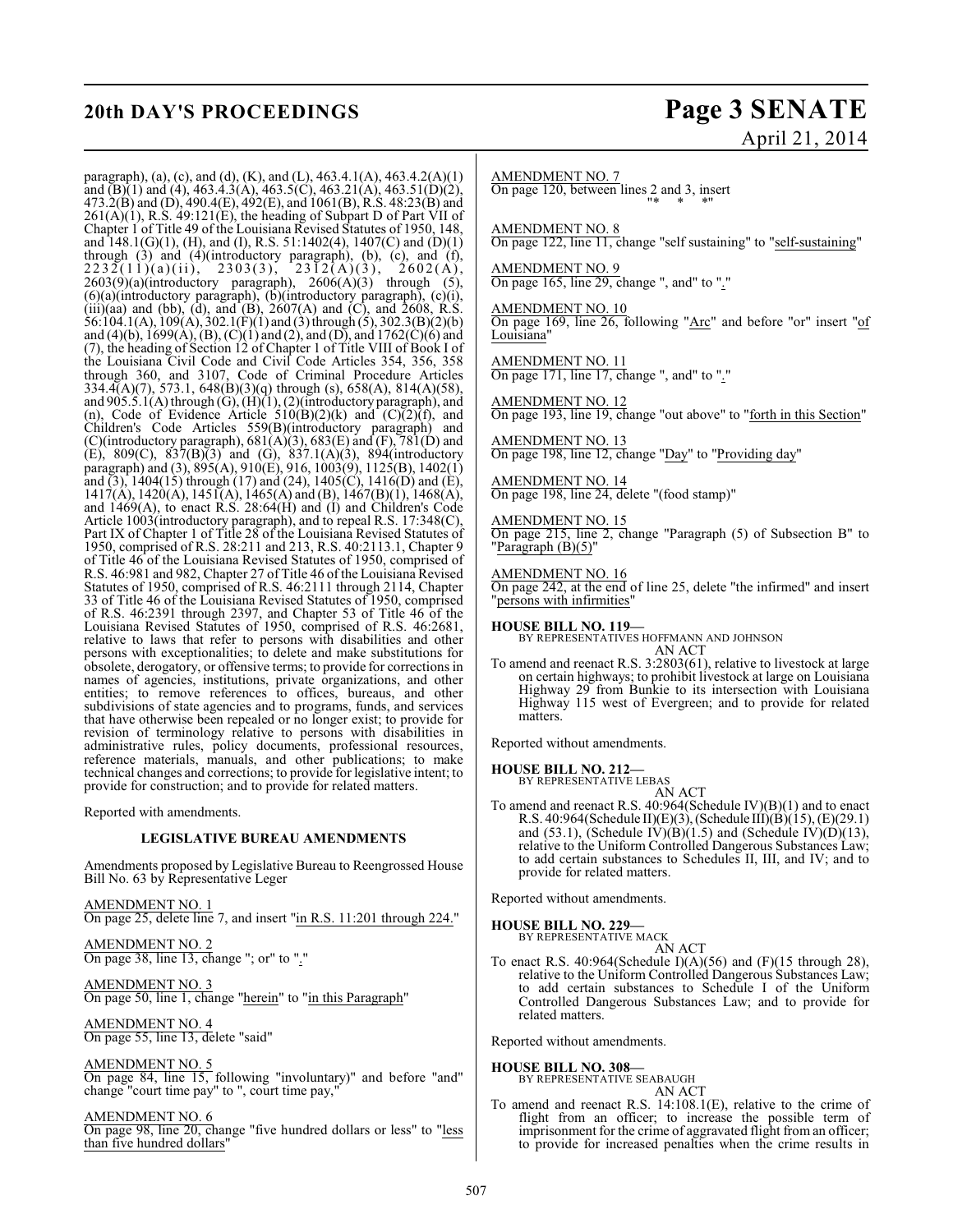### serious bodily injury; to provide for a definition of "serious bodily injury"; and to provide for related matters.

Reported without amendments.

### **HOUSE BILL NO. 414—** BY REPRESENTATIVE HAZEL

AN ACT

To amend and reenact Code of Criminal Procedure Article 814(A)(26) and (27), relative to responsive verdicts; to provide changes in responsive verdicts for theft and attempted theft; and to provide for related matters.

Reported without amendments.

### **HOUSE BILL NO. 480—**

BY REPRESENTATIVE RITCHIE AN ACT

To enact R.S. 1:58.6, relative to special days; to designate three days in July as the "Louisiana Collector Car Appreciation" weekend; to provide that these dates shall be observed annually by the state; and to provide for related matters.

Reported without amendments.

### **HOUSE BILL NO. 513—**

BY REPRESENTATIVE HENRY AN ACT

To enact Part LXXV of Chapter 5 of Title 40 of the Louisiana Revised Statutes of 1950, to be comprised of R.S. 40:1300.381 through 1300.382, relative to chromosome deletion disorders; to provide for definitions; to provide for dissemination of information regarding velocardiofacial syndrome and 22q11.2 deletion syndrome; to provide for rulemaking authority; to authorize the use of available resources for cost containment; and to provide for related matters.

Reported without amendments.

## **HOUSE BILL NO. 544—** BY REPRESENTATIVE ADAMS

AN ACT

To amend and reenact R.S. 14:206, relative to the crime of fire prevention interference; to add elements to the crime; and to provide for related matters.

Reported without amendments.

### **HOUSE BILL NO. 736—**

BY REPRESENTATIVE JAMES

AN ACT To amend and reenact R.S. 40:2018.1(A), (B), and (G), relative to the Louisiana Commission on HIV, AIDS, and Hepatitis C; to change the composition and membership of the commission; to provide for an extension of the termination date; and to provide for related matters.

Reported with amendments.

### **LEGISLATIVE BUREAU AMENDMENTS**

Amendments proposed by Legislative Bureau to Reengrossed House Bill No. 736 by Representative James

### AMENDMENT NO. 1

On page 2, line 14, change "serving" to "who serves"

### AMENDMENT NO. 2

On page 3, line 18, following "or" and before "an" change "his designee who has" to "their designees who have"

# **Page 4 SENATE 20th DAY'S PROCEEDINGS**

### **HOUSE BILL NO. 741—**

BY REPRESENTATIVE LOPINTO AN ACT

To amend and reenact Code of Criminal Procedure Article 559(A), relative to the withdrawal of a guilty plea; to require a contradictory hearing on any motion to withdraw a guilty plea; to authorize the state to waive the contradictory hearing; and to provide for related matters.

Reported without amendments.

### **HOUSE BILL NO. 746—**

BY REPRESENTATIVE MORENO

AN ACT To amend and reenact R.S. 40:2707 and 2714(E) and (I), relative to tanning facilities; to prohibit the use of tanning equipment by persons under eighteen years of age; to provide for notice requirements; to make technical changes; and to provide for related matters.

Reported with amendments.

### **LEGISLATIVE BUREAU AMENDMENTS**

Amendments proposed by Legislative Bureau to Engrossed House Bill No. 746 by Representative Moreno

### AMENDMENT NO. 1

On page 2, line 7, change "WHICH" to "THAT"

AMENDMENT NO. 2

On page 2, line 13, change "which" to "that"

### **HOUSE BILL NO. 833—**

BY REPRESENTATIVES FOIL, ANDERS, BARROW, BERTHELOT,<br>STUART BISHOP, BROADWATER, BURFORD, HENRY BURNS,<br>BURRELL, CARMODY, CARTER, CHAMPAGNE, COX, CROMER,<br>GUINN, HARRIS, HARRISON, HAVARD, HAZEL, HENSGENS, HILL,<br>HOFFMANN, HONOR WILLMOTT

### AN ACT

To enact R.S. 36:259(Y) and 802.24 and Chapter 19 of Title 46 of the Louisiana Revised Statutes of 1950, to be comprised of R.S. 46:1721 through 1740, relative to a savings program for persons with disabilities; to provide for definitions, findings, and purposes; to create the ABLE Account Program and the ABLE Account Authority to administer such program; to provide for composition, powers, and duties of the ABLE Account Authority; to provide for equivalency of certain aspects of the ABLE Account Program to aspects of the Louisiana Student Tuition Assistance and Revenue Trust Program; to establish program rules; to provide for qualified expenses; to provide for transfer of entitiesto the Department of Health and Hospitals for the purpose of conferring rulemaking authority; to provide for promulgation of rules; to provide for effectiveness contingent upon certain actions by congress; and to provide for related matters.

Reported without amendments.

### **HOUSE BILL NO. 891—**

BY REPRESENTATIVES STOKES AND SIMON AN ACT

To enact Part LXXV of Chapter 5 of Title 40 of the Louisiana Revised Statutes of 1950, to be comprised of R.S. 40:1300.381 through 1300.385, relative to access to treatment for terminally ill patients; to provide for findings, definitions, intent, and construction; to authorize provision of certain pharmaceutical and therapeutic products by manufacturers; to specify that gratuitous provision and insurance coverage of certain treatments are not required; to provide for limitation of liability; to prohibit actions against licenses of physicians in specific instances; and to provide for related matters.

Reported without amendments.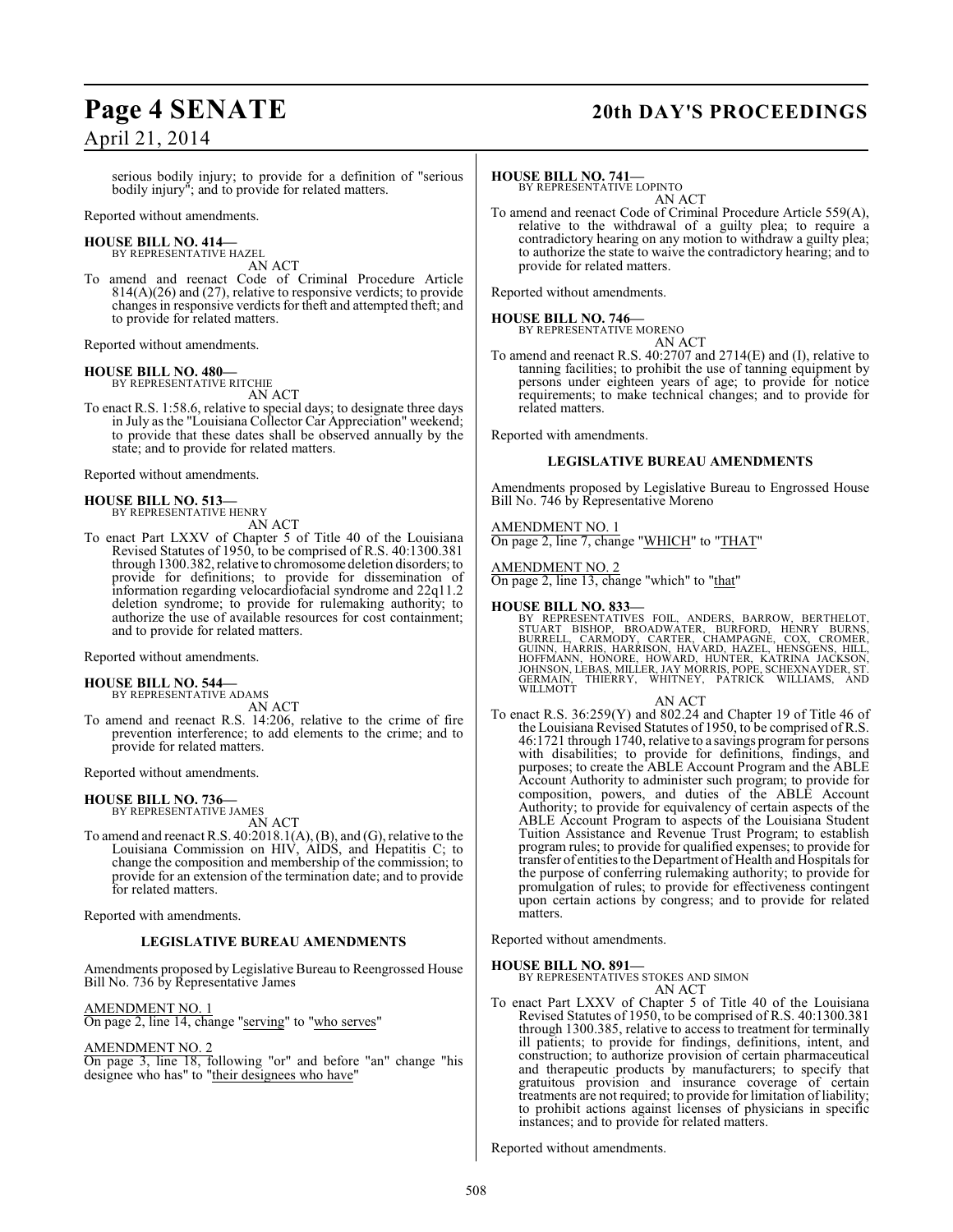# **20th DAY'S PROCEEDINGS Page 5 SENATE**

# April 21, 2014

### **HOUSE BILL NO. 1075— (Substitute for House Bill No. 910 by Representative Connick)** BY REPRESENTATIVES CONNICK, BILLIOT, STUART BISHOP, GAROFALO, GISCLAIR, LAMBERT, LEOPOLD, MONTOUCET, AND

SCHEXNAYDER AN ACT

To amend and reenact R.S. 30:2522(4) and to enact R.S. 30:2531(A)(3), relative to litter; to provide for the definition of litter; to provide for penalties for cigarettes and cigarette butts littering; and to provide for related matters.

Reported without amendments.

Respectfully submitted, Daniel R. Martiny Chairman

### **Adoption of Legislative Bureau Report**

On motion of Senator Martiny, the Legislative Bureau amendments were adopted and the Bills and Joint Resolutions were read by title and passed to a third reading.

### **Introduction of Senate Resolutions**

Senator Adley asked for and obtained a suspension of the rules to read Senate Resolutions a first and second time.

### **SENATE RESOLUTION NO. 66—**

BY SENATOR DORSEY-COLOMB A RESOLUTION

To urge and request the Department of Transportation and Development to perform a study relative to the increase in the noise decibel levels as a result of the expansion of Louisiana Highway 42, also known as Burbank Drive, and elsewhere in Baton Rouge.

The resolution was read by title and placed on the Calendar for a second reading.

### **SENATE RESOLUTION NO. 67—**

BY SENATOR WALSWORTH A RESOLUTION

To recognize the week of April  $22<sup>nd</sup>$  through the 29<sup>th</sup>, 2014, as The World Primary Immunodeficiency Week.

The resolution was read by title and placed on the Calendar for a second reading.

### **SENATE RESOLUTION NO. 68—** BY SENATOR WALSWORTH

A RESOLUTION

To express the heartfelt and sincere condolences of the Senate of the Legislature of Louisiana upon the death of Lory Mayfield Frey Jr.

The resolution was read by title and placed on the Calendar for a second reading.

### **SENATE RESOLUTION NO. 69—**

BY SENATOR WALSWORTH A RESOLUTION

To express the Louisiana Senate's continued support of the Louisiana Alzheimer's Disease Task Force's 2009 Final Report and implementation of its recommendations contained therein.

The resolution was read by title and placed on the Calendar for a second reading.

#### **SENATE RESOLUTION NO. 70—** BY SENATOR MURRAY

A RESOLUTION

To designate April 23, 2014, as YMCA Day in Louisiana.

The resolution was read by title and placed on the Calendar for a second reading.

### **SENATE RESOLUTION NO. 71—**

BY SENATOR THOMPSON A RESOLUTION

To designate April 30, 2014, as "FFA Day" at the legislature and to commend the state officers of FFA.

The resolution was read by title and placed on the Calendar for a second reading.

### **SENATE RESOLUTION NO. 72—**

BY SENATOR ADLEY A RESOLUTION

To commend the Minden St. Jude Auction and to recognize the owners and employees of Sanders Machine Works for their generous contributions in 2014 to St. Jude Children's Research Hospital.

On motion of Senator Adley the resolution was read by title and adopted.

### **Introduction of Senate Concurrent Resolutions**

#### **SENATE CONCURRENT RESOLUTION NO. 87—** BY SENATOR MILLS

A CONCURRENT RESOLUTION

To authorize and direct the Department of Health and Hospitals to create a working group to study the future of health care funding in Louisiana.

The resolution was read by title and placed on the Calendar for a second reading.

### **SENATE CONCURRENT RESOLUTION NO. 88—** BY SENATOR CHABERT

A CONCURRENT RESOLUTION

To commend Christopher Everette Cenac, Sr. MD, for his contribution to memorializing Louisiana history in his book Livestock Brands and Marks.

The resolution was read by title and placed on the Calendar for a second reading.

### **SENATE CONCURRENT RESOLUTION NO. 89—** BY SENATOR MORRELL A CONCURRENT RESOLUTION

To create the Local Schools Commission of Orleans to study the feasibility of returning control of all Recovery School District schools located in Orleans Parish back to the Orleans Parish School Board.

The resolution was read by title and placed on the Calendar for a second reading.

### **SENATE CONCURRENT RESOLUTION NO. 90—** BY SENATOR MARTINY

A CONCURRENT RESOLUTION To recognize the importance of electronic payments and their superiority in terms of cost, safety, and convenience over cash and to encourage the use of electronic payments by all of Louisiana's citizens and particularly in government financing in

The resolution was read by title and placed on the Calendar for a second reading.

### **Senate Concurrent Resolutions on Second Reading**

**SENATE CONCURRENT RESOLUTION NO. 86—** BY SENATOR MORRELL

A CONCURRENT RESOLUTION

To commend Mary Phaline Williams for her years of exemplary service as an administrative assistant to The Honorable Dennis

the state.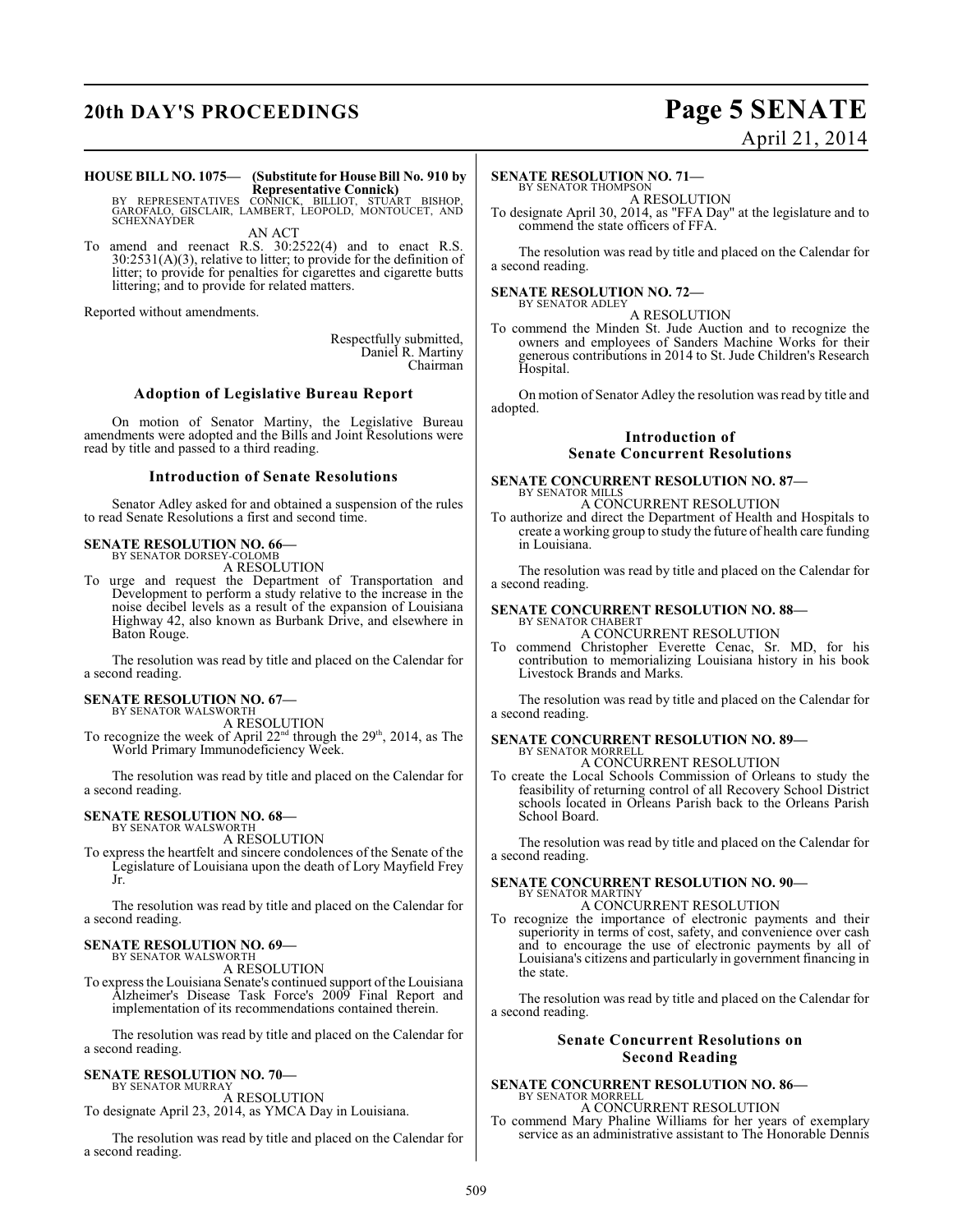R. Bagneris Sr., Judge of the Fourth Circuit Court of Appeals, Division C.

The concurrent resolution was read by title. Senator Morrell moved to adopt the Senate Concurrent Resolution.

### **ROLL CALL**

The roll was called with the following result:

Heitmeier<br>Kostelka

Long<br>Martiny

### YEAS

Erdey Nevers<br>Gallot Peacoc

Guillory Perry<br>Heitmeier Riser

Kostelka Smith, G.<br>LaFleur Smith, J.

Martiny Thompson<br>Mills Walsworth

Peacock<br>Perry

Smith, J.<br>Tarver

Walsworth<br>Ward

| Mr. President |
|---------------|
| Adley         |
| Allain        |
| Amedee        |
| Appel         |
| <b>Broome</b> |
| <b>Brown</b>  |
| Buffington    |
| Chabert       |
| Claitor       |
| Donahue       |
| Dorsey-Colomb |
| Total $-35$   |
|               |

Morrell Ward<br>
Morrish White Morrish Murray

NAYS

### Total - 0

### ABSENT

| Cortez    | Johns    |
|-----------|----------|
| Crowe     | Peterson |
| Total - 4 |          |

The Chair declared the Senate adopted the Senate Concurrent Resolution and ordered it sent to the House.

### **Rules Suspended**

Senator Walsworth asked for and obtained a suspension of the rules to advance to:

### **Senate Resolutions on Second Reading**

### **SENATE RESOLUTION NO. 67—** BY SENATOR WALSWORTH

A RESOLUTION To recognize the week of April 22<sup>nd</sup> through the 29<sup>th</sup>, 2014, as The

World Primary Immunodeficiency Week. On motion of Senator Walsworth the resolution was read by title

and adopted.

### **Message from the House**

### **ASKING CONCURRENCE IN HOUSE BILLS AND JOINT RESOLUTIONS**

### April 16, 2014

To the Honorable President and Members of the Senate:

I am directed to inform your honorable body that the House of Representatives has finally passed and asks your concurrence in the following House Bills and Joint Resolutions:

| HB No. 264 | HB No. 280 | HB No. 297 |
|------------|------------|------------|
| HB No. 405 | HB No. 417 | HB No. 431 |
| HB No. 486 | HB No. 694 | HB No. 695 |

## **Page 6 SENATE 20th DAY'S PROCEEDINGS**

| HB No. 858  | HB No. 1057 | HB No. 623  |
|-------------|-------------|-------------|
| HB No. 1105 | HB No. 1149 | HB No. 1195 |
| HB No. 1260 | HB No. 305  | HB No. 325  |
| HB No. 487  | HB No. 618  | HB No. 624  |
| HB No. 754  | HB No. 802  | HB No. 814  |
| HB No. 1028 | HB No. 1066 | HB No. 1071 |
| HB No. 1223 | HB No. 1258 | HB No. 1259 |
|             |             |             |

Respectfully submitted, ALFRED W. SPEER Clerk of the House of Representatives

### **House Bills and Joint Resolutions on First Reading**

### **HOUSE BILL NO. 264—** BY REPRESENTATIVE MILLER

AN ACT

To amend and reenact R.S. 42:1124(C)(7) and 1124.2(C)(6), relative to financial disclosure; to provide relative to the disclosure regarding parcels of immovable property; and to provide for related matters.

The bill was read by title and placed on the Calendar for a second reading.

### **HOUSE BILL NO. 280—**

BY REPRESENTATIVE IVEY AN ACT

To enact R.S. 40:1379.3(W), relative to concealed handgun permits; to provide for reduced fees for active duty members, reserve members, and veterans of the armed forces of the United States; to provide for definitions; and to provide for related matters.

The bill was read by title and placed on the Calendar for a second reading.

### **HOUSE BILL NO. 297—**

BY REPRESENTATIVE DOVE AN ACT

To amend and reenact R.S. 30:127(F), relative to bids for mineral leases on state lands; to authorize the use of electronic funds transfer for deposits accompanying such bids; and to provide for related matters.

The bill was read by title and placed on the Calendar for a second reading.

**HOUSE BILL NO. 305—**<br>BY REPRESENTATIVES HOFFMANN, ANDERS, BURFORD, HENRY<br>BURNS, TIM BURNS, CARMODY, CHÁMPAGNE, CHANEY, CONNICK,<br>COX, CROMER, DOVE, GAROFALO, GUINN, HARRIS, HARRISON,<br>HENRY, HENSGENS, HILL, HODGES, HOWARD, WILLMOTT

AN ACT

To enact R.S. 40:1299.35, relative to restriction of certain activities by employees and representatives of abortion providers and of affiliates of abortion providers; to prohibit employees and representatives of abortion providers or affiliates thereof from delivering instruction in certain schools; to prohibit such persons from providing materials or media for distribution in certain schools; to provide for exceptions; to provide for penalties; and to provide for related matters.

The bill was read by title and placed on the Calendar for a second reading.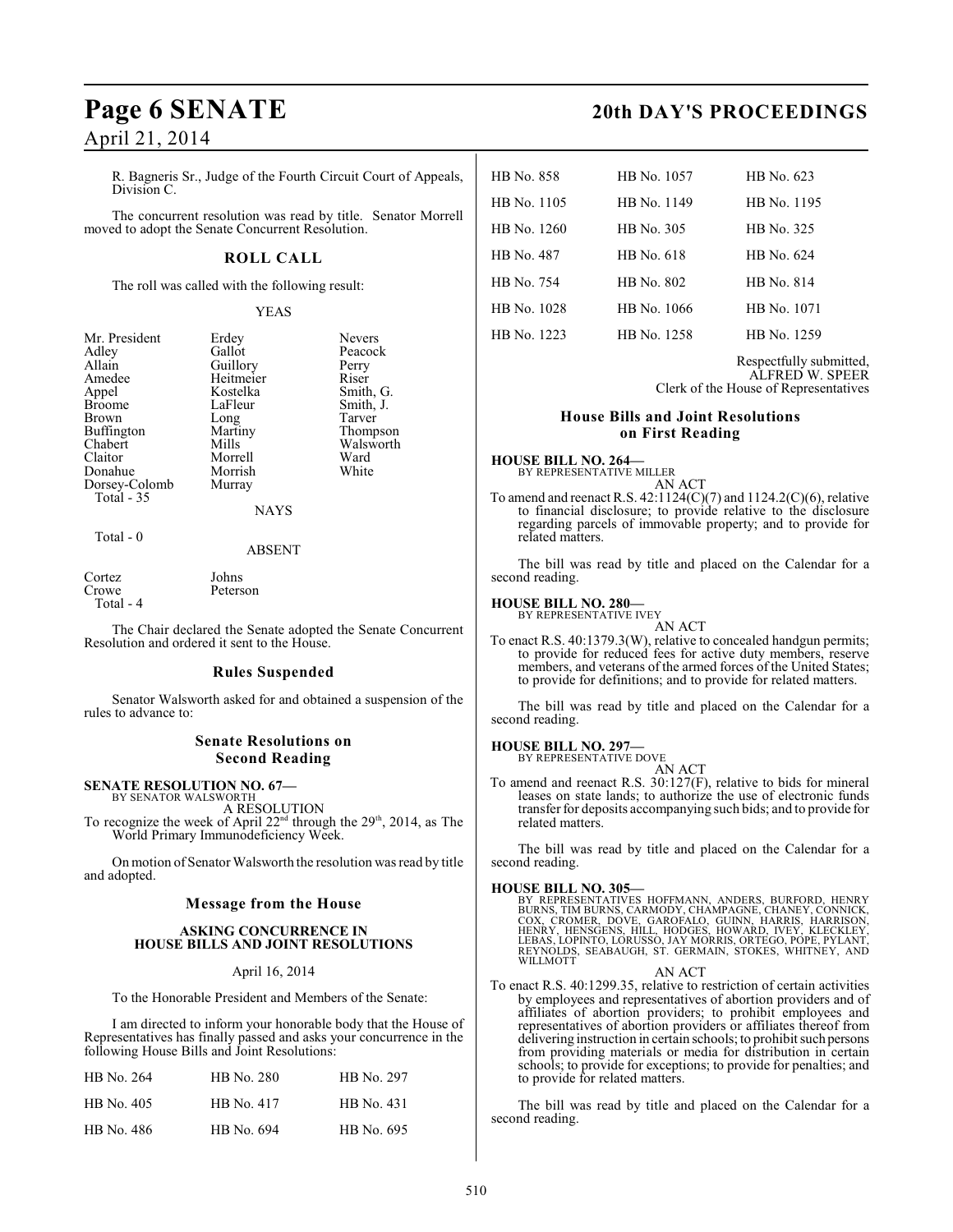## **20th DAY'S PROCEEDINGS Page 7 SENATE**

# April 21, 2014

### **HOUSE BILL NO. 325—**

BY REPRESENTATIVES LOPINTO AND STOKES AND SENATOR GUILLORY

AN ACT

To amend and reenact R.S.  $14:19(A)$  and  $20(A)(4)(a)$  and (B)(introductory paragraph), relative to the justifiable use of force or violence; to provide that the use of force or violence is justified in certain circumstances; to provide that the justification applies when the conflict began; to provide for technical changes; and to provide for related matters.

The bill was read by title and placed on the Calendar for a second reading.

### **HOUSE BILL NO. 405—**

BY REPRESENTATIVE TIM BURNS AN ACT

To amend and reenact R.S. 18:1511.11(B) and to enact R.S. 18:1511.11(C), relative to violations of the Campaign Finance Disclosure Act; to provide for the time period to bring certain actions for certain violations of the Campaign Finance Disclosure Act; and to provide for related matters.

The bill was read by title and placed on the Calendar for a second reading.

# **HOUSE BILL NO. 417—** BY REPRESENTATIVE LOPINTO

AN ACT

To amend and reenact R.S. 14:202.1, relative to offenses against property; to provide for the crime of residential contractor fraud; to provide for criminal penalties; to provide for restitution; to delete provisions relating to home improvement fraud; and to provide for related matters.

The bill was read by title and placed on the Calendar for a second reading.

# **HOUSE BILL NO. 431—** BY REPRESENTATIVE TIM BURNS

AN ACT

To amend and reenact R.S. 18:1505.4(C), relative to Campaign Finance Disclosure; to provide relative to penalties applicable to certain political committees for participation in specified elections; and to provide for related matters.

The bill was read by title and placed on the Calendar for a second reading.

### **HOUSE BILL NO. 486—** BY REPRESENTATIVE TALBOT

AN ACT

To enact R.S. 18:1491.4(D)(3), relative to certain contributions by certain political committees; to provide certain requirements regarding contributions to candidates and to principal campaign committees and subsidiary committees of candidates; and to provide for related matters.

The bill was read by title and placed on the Calendar for a second reading.

### **HOUSE BILL NO. 487—**

BY REPRESENTATIVE ALFRED WILLIAMS AN ACT

To amend and reenact R.S.  $40:1300.53(A)(1)$  and to enact R.S. 40:1300.53(A)(3) and (4), relative to ambulance personnel; to prohibit the hiring of licensed ambulance personnel and nonlicensed persons with a conviction of certain crimes; to provide for retroactive application; to provide for an effective date; and to provide for related matters.

The bill was read by title and placed on the Calendar for a second reading.

### **HOUSE BILL NO. 618—**

BY REPRESENTATIVE ABRAMSON AN ACT

To amend and reenact the heading of Part III of Chapter 1 of Code Title XXIV of Code Book III of Title 9 ofthe Louisiana Revised Statutes of 1950 and to enact R.S. 9:5812, relative to exemplary damages; to provide a peremptive period for certain actions for exemplary damages related to the storage, handling, or transportation of hazardous or toxic substances; and to provide for related matters.

The bill was read by title and placed on the Calendar for a second reading.

### **HOUSE BILL NO. 623—**

BY REPRESENTATIVE ABRAMSON

AN ACT

To amend and reenact R.S. 13:4165(A) and (D) and to enact R.S. 13:4165(E), relative to the appointment of special masters; to provide for contingent consent of the parties litigant; to provide for the compensation of the special master; to provide relative to the authority and procedure to appoint a special master; and to provide for related matters.

The bill was read by title and placed on the Calendar for a second reading.

## **HOUSE BILL NO. 624—** BY REPRESENTATIVE ABRAMSON



AN ACT To amend and reenact Code of Evidence Article 702, relative to expert testimony; to provide certain criteria for expert testimony; and to provide for related matters.

The bill was read by title and placed on the Calendar for a second reading.

### **HOUSE BILL NO. 694—**

BY REPRESENTATIVE TIM BURNS AN ACT

To amend and reenact R.S. 42:1124.2(B)(2), relative to the filing of financial disclosure statements; to require additional notifications regarding federal tax return extensions from certain persons required to file financial disclosure statements; and to provide for related matters.

The bill was read by title and placed on the Calendar for a second reading.

### **HOUSE BILL NO. 695—**

BY REPRESENTATIVE TIM BURNS AN ACT

To enact R.S. 18:1511.2(C), relative to the Campaign Finance Disclosure Act; to provide relative to the authority of the supervisory committee and its staff; to provide for certain inquiries; and to provide for related matters.

The bill was read by title and placed on the Calendar for a second reading.

### **HOUSE BILL NO. 754—**

- BY REPRESENTATIVES MORENO, BADON, WESLEY BISHOP,<br>BROSSETT, HENRY BURNS, BURRELL, EDWARDS, HARRISON,<br>LEBAS,LEGER,ST.GERMAIN,ANDWILLMOTT AN ACT
- To enact R.S. 40:978.1, relative to the prescribing and administering of an opioid antagonist for overdoses of controlled dangerous substances; to authorize a first responder to receive a prescription for naloxone; to authorize the first responder to administer naloxone to a third party; to limit liability for the administration of naloxone by a first responder; to require training prior to receiving a prescription for naloxone; to require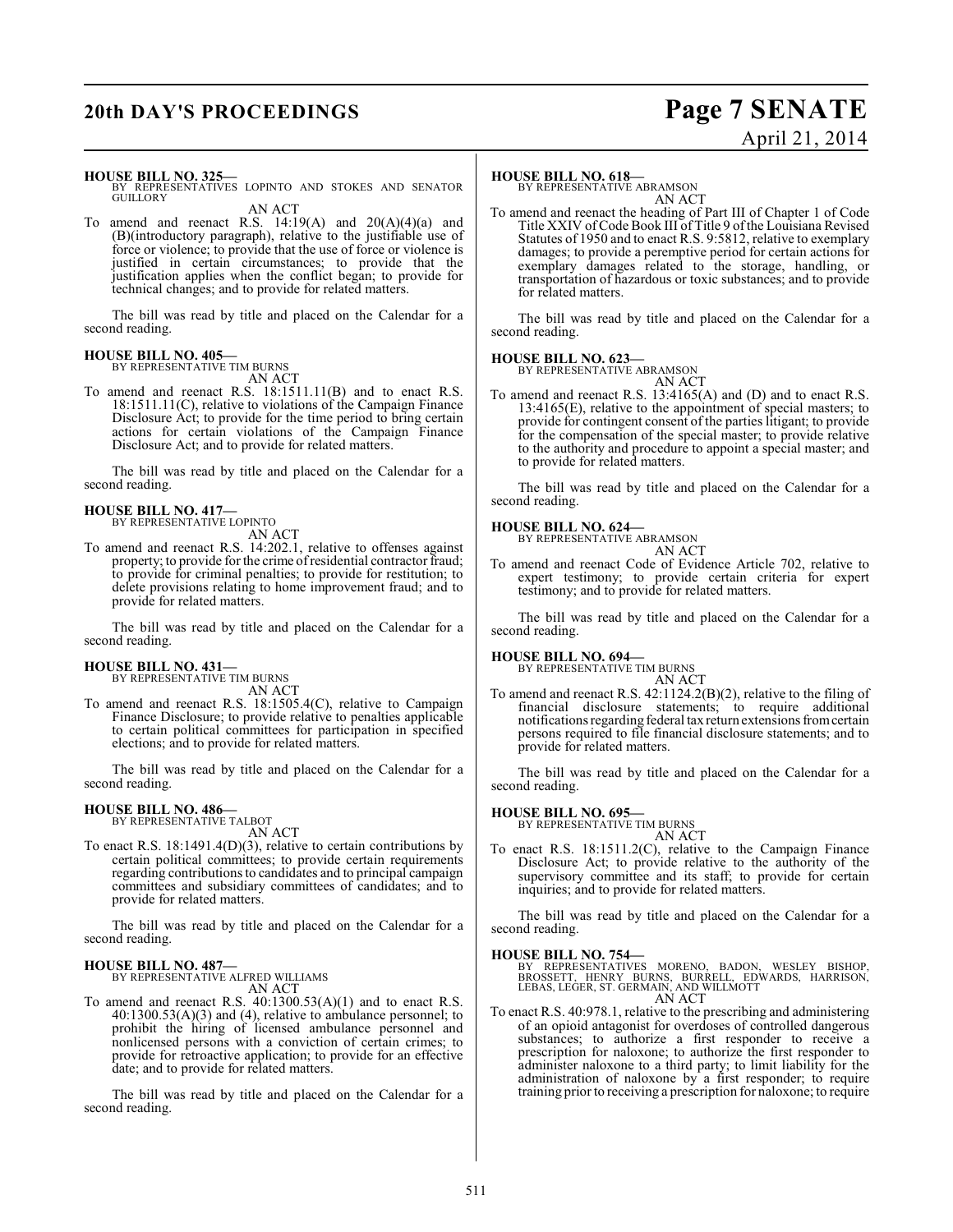### **Page 8 SENATE 20th DAY'S PROCEEDINGS**

promulgation of best practices; and to provide for related matters.

The bill was read by title and placed on the Calendar for a second reading.

# **HOUSE BILL NO. 802—** BY REPRESENTATIVE BARROW

AN ACT

To enact Part LXXV of Chapter 5 of Title 40 of the Louisiana Revised Statutes of 1950, to be comprised of R.S. 40:1300.381 through 1300.385, relative to toxic mold; to provide for a task force to study the public health impacts of toxic mold in this state; to provide for composition, functions, and duties of the task force; to terminate the task force on a certain date; and to provide for related matters.

The bill was read by title and placed on the Calendar for a second reading.

### **HOUSE BILL NO. 814—**

BY REPRESENTATIVE JAMES

AN ACT

To amend and reenact R.S. 46:446, relative to recovery of assistance and medical payments made by medical assistance programs; to provide for definitions; to confer upon Medicaid managed care organizations certain rights of recovery; to provide relative to notice, pleadings, compromise, and prescription in cases of third party liability for injury, illness, or death; and to provide for related matters.

The bill was read by title and placed on the Calendar for a second reading.

### **HOUSE BILL NO. 858—**

BY REPRESENTATIVE BARROW AN ACT

To enact R.S. 49:200.2, relative to executive branch agencies; to provide certain requirements prior to certain actions of a state agency in the executive branch becoming effective or enforceable; and to provide for related matters.

The bill was read by title and placed on the Calendar for a second reading.

### **HOUSE BILL NO. 1028—**

BY REPRESENTATIVES SCHEXNAYDER, ADAMS, ARMES, ARNOLD,<br>BADON, BARROW, BERTHELOT, STUART BISHOP, BROADWATER,<br>BROWN, HENRY BURNS, CARMODY, CARTER, CHAMPAGNE, COX,<br>EDWARDS, FOIL, GISCLAIR, GUINN, HILL, HOFFMANN, HOWARD,<br>HUNTER

AN ACT

To amend and reenact Children's Code Articles 1271, 1272(A), (B), and (C), 1273, and 1276 and R.S. 40:41(B)(1), 73(B), 77(B) and (D), and 79(A)(4) and to enact Children's Code Articles 1124(D), 1272(E), and 1272.1 and R.S. 40:80, relative to adoption records; to provide procedures for a birth parent to file a contact preference form and updated statement of family history; to authorize birth parents to prohibit the release of certain identifying information; to provide procedures for an adult adoptee to obtain a noncertified copy of his original birth certificate and statement of family history; to provide for the promulgation of rules; to provide for a public awareness campaign; and to provide for related matters.

The bill was read by title and placed on the Calendar for a second reading.

#### **HOUSE BILL NO. 1057—** BY REPRESENTATIVE THIERRY

AN ACT

To amend and reenact the heading of Subpart D of Part III of Chapter 2 of Title 22 of the Louisiana Revised Statutes of 1950, R.S. 22:631(introductory paragraph), (4), and (6)(c) and (d) and  $634(A)(1)$ , relative to risk-based capital for health organizations;

to define "health organization"; to amend certain formulas to determine risk-based capital; to define a "company-action level event"; and to provide for related matters.

The bill was read by title and placed on the Calendar for a second reading.

### **HOUSE BILL NO. 1066—**

BY REPRESENTATIVES THOMPSON AND CARMODY AN ACT

To amend and reenact R.S. 40:1379.3(C)(1) and (17), (K), and  $(T)(1)$ , relative to qualifications for concealed handgun permits; to provide for the submission of certain information for persons seeking a concealed handgun permit who are not United States citizens; to require a federal background check before issuing a concealed handgun permit; to provide for penalties for using a suspended or revoked concealed handgun permit to purchase a firearm; and to provide for related matters.

The bill was read by title and placed on the Calendar for a second reading.

### **HOUSE BILL NO. 1071—**

BY REPRESENTATIVE CHANEY AN ACT

To amend and reenact R.S. 56:8(16), relative to resident status for purchase of hunting and fishing licenses; to reduce the time required to qualify as a resident for the purchase of hunting licenses; and to provide for related matters.

The bill was read by title and placed on the Calendar for a second reading.

### **HOUSE BILL NO. 1105—**

BY REPRESENTATIVE HODGES AN ACT

To enact R.S. 15:541.1(A)(4) and (C)(3), relative to the posting of the National Human Trafficking Resource Center hotline; to require certain abortion facilities to post information regarding the hotline; to provide for duties of the Department of Health and Hospitals; and to provide for related matters.

The bill was read by title and placed on the Calendar for a second reading.

### **HOUSE BILL NO. 1149—**

BY REPRESENTATIVE LORUSSO AN ACT

To enact R.S. 22:2171(C)(20), (E)(3), (F)(7), and (G)(7), relative to the Louisiana Property and Casualty Insurance Commission; to provide for the membership of the commission; to provide that the National Association of Mutual Insurance Companies shall appoint a representative to the commission; and to provide for related matters.

The bill was read by title and placed on the Calendar for a second reading.

### **HOUSE BILL NO. 1195—**

BY REPRESENTATIVE LORUSSO

AN ACT To amend and reenact R.S. 22:1964(24) and (25), relative to unfair trade practices in the business of insurance; to provide that any attempt to limit through contractual provisions the amount of information that a non-captive producer may provide to consumers on competing limited benefit or supplemental benefit plans shall be such an unfair trade practice; to provide that any attempt to limit through contractual provisions the number of other insurance companies that such a producer may represent shall be deemed such an unfair trade practice; and to provide for related matters.

The bill was read by title and placed on the Calendar for a second reading.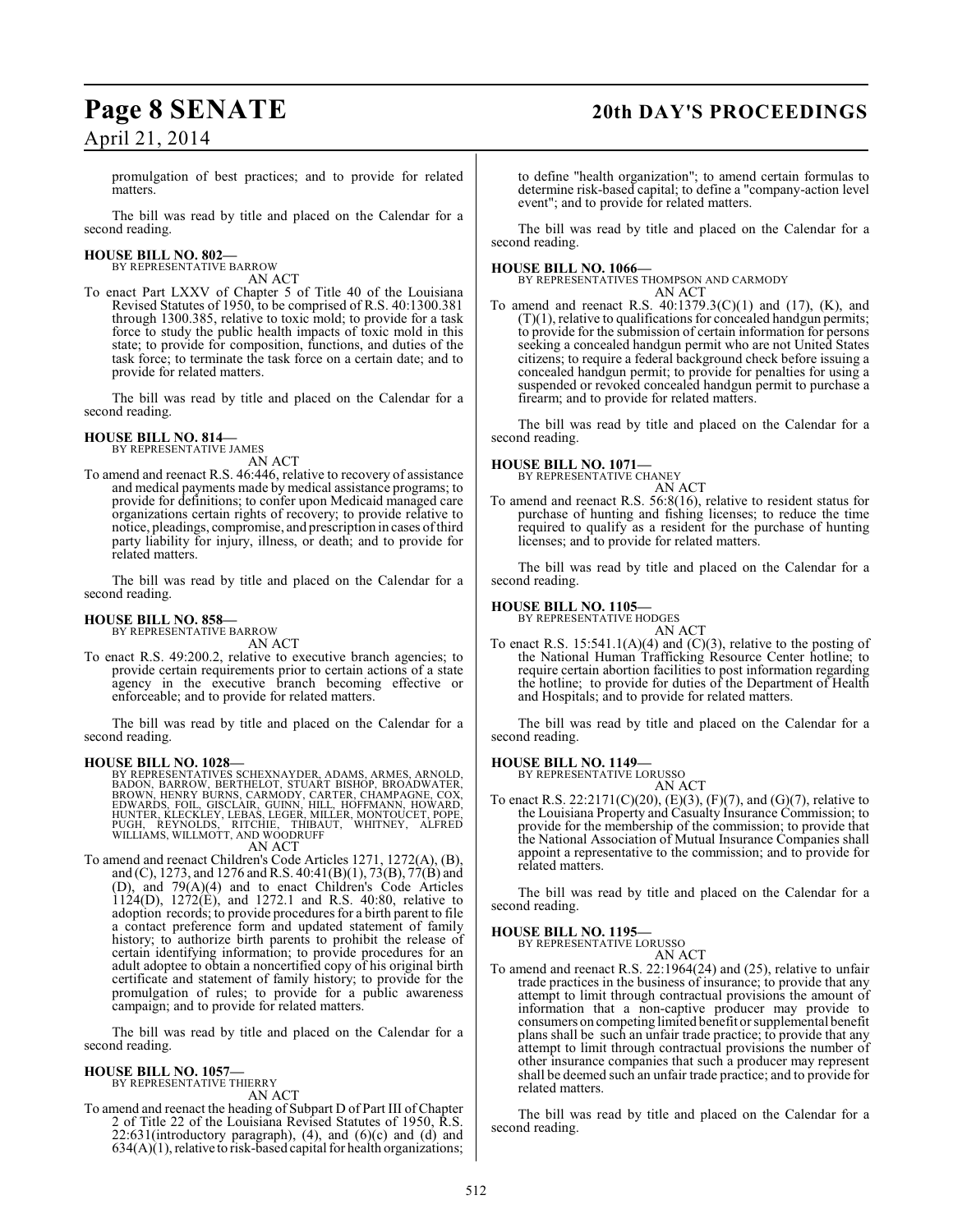# **20th DAY'S PROCEEDINGS Page 9 SENATE**

# April 21, 2014

**HOUSE BILL NO. 1223—**

- BY REPRESENTATIVES CONNICK, ARMES, ARNOLD, BADON,<br>BARROW, HENRY BURNS, BURRELL, CHAMPAGNE, COX, GUINN,<br>HENSGENS,HONORE,HUVAL,MORENO,SCHRODER,SEABAUGH,ST.<br>GERMAIN,THIBAUT,AND PATRICK WILLIAMS AN ACT
- To amend and reenact R.S. 27:353(8) and to enact R.S. 27:361(B)(5), relative to the conduct of slot machine gaming activity; to dedicate to facility improvements a percentage of net slot machine proceeds from the gaming operations at the pari-mutuel live horse racing facility in Orleans; to provide for submission of improvement plans to the Louisiana State Racing Commission; and to provide for related matters.

The bill was read by title and placed on the Calendar for a second reading.

### **HOUSE BILL NO. 1258— (Substitute for House Bill No. 220 by Representative Thibaut)**

BY REPRESENTATIVE THIBAUT

- AN ACT
- To amend and reenact R.S. 32:295.4, relative to motor vehicle inspection; to provide guidelines for motor vehicle inspection checkpoints by law enforcement agencies; to provide for the location of checkpoints; and to provide for related matters.

The bill was read by title and placed on the Calendar for a second reading.

#### **HOUSE BILL NO. 1259— (Substitute for House Bill No. 661 by Representative Price)** BY REPRESENTATIVE PRICE

AN ACT

To amend and reenact R.S. 6:667.3, R.S. 13:3733.1(A)(1), (E), and (G), and Code of Civil Procedure Articles 2636 and 2637(A) and (C) and to enact Code of Civil Procedure Article 2637(F), relative to reproductions of records retained by financial institutions and usage thereof; to provide for the recognition of reproductions as authentic evidence; and to provide for related matters.

The bill was read by title and placed on the Calendar for a second reading.

### **HOUSE BILL NO. 1260— (Substitute for House Bill No. 738 by Representative Nancy Landry)**

BY REPRESENTATIVE NANCY LANDRY AN ACT

To amend and reenact R.S. 9:237(C), relative to covenant marriages; to provide for notice of certain expenses; and to provide for related matters.

The bill was read by title and placed on the Calendar for a second reading.

### **Message from the House**

### **ASKING CONCURRENCE IN HOUSE CONCURRENT RESOLUTIONS**

April 21, 2014

To the Honorable President and Members of the Senate:

I am directed to inform your honorable body that the House of Representatives has finally passed and asks your concurrence in the following House Concurrent Resolutions:

| <b>HCR No. 86</b> | <b>HCR No. 87</b> | HCR No. 90 |
|-------------------|-------------------|------------|
| HCR No. 93        | <b>HCR</b> No. 95 |            |

Respectfully submitted, ALFRED W. SPEER Clerk of the House of Representatives

### **House Concurrent Resolutions on First Reading**

### **HOUSE CONCURRENT RESOLUTION NO. 86—**

BY REPRESENTATIVES PIERRE, BARRAS, STUART BISHOP, NANCY<br>LANDRY, TERRY LANDRY, MONTOUCET, ÒRTEGO, AND ROBIDEAUX<br>AND SENATORS CORTEZ, GUILLORY, MILLS, AND PERRY A CONCURRENT RESOLUTION

To commend the St. Thomas More High School volleyball team upon winning the 2013 Division II state championship.

The resolution was read by title and placed on the Calendar for a second reading.

# **HOUSE CONCURRENT RESOLUTION NO. 87—** BY REPRESENTATIVE JAMES

A CONCURRENT RESOLUTION

To commend the Louisiana chapter of the Alzheimer's Association for its efforts in Louisiana to eliminate Alzheimer's disease through the advancement of research, provide and enhance care and support for all affected, and reduce the risk of dementia through the promotion of brain health, and to recognize Wednesday, April 23, 2014, as Alzheimer's Awareness Day at the state capitol.

The resolution was read by title and placed on the Calendar for a second reading.

### **HOUSE CONCURRENT RESOLUTION NO. 90—**

BY REPRESENTATIVE HOFFMANN A CONCURRENT RESOLUTION

To recognize Wednesday, April 23, 2014, as YMCA Day in Louisiana.

The resolution was read by title and placed on the Calendar for a second reading.

### **HOUSE CONCURRENT RESOLUTION NO. 93—** BY REPRESENTATIVES ADAMS AND LORUSSO

A CONCURRENT RESOLUTION

To commend the members of the United States Armed Forces for their service and to recognize May 2014, as Military Appreciation Month.

The resolution was read by title and placed on the Calendar for a second reading.

### **HOUSE CONCURRENT RESOLUTION NO. 95—** BY REPRESENTATIVE STUART BISHOP A CONCURRENT RESOLUTION

To memorialize the United States Congress to take such actions as are necessary to require places of public accommodation and commercial facilities be equipped for persons who need assistance rising from the seated position.

The resolution was read by title and placed on the Calendar for a second reading.

### **House Bills and Joint Resolutions on Second Reading**

**HOUSE BILL NO. 464—**

### BY REPRESENTATIVES BROADWATER AND PUGH AN ACT

To enact R.S. 46:311 through 318, relative to the Supplemental Nutrition Assistance Program; to create and provide for a pilot initiative for training and education to serve certain nutrition assistance recipients; to provide for duties of participants in the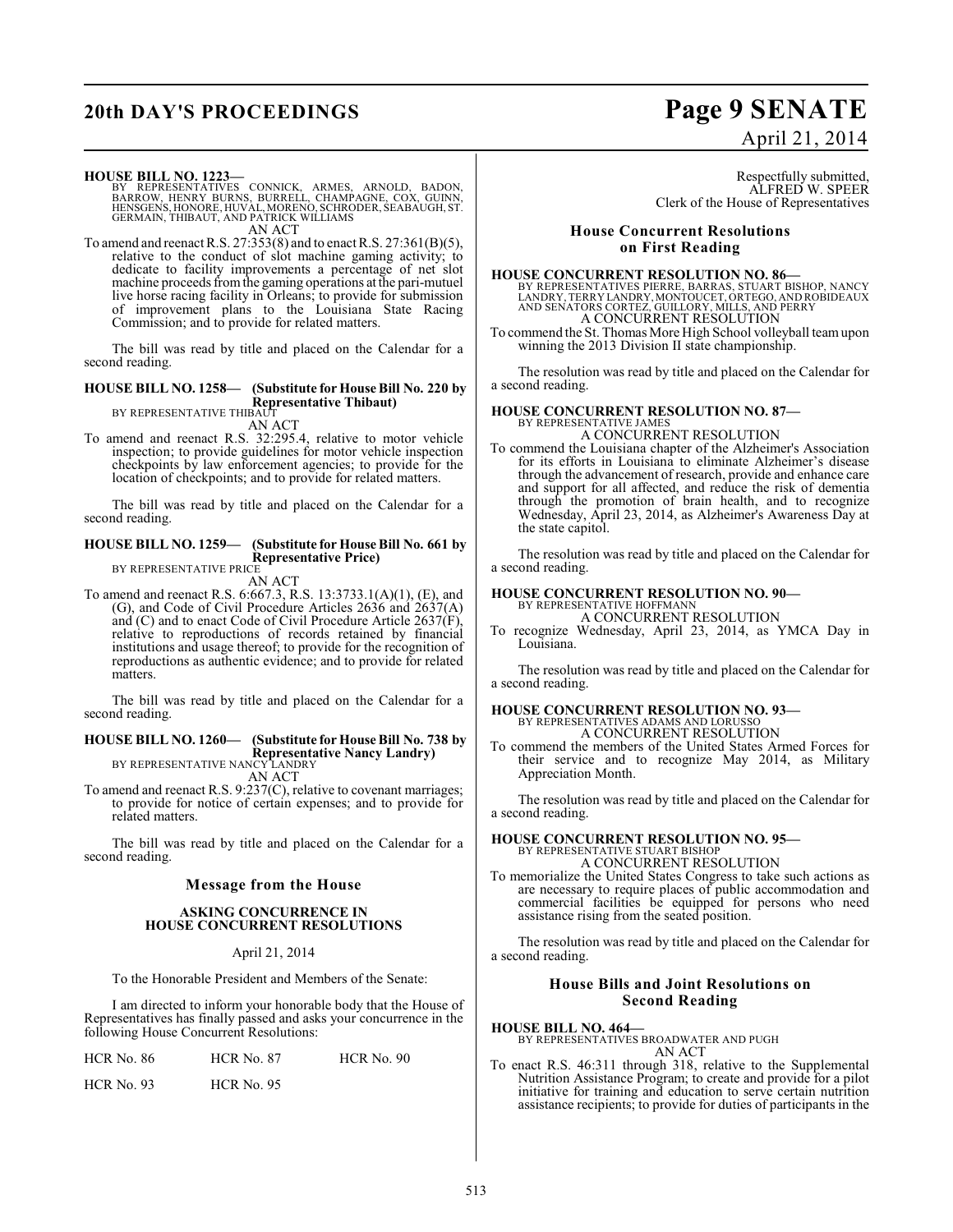pilot initiative and of the Department of Children and Family Services; to provide for redesignation of laws; and to provide for related matters.

The bill was read by title and referred by the President to the Committee on Health and Welfare.

### **HOUSE BILL NO. 465—**

BY REPRESENTATIVE BROADWATER AN ACT

To enact R.S. 47:1967(H), relative to ad valorem tax; to provide with respect to ad valorem taxes imposed on certain shares of bank stock; to provide for requirements of the Louisiana Legislature; and to provide for related matters.

The bill was read by title and referred by the President to the Committee on Revenue and Fiscal Affairs.

### **HOUSE BILL NO. 469—**

BY REPRESENTATIVE HARRIS AN ACT

To amend and reenact R.S.  $37:1864.3(A)(1)$  and  $(3)$  and 1973(A)(1)(introductory paragraph) and (2), relative to used or secondhand property; to prohibit cash payments for aluminumcopper air conditioning coils; and to provide for related matters.

The bill was read by title and referred by the President to the Committee on Commerce, Consumer Protection, and International Affairs.

### **HOUSE BILL NO. 583—** BY REPRESENTATIVE MACK

AN ACT

To enact R.S. 47:1923(D)(3), relative to the Livingston Parish assessor; to require the payment of certain group insurance premiums for retirees of the assessor's office; to establish retiree eligibility criteria; and to provide for related matters.

The bill was read by title and referred by the President to the Committee on Local and Municipal Affairs.

### **HOUSE BILL NO. 602—**

BY REPRESENTATIVES ABRAMSON AND LEGER AN ACT

To enact Subpart PP of Part 1 of Chapter 1 of Subtitle II of Title 47 of the Louisiana Revised Statutes of 1950, to be comprised of R.S. 47:120.231, relative to state individual income tax return checkoffs for certain donations; to provide for a method for individuals to donate all or a portion of any refund due to them to The Lighthouse for the Blind in New Orleans, Inc.; to provide for the administration and disbursement of donated monies; to provide for reporting; to provide for an effective date; and to provide for related matters.

The bill was read by title and referred by the President to the Committee on Revenue and Fiscal Affairs.

### **HOUSE BILL NO. 613—**

BY REPRESENTATIVES ABRAMSON AND HENRY AN ACT

To amend and reenact Code of Civil Procedure Article 1732(1), relative to jury trials; to provide for the limitations on the availability of jury trials in certain circumstances; and to provide for related matters.

The bill was read by title and referred by the President to the Committee on Judiciary A.

### **HOUSE BILL NO. 1256— (Substitute for House Bill No. 152 by Representative Harrison)** BY REPRESENTATIVE HARRISON

AN ACT To amend and reenact R.S. 36:4(A)(5), 251, 252, 253, 254(A)(2), (3), (6), and (7),  $(B)(1)(a)$ (introductory paragraph), and  $(C)$ , 254.1(A), (B), (C)(introductory paragraph),  $(2)$  and  $(4)$ , 254.2, 255, 256, 257, 258(A) and (F), and 259, to enact R.S.

## **Page 10 SENATE 20th DAY'S PROCEEDINGS**

36:258(M), and to repeal R.S. 36:(4)(A)(10), 254(A)(9) through  $(14)$ ,  $(B)(5)$  through  $(7)$ , and  $(9)$ , and  $(D)$ , and Chapter 10-A of Title 36 of the Louisiana Revised Statutes of 1950, comprised of R.S. 36:471 through 478, relative to the reorganization of the executive branch of state government; to provide for the Department of Health and Hospitals and Children and Family Services by combining the Departments of Health and Hospitals and the Department of Children and Family Services into one department; to provide that the new department shall be the successor of the two prior departments; to provide for the organization of the department by creating health and hospitals services and children and family services within the department and providing for the powers, duties, and responsibilities of each of such services; to provide for department officers and offices and their powers, duties, and responsibilities; to transfer agencies to the department and provide for their powers, duties, and responsibilities; to provide for implementation; and to provide for related matters.

The bill was read by title and referred by the President to the Committee on Health and Welfare.

### **HOUSE BILL NO. 1257— (Substitute for House Bill No. 327 by Representative Lopinto)** BY REPRESENTATIVE LOPINTO AN ACT

To amend and reenact Code of Criminal Procedure Articles 896 and 897, relative to probation; to provide for a procedure by which conditions of probation may be modified, changed, or discharged; to provide for a procedure by which a defendant's probation may be terminated; and to provide for related matters.

The bill was read by title and referred by the President to the Committee on Judiciary B.

### **Reports of Committees**

The following reports of committees were received and read:

### **REPORT OF COMMITTEE ON**

### **EDUCATION**

Senator Conrad Appel, Chairman on behalf of the Committee on Education, submitted the following report:

### April 16, 2014

To the President and Members of the Senate:

I am directed by your Committee on Education to submit the following report:

### **SENATE BILL NO. 312—** BY SENATOR CROWE

AN ACT

To enact R.S. 17:406.9, relative to the rights of parents of public school children; to establish the "Parents' Bill of Rights for Public Schools"; to provide for legislative intent; to provide for the disclosure of student records to parents; to provide for the disclosure of curriculum and instructional materials; to provide for notification; to restrict the use of surveys; to provide for the limitation of controversial instruction; and to provide for related matters.

Reported with amendments.

### **SENATE BILL NO. 366—** BY SENATOR CROWE

### AN ACT

To enact R.S. 17:6(C), relative to the general powers of the State Board of Elementary and Secondary Education; to provide for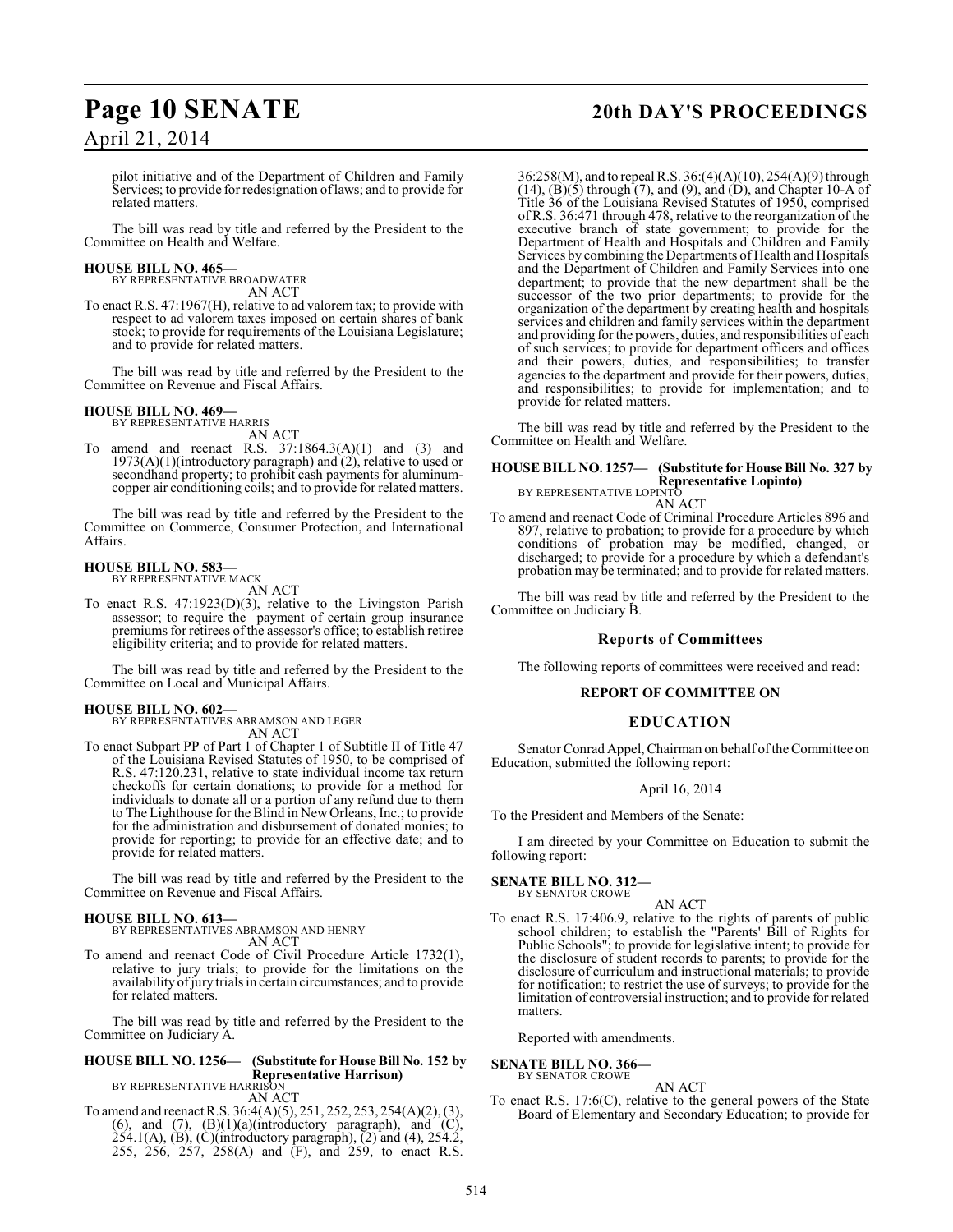## **20th DAY'S PROCEEDINGS Page 11 SENATE**

# April 21, 2014

a master plan for elementary and secondary education; to provide for reports; and to provide for related matters.

Reported with amendments.

#### **SENATE BILL NO. 598—** BY SENATOR ERDEY

AN ACT

To amend and reenact R.S. 39:1701(3), relative to cooperative purchasing; to authorize appropriate early childhood programs to conduct cooperative purchasing; and to provide for related matters.

Reported with amendments.

#### **SENATE BILL NO. 599—** BY SENATOR ERDEY

AN ACT

To enact R.S. 17:3048.3(B)(7), (8) and (9), relative to the Taylor Opportunity Program for Students; to provide for information reporting; and to provide for related matters.

Reported with amendments.

**SENATE BILL NO. 635—** BY SENATOR LAFLEUR

AN ACT

To enact R.S. 15:905.1 and repeal R.S. 17:24.3, relative to the Cecil J. Picard Educational and Recreational Center; to establish the Cecil J. Picard Educational and Recreational Center in the office of juvenile justice; to provide for the operations of the facility; to provide for moving the property between agencies; to repeal certain provisions governing the facility in the Department of Education; to provide for an effective date; and to provide for related matters.

Reported with amendments.

### **HOUSE BILL NO. 1016—**

BY REPRESENTATIVE PIERRE AN ACT

To enact R.S. 17:287, relative to high school diplomas; to provide for a State Seal of Biliteracy to be affixed to the diplomas or transcripts of students who meet certain academic eligibility criteria relative to language proficiency; to provide relative to purpose and legislative intent; to require the state superintendent of education to prepare the seal; to provide for the voluntary participation of public school governing authorities; to provide relative to rules and regulations; and to provide for related matters.

Reported with amendments.

Respectfully submitted, CONRAD APPEL Chairman

### **REPORT OF COMMITTEE ON**

### **LABOR AND INDUSTRIAL RELATIONS**

Senator A. G. Crowe, Chairman on behalf of the Committee on Labor and Industrial Relations, submitted the following report:

### April 16, 2014

To the President and Members of the Senate:

I am directed by your Committee on Labor and Industrial Relations to submit the following report:

### **SENATE BILL NO. 359** BY SENATOR DONAHUE

AN ACT

To amend and reenact R.S. 23:632, relative to employers' failure to pay wages; to provide for penalties; to provide for limitation of penalties; to provide for good faith exception; and to provide for related matters.

Reported favorably.

**SENATE BILL NO. 372—** BY SENATOR MARTINY

AN ACT To amend and reenact R.S.  $23:1660(C)$ , (D), (E), (F), and (G) and to enact R.S. 23:1660(H), relative to unemployment insurance; to provide for audits; to provide for administrative penalties for noncompliance with audits; to provide for reimbursement of administrative penalties; and to provide for related matters.

Reported favorably.

#### **SENATE BILL NO. 412—** BY SENATOR MORRELL

AN ACT

To amend and reenact R.S. 51:2231(C), 2232(12) and (13), the introductory paragraph of 2235 and (9), 2237(1), and 2256 and to enact R.S. 23:304, relative to employer retaliation; to provide with respect to the Louisiana Commission on Human Rights; to provide with respect to whistle blower protection in discrimination cases; and to provide for related matters.

Reported favorably.

Respectfully submitted, A. G. CROWE Chairman

### **REPORT OF COMMITTEE ON**

### **LOCAL AND MUNICIPAL AFFAIRS**

Senator Yvonne Dorsey-Colomb, Chairman on behalf of the Committee on Local and Municipal Affairs, submitted the following report:

### April 16, 2014

To the President and Members of the Senate:

I am directed by your Committee on Local and Municipal Affairs to submit the following report:

### **SENATE BILL NO. 425—**

BY SENATORS CORTEZ AND MILLS AN ACT

To enact R.S. 33:42, relative to water and sewer systems; to provide relative to the operation and maintenance of certain water and sewer systems; to provide relative to required standards, including but not limited to chlorination and other standards; to provide for the failure to satisfy such standards and the effects of such failure; to authorize certain actions by a political subdivision; to provide certain definitions, terms, conditions, and procedures; and to provide for related matters.

Reported with amendments.

### **SENATE BILL NO. 593—**

BY SENATOR CROWE

AN ACT To enact R.S. 33:383.3, relative to municipal governing authorities; to provide for limitation of terms of elected officials; to provide for an election; to provide for an effective date; and to provide for related matters.

Reported favorably.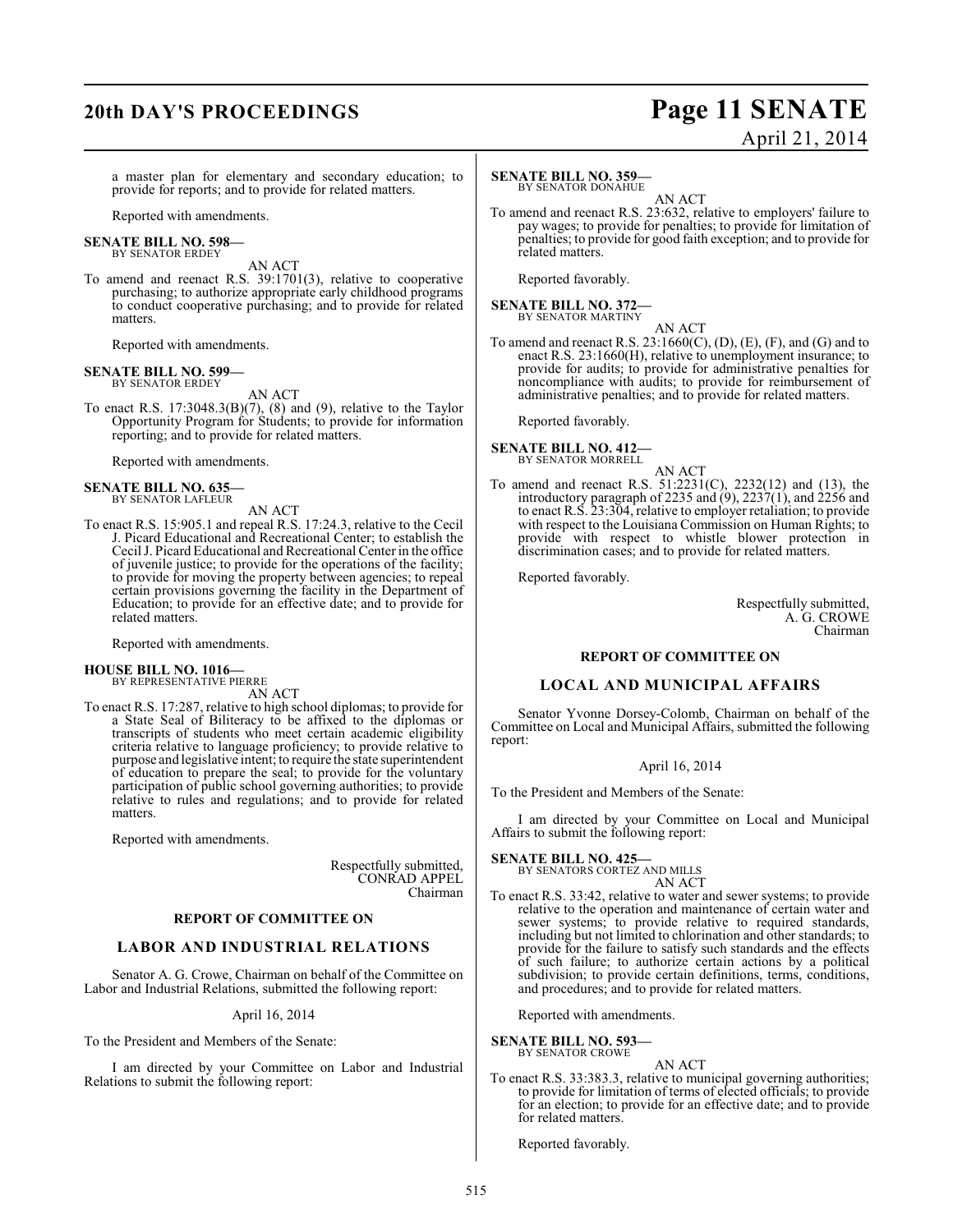### **Page 12 SENATE 20th DAY'S PROCEEDINGS**

### April 21, 2014

### **SENATE BILL NO. 674—** BY SENATOR NEVERS

AN ACT

To enact R.S. 33:7.1, relative to incorporation of unincorporated areas; to provide for a moratorium on incorporation of unincorporated areas; to provide for an effective date; and to provide for related matters.

Reported with amendments.

# **HOUSE BILL NO. 97—** BY REPRESENTATIVE SHADOIN

AN ACT

To amend and reenact R.S. 47:338.196(A), relative to the Union Parish School Board; to provide with respect to the authority to levy an additional sales and use tax; and to provide for related matters.

Reported favorably.

### **HOUSE BILL NO. 173—**

BY REPRESENTATIVE JAMES AN ACT

To amend and reenact R.S. 33:9097.19(F)(introductory paragraph), (2)(a), and (5), relative to East Baton Rouge Parish; to provide relative to the Sherwood Forest Crime Prevention and Neighborhood Improvement District; to provide relative to the parcel fee imposed and collected within the district; to provide relative to the collection fee; and to provide for related matters.

Reported with amendments.

### **HOUSE BILL NO. 201—**

BY REPRESENTATIVE BERTHELOT AN ACT

To amend and reenact R.S.  $33:405(A)(4)$  and to enact R.S. 33:405(A)(5) and (6), relative to the Lawrason Act; to provide relative to the mayor pro tempore of a Lawrason Act municipality; to provide relative to the powers and duties of the mayor pro tempore; to authorize the mayor pro tempore to perform the duties of the mayor in the case of a vacancy; and to provide for related matters.

Reported favorably.

**HOUSE BILL NO. 253—** BY REPRESENTATIVES TIM BURNS, HOLLIS, PEARSON, RITCHIE, AND SIMON AND SENATORS DONAHUE AND NEVERS AN ACT

To enact Subpart B-42 of Part IV of Chapter 1 of Title 33 of the Louisiana Revised Statutes of 1950, to be comprised of R.S. 33:130.791 through 130.795, relative to St. Tammany Parish; to authorize the governing authority of the parish to create a geographic information system district; to provide relative to the governing board of the district; provide for the powers, duties, and functions of the district; and to provide for related matters.

Reported favorably.

#### **HOUSE BILL NO. 456—** BY REPRESENTATIVE SCHRODER

AN ACT

To enact R.S. 33:2541.3, relative to the municipal fire and police civil service; to provide relative to the position of police chief for the city of Covington; to provide that such position is in the unclassified service; to provide relative to the appointment, supervision, and discharge of any person in any such position; to provide relative to qualifications; to provide relative to resignation from the position and return to the classified service; and to provide for related matters.

Reported favorably.

### **HOUSE BILL NO. 576—**

BY REPRESENTATIVE TIM BURNS AN ACT

To amend and reenact R.S. 33:2211(A), relative to the city of Mandeville; to provide that laws governing employment of municipal police, including matters of compensation, leave, and hours, do not apply to Mandeville; to provide relative to effectiveness; and to provide for related matters.

Reported favorably.

# **HOUSE BILL NO. 579—** BY REPRESENTATIVE DANAHAY

AN ACT

To enact R.S. 33:4727.2, relative to the city of Sulphur; to provide relative to planning and zoning within the city; to provide relative to the powers and duties of the city's governing authority and zoning commission; to grant the governing authority of the city the power to grant certain powers and duties to the city's zoning commission; and to provide for related matters.

Reported favorably.

**HOUSE BILL NO. 904—** BY REPRESENTATIVE JOHNSON

AN ACT To enact R.S.  $40:539(C)(8)(c)$ , relative to employees of the Cottonport Housing Authority; to provide that employees of the Cottonport Housing Authority shall not be in the state civil service; and to provide for related matters.

Reported favorably.

**HOUSE BILL NO. 1012—** BY REPRESENTATIVES LORUSSO, ADAMS, BILLIOT, STOKES, WILLMOTT, AND WOODRUFF AND SENATORS APPEL, MARTINY, AND PETERSON

- AN ACT
- To amend and reenact R.S. 33:1420.19, relative to Jefferson Parish; to provide relative to a special taxing district located within the parish; to provide relative to the boundaries, purpose, and governance of the district; to provide relative to the powers and duties of the district and its governing board; to provide relative to district funding; and to provide for related matters.

Reported with amendments.

Respectfully submitted, YVONNE DORSEY-COLOMB Chairman

### **REPORT OF COMMITTEE ON**

### **TRANSPORTATION, HIGHWAYS AND PUBLIC WORKS**

Senator Robert Adley, Chairman on behalf of the Committee on Transportation, Highways and Public Works, submitted the following report:

### April 16, 2014

To the President and Members of the Senate:

I am directed by your Committee on Transportation, Highways and Public Works to submit the following report:

### **SENATE CONCURRENT RESOLUTION NO. 63—** BY SENATOR BROOME

A CONCURRENT RESOLUTION

To urge and request the Department of Transportation and Development to take action to provide greater safety to the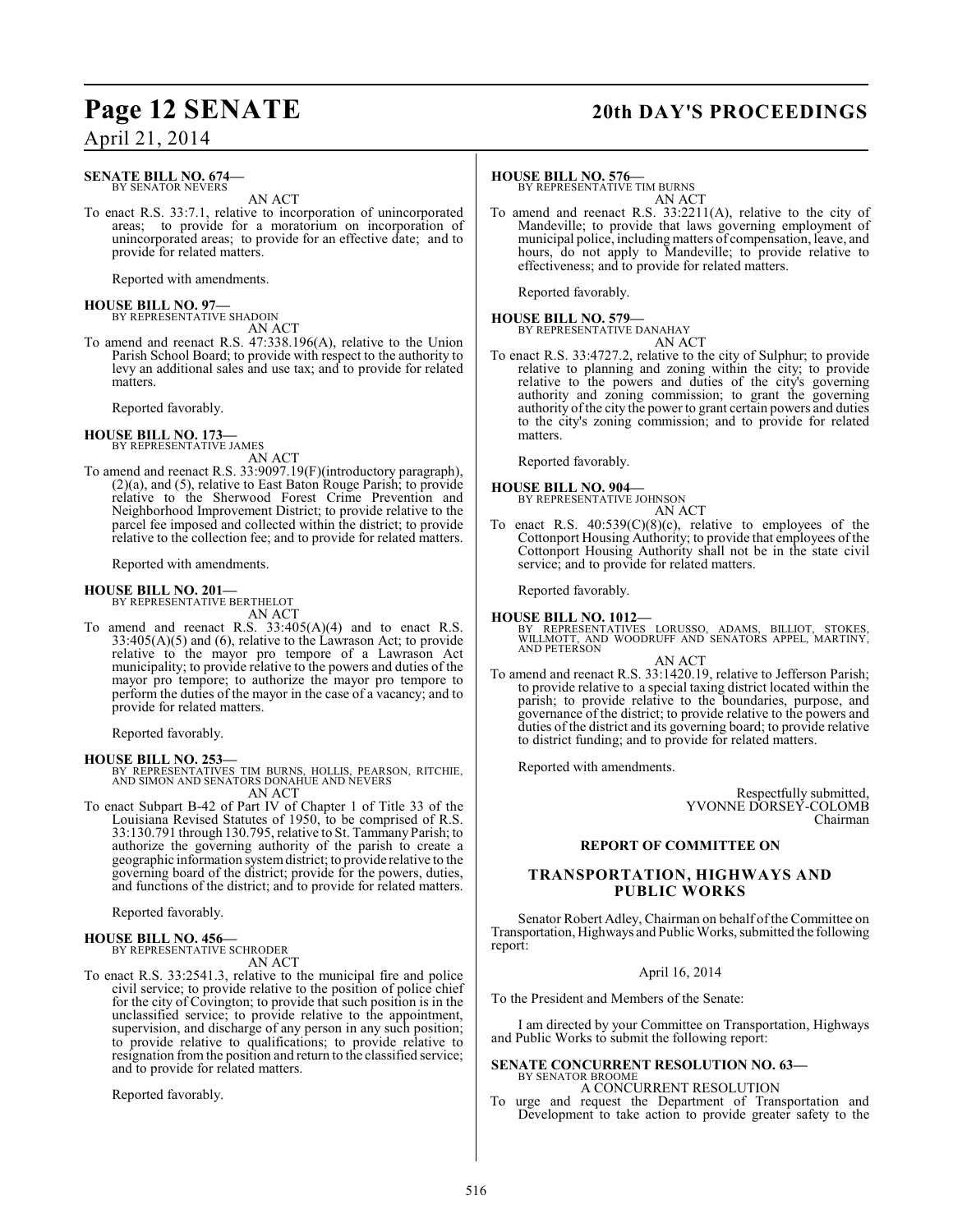## **20th DAY'S PROCEEDINGS Page 13 SENATE**

# April 21, 2014

motoring public at the intersection of Thomas Road and Scenic Highway in East Baton Rouge Parish.

Reported with amendments.

#### **SENATE BILL NO. 79—** BY SENATOR ADLEY

AN ACT

To amend and reenact R.S. 38:330.1(C)(3) and (4), relative to flood protection authorities; to provide for appointments to the board of commissioners of each authority; to provide relative to vacancies on the board of commissioners of each authority; and to provide for related matters.

Reported with amendments.

## **SENATE BILL NO. 316—** BY SENATOR DONAHUE

AN ACT

To amend and reenact R.S. 38:2191(B) and (D), relative to public contracts; to provide with respect to progressive stage payments made under public contracts; to provide with respect to payment of change orders made under public contracts; and to provide for related matters.

Reported favorably.

# **HOUSE BILL NO. 254—** BY REPRESENTATIVE LORUSSO

AN ACT

To enact R.S. 41:1224.1, relative to leases of certain marina property operated by Jefferson Parish; to exempt such leases from general requirements for advertising and bidding; and to provide for related matters.

Reported with amendments.

### **HOUSE BILL NO. 316—**

- BY REPRESENTATIVES BURFORD, BROWN, COX, GUINN, HILL, HONORE, HOWARD, AND PYLANT AN ACT
- To amend and reenact R.S. 32:1311(B), (C), and (D) and to enact R.S. 32:1311(E), relative to motor vehicle inspection requirements; to remove the requirement that single axle twowheel trailers bear a valid safety inspection certificate; and to provide for related matters.

Reported favorably.

### **HOUSE BILL NO. 364—** BY REPRESENTATIVE MACK

AN ACT

To amend and reenact R.S.  $32:414(B)(2)(a)$  and  $667(B)(2)(c)(i)$  and (ii) and  $(I)(1)(b)$ , relative to suspension and seizure of driver's licenses; to extend the time period that certain convictions or the refusal to submit to certain chemical tests can be considered for purposes of suspension of driving privileges; and to provide for related matters.

Reported favorably.

### **HOUSE BILL NO. 419—**

BY REPRESENTATIVE MONTOUCET AN ACT

To enact R.S. 38:215.1, relative to maintenance of public drainage; to prohibit refusal of access to public drainage for maintenance purposes; to provide relative to a determination of the right of access by a court of competent jurisdiction; to provide for an award of court costs and attorney fees; to provide for definitions; and to provide for related matters.

Reported favorably.

### **HOUSE BILL NO. 655—**

BY REPRESENTATIVE MACK AN ACT

To amend and reenact R.S. 32:403.4(A)(1), relative to medical evaluation reports required of persons driving a commercial motor vehicle; and to provide for related matters.

Reported favorably.

### **HOUSE BILL NO. 860—** BY REPRESENTATIVE MACK

AN ACT

To enact R.S. 47:508(A)(3), relative to the registration of certain commercial vehicles and trailers; to establish the expiration date and renewal period for the registration of certain vehicles and trailers; and to provide for related matters.

Reported favorably.

#### **HOUSE BILL NO. 896—** BY REPRESENTATIVES DANAHAY AND WILLMOTT AN ACT

To enact R.S. 32:43, relative to automated speed enforcement devices; to prohibit the installation and use of automated speed enforcement systems on state highways; to prohibit the imposition and collection of certain fines, fees, or penalties under certain circumstances; to provide for definitions; and to provide for related matters.

Reported favorably.

Respectfully submitted, ROBERT ADLEY Chairman

### **Senate Bills and Joint Resolutions on Second Reading Reported by Committees**

**SENATE BILL NO. 66—** BY SENATOR MILLS

AN ACT

To amend and reenact R.S. 37:1475(10) and to enact R.S. 37:1455(A)(36), relative to home inspections; to prohibit certain persons from recommending or referring a specific home inspector; to provide for the scope of practice of home inspectors; to provide for certain terms, conditions, and procedures; and to provide for related matters.

Reported with amendments by the Committee on Commerce, Consumer Protection, and International Affairs.

### **SENATE COMMITTEE AMENDMENTS**

Amendments proposed by Senate Committee on Commerce, Consumer Protection and International Affairs to Original Senate Bill No. 66 by Senator Mills

### AMENDMENT NO. 1

On page 1, delete line 2, and insert:

"To amend and reenact R.S. 37:1478(A) and to enact R.S. 37:1455(A)(36), relative to home"

### AMENDMENT NO. 2

On page 1, delete line 4 and insert: "home inspector; to provide relative to the written home inspection report; to provide"

### AMENDMENT NO. 3

On page 1, delete lines 7 and 8 and insert:

"Section 1. R.S. 37:1478(A) is hereby amended and reenacted and R.S. 37:1455(A)(36) is hereby enacted to read as follows:"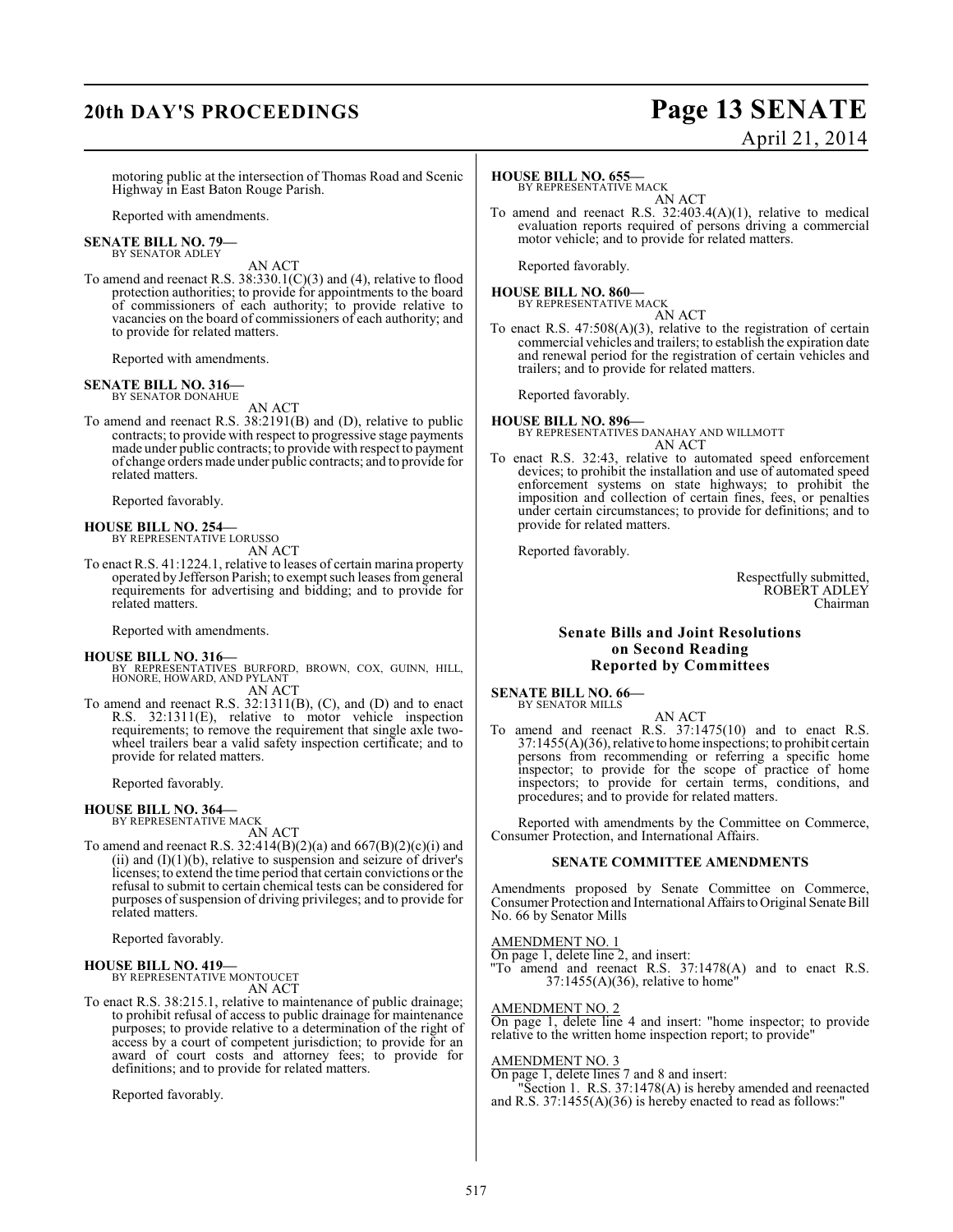### **Page 14 SENATE 20th DAY'S PROCEEDINGS**

### April 21, 2014

AMENDMENT NO. 4

On page 2, delete lines 2 through 5 and insert the following:<br> $"36$  Engaging in any effort, including refer

**Engaging in any effort, including referral or recommendation of a specific home inspector, with the intent to deceive or defraud.**"

### AMENDMENT NO. 5

On page 2, delete lines 7 through 17 and insert:

"§1478. Written reports; solicitation prohibited

A.**(1)** A licensed home inspector shall provide a written report of the home inspection to each person for whom the inspector performs a home inspection for compensation within five calendar days from the date of the inspection.

**(2) A licensed home inspector shall include in his written report of the home inspection the presence of suspected mold or microbial growth if during the course of inspecting the systems and components of the structure in accordance with the provisions of this Chapter and board rules and regulations, the licensed home inspector discovers visually observable evidence of suspected mold or microbial growth.** \* \* \*"

On motion of Senator Martiny, the committee amendment was adopted. The amended bill was read by title, ordered engrossed and passed to a third reading.

### **SENATE BILL NO. 121—** BY SENATOR MORRELL

AN ACT

To amend and reenact R.S. 37:1103(6) and (9), relative to marriage and family therapy; to provide for definitions; to provide for an effective date; and to provide for related matters.

Reported with amendments by the Committee on Commerce, Consumer Protection, and International Affairs.

### **SENATE COMMITTEE AMENDMENTS**

Amendments proposed by Senate Committee on Commerce, Consumer Protection and International Affairs to Original Senate Bill No. 121 by Senator Morrell

### AMENDMENT NO. 1

On page 1, line 2, after "and (9)" insert "and to enact R.S. 37:1116(E)"

AMENDMENT NO. 2

On page 1, line 6, after "reenacted" insert "and R.S. 37:1116(E) is hereby enacted"

### AMENDMENT NO. 3

On page 2, delete lines 9 through 13 and insert the following: "§1116. Licensure application for marriage and family therapists; temporary license or registration

\* \* \* **E. A licensed marriage and family therapist engaged in the diagnosis of individuals shall furnish satisfactory evidence of the following to the board:**

**(1) The applicant has graduated from a program of graduate** study which in addition to the standard training in the **professional application of psychotherapeutic and family systems theories, will also require a minimum of six credit hours in diagnostic psychopathology, whereas students are taught to systematically collect and analyze data based on one or both of the two standard diagnostic systems employed, International Classification of Diseases, Ninth Revision or the Diagnostic and Statistical Manual of Mental Disorders, Fifth Edition, for the above purposes. However, licensed marriage and family therapists who have satisfied all other criteria for licensure as required by the board on August 1, 2014, shall be allowed to diagnose individuals upon completion of the continuing education requirements of this Section.**<br>(2) As diagnosis is cons

**(2) As diagnosis is constantly being enhanced by emerging empirical research, the licensed marriage and family therapist** **shall receive six hours of credit in continuing education that focuses on diagnosis.**

**(3) Nothing in this Chapter shall be construed to authorize any person licensed under the provisions of this Chapter to assess, diagnose, or provide treatment to any individual suffering from a serious mental illness, as defined by this Section, when medication may be indicated, except when a licensed marriage and family therapist, in accordance with best practices, consults and collaborates with a practitioner who holds a license or permit with the Louisiana State Board of Medical Examiners or an advanced practice registered nurse licensed by the Louisiana State Board of Nursing who is certified as a psychiatric nurse** practitioner.

On motion of Senator Martiny, the committee amendment was adopted. The amended bill was read by title, ordered engrossed and passed to a third reading.

### **SENATE BILL NO. 167—**

BY SENATOR MARTINY

AN ACT To amend and reenact R.S. 37:751(A), 760(A)(7), and 775(A)(9) and (B), relative to the Louisiana State Board of Dentistry; to provide for definitions; to provide for powers and duties of the board; to clarify unprofessional conduct; and to provide for related matters.

Reported with amendments by the Committee on Commerce, Consumer Protection, and International Affairs.

### **SENATE COMMITTEE AMENDMENTS**

Amendments proposed by Senate Committee on Commerce, Consumer Protection and International Affairs to Original Senate Bill No. 167 by Senator Martiny

### AMENDMENT NO. 1

On page 1, line 2, after "37:751(A)," delete the remainder of the line and delete lines 3 and 4 and insert: "775(A)(2) and (9) and (B), and 776(14) and to enact R.S.  $37:780(B)(3)$ , relative to the Louisiana State Board of Dentistry; to provide for definitions; to provide for dental advertisements; to provide relative to unprofessional conduct; to provide for fines; to provide for terms, procedures, and conditions; and to provide for related"

### AMENDMENT NO. 2

On page 1, delete lines 7 and 8 and insert:

"Section 1. R.S. 37:751(A), 775(A)(2) and (9) and (B), and 776(14) are hereby amended and reenacted and R.S.  $37:780(B)(3)$  is hereby enacted to read as follows:"

### AMENDMENT NO. 3

On page 1, line 12, delete "**in writing**"

### AMENDMENT NO. 4

On page 1, line 16, change "**advertising**" to "**an approved statement**"

### AMENDMENT NO. 5

On page 1, line 17, after "**advertising**" insert a period and delete the remainder of the line and on page 2, delete lines 1 and 2 and insert: "**In addition, listing, identifying, or grouping of dentists by an insurance**"

### AMENDMENT NO. 6

On page 2, line 5, change "**(i.e., third party payer**" to "**, including but not limited to a third party payor**"

### AMENDMENT NO. 7

On page 2, line 7, change "**entity)**" to "**entity,**"

### AMENDMENT NO. 8

On page 2, delete lines 8 through 10, and insert "**by the dentist. For the purposes of this Chapter, neither the insurance company nor the associated affiliate shall be deemed a referral company and**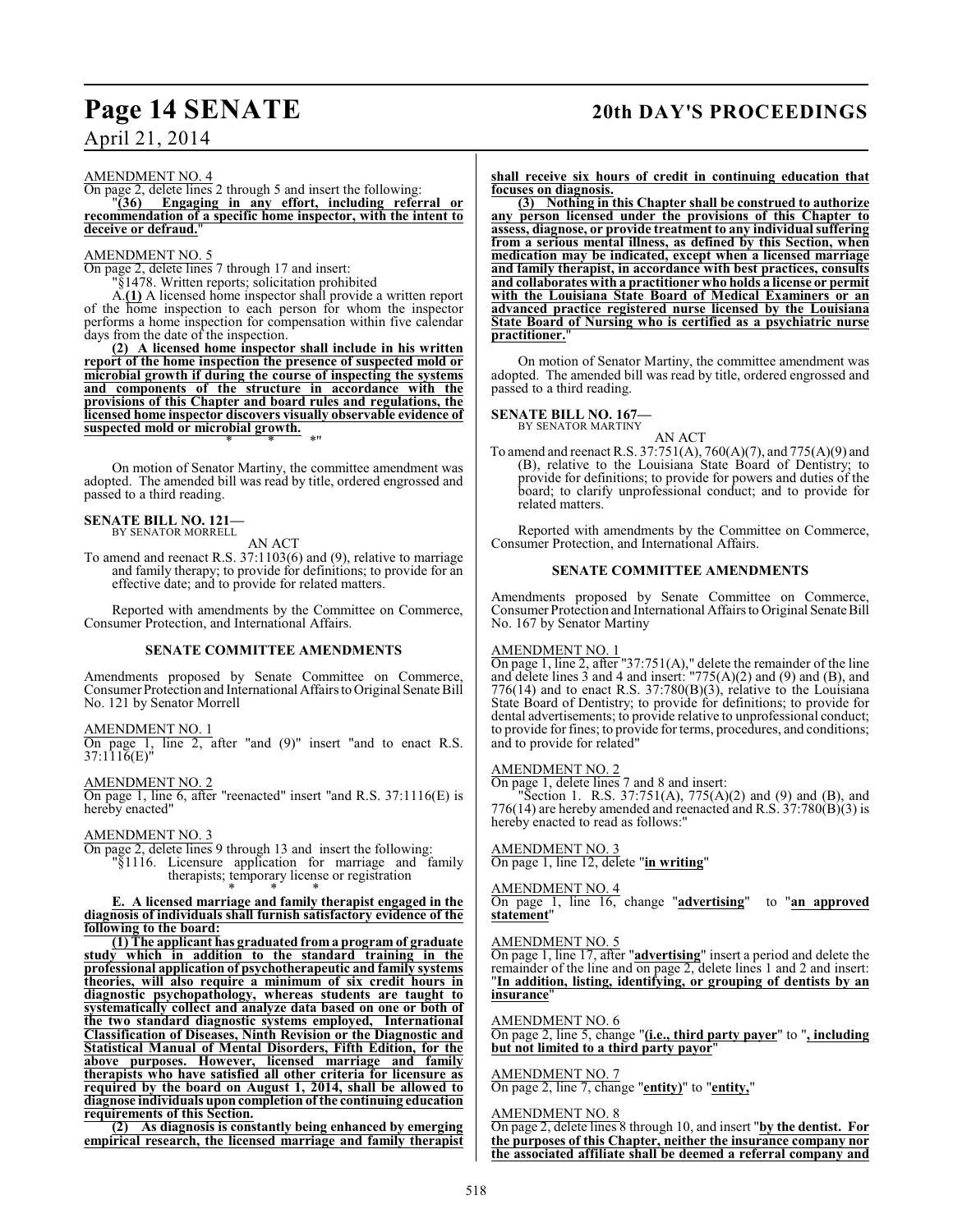## **20th DAY'S PROCEEDINGS Page 15 SENATE**

# April 21, 2014

### **a listed dentist shall not be considered to be advertising through a referral service by participating with such company or affiliate.**"

### AMENDMENT NO. 9

On page 3, delete lines 27 through 29 and on page 4, delete lines 1 through 7

### AMENDMENT NO. 10

On page 4, between lines 10 and 11

 $\sqrt{2}$ ) Not including in advertisements the name which appears on the license or renewal certificate of the dentist**, the dentist's commonly used name,** or **the name** which is authorized under Chapter 11 of Title 12 of the Louisiana Revised Statutes of 1950, as amended, relative to professional dental corporations or the use in advertisements of any name other than that which appears on the license or renewal certificate of the dentist**, the dentist's commonly used name,** or **the name** which is authorized under Chapter 11 of Title 12 of the Louisiana Revised Statutes of 1950, as amended, relative to professional dental corporations.

\* \* \*" AMENDMENT NO. 11 On page 4, line 11, after "(9)" insert "**(a)**"

AMENDMENT NO. 12 On page 4, line 12, change "which **that**" to "which"

### AMENDMENT NO. 13

 $\frac{1}{\text{On page 4, between lines 14 and 15 insert:}}$ <br>  $\frac{1}{\text{Ob}}$  Intentionally releasing inarch **Intentionally releasing inaccurate or misleading information by a dentist to any source that promotes dissemination of inaccurate or misleading information about the dentist by, from, or through such source and failing to take immediate steps to request the correction of the inaccurate or misleading information that has been released by the source pursuant to its relationship with the dentist. For the purposes of this Subparagraph, "source" includes but is not limited to an insurance company, dental health maintenance organization, a dental preferred provider organization, Medicaid, dental discount company, or any other thirty party.**

**(c) Engaging or hiring an advertising agency or any other agency or person to prepare material to promote the dentist's professional dental services, and thereafter failing to review and approve the material before publication or release, unless the dentist can show the failure to review and approve the material was caused by the failure of the agency or person and not his** own.

AMENDMENT NO. 14 On page 4, line 16, after "B." insert "**(1)**"

AMENDMENT NO. 15 On page 4, line 17, change "**(either**" to "**, either**"

AMENDMENT NO. 16 On page 4, line 19, change "**name)**" to "**name,**"

AMENDMENT NO. 17 On page 4, line 21, change "**phone**" to "**telephone**"

AMENDMENT NO. 18 On page 4, line 22, change "requirement" to "requirement **requirements**"

AMENDMENT NO. 19 On page 4, line 25, change "**phone**" to "**telephone**"

### AMENDMENT NO. 20

On page 4, delete lines 28 and 29 and on page 5, delete lines 1 through 3 and insert: "advertisement. Whether the advertisement is run by the corporation, company, association, limited liability company, or trade name, or any individual member practicing therein, all dentists practicing in, with or under the corporation, company, association, limited liability company, or trade name shall

be responsible for the content of the advertisement. **Whenever any advertisement is run by or on behalf of a corporation, company, association, limited liability company, or trade name, all dentists practicing in, with or under the corporation, company, association, limited liability company, or trade name shall be responsible for the content of the advertisement unless an individual dentist practicing in, with or under the corporation, company, association, limited liability company, or trade name, advises the board in writing prior to the time the board takes any action regarding the advertisement that he assumes sole responsibility for the advertisement. If an individual dentist assumes sole responsibility for the advertisement pursuant to the provisions of this Paragraph, no other dentist shall be responsible for such advertisement.**

**(2) Whenever the board determines that an advertisement constitutes a violation of R.S. 37:775(A)(3), (4), or (5), before taking any further action, the board shall notify the advertising dentist by mail of its determination and the specific portion of the advertisement that constitutes a violation. The dentist shall have thirty days from the date of receipt of the notice by the dentist to correct the portions of the advertisement in violation and submit to the board proof of such correction. If the advertisement is corrected to remove the violation within thirty days, the board shall take no further action against the advertising dentist for unprofessional conduct with regard to such advertisement. In the event an advertisement cannot be corrected within the thirty days, it shall be deemed sufficient if the dentist submits proof to the board within thirty days that he has directed that the correction be made at the next publication date. Pursuant to the provisions of this Paragraph, a dentist shall have this right to correct an advertisement deemed by the board to be in violation of R.S. 37:775(A)(3), (4), or (5) only the first two times notified of such violation; there shall be no right to correct a third or any subsequent violation, whether for the same advertisement or for subsequent advertisements. If an advertisement is run by or on behalf of a corporation, company, association, limited liability company, or trade name, the aforementioned right to correct shall be limited to two times, regardless of the number of dentists in or associated with the corporation, association, limited liability company, or trade name.**

§776. Causes for nonissuance, suspension, revocation, or imposition of restrictions of dental hygienist license A. The board may refuse to issue or may suspend or revoke any license or permit or impose probationary or other limits or restrictions on any dental license or permit issued under this Chapter for any of the following reasons:

\* \* \* (14) Practicing under any name other than that which appears on the license or renewal certificate**, the dentist's commonly used name,** or **the name** which is authorized under Chapter 11 of Title 12 of the Louisiana Revised Statutes of 1950, relating to professional dental corporations.

\* \* \*

\* \* \* §780. Hearing; notice; penalty; interest

B. \* \* \* **(3) Regardless of medium, each advertisement found by the committee to be in violation of the provisions of this Chapter shall be considered a single violation, regardless of the actual number of violations occurring in the advertisement or the number of dentists included in the advertisement. Notwithstanding any other provision of this Section, any fine imposed pursuant to this Section for an advertising violation shall be not less than five hundred dollars nor more than five thousand dollars for the first offense, and the maximum allowable amount of such fine shall increase incrementally by five thousand dollars for each subsequent offense.**

On motion of Senator Martiny, the committee amendment was adopted. The amended bill was read by title, ordered engrossed and passed to a third reading.

\* \* \*"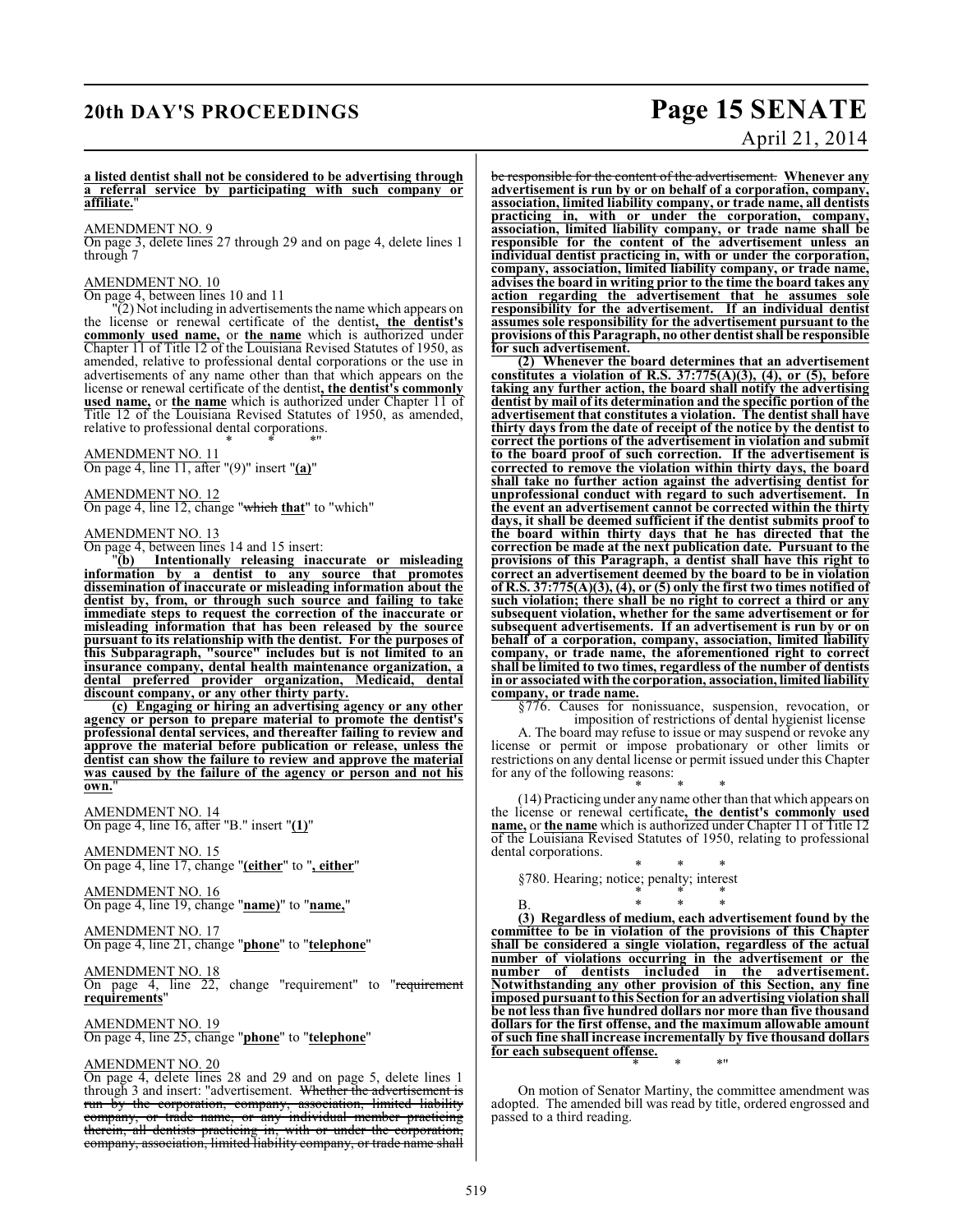### **Page 16 SENATE 20th DAY'S PROCEEDINGS**

### April 21, 2014

### **SENATE BILL NO. 266—** BY SENATOR MARTINY

AN ACT

To amend and reenact R.S. 51:703(D)(4), relative to investment adviser representatives; to eliminate an exemption from the examination requirement for certain investment adviser representatives; to provide for certain terms, procedures, and conditions; and to provide for related matters.

Reported with amendments by the Committee on Insurance.

### **SENATE COMMITTEE AMENDMENTS**

Amendments proposed by Senate Committee on Commerce, Consumer Protection and International Affairs to Original Senate Bill No. 266 by Senator Martiny

### AMENDMENT NO. 1

On page 2, line 7, change "**January 1,**" to "**August 31,**"

AMENDMENT NO. 2 On page 2, line 8, after "**representatives**" insert "**registered or required to be registered under this Part and who are**"

On motion of Senator Martiny, the committee amendment was adopted. The amended bill was read by title, ordered engrossed and passed to a third reading.

## **SENATE BILL NO. 299—** BY SENATOR MORRISH

AN ACT

To enact Chapter 2-C of Code Title XII of Code Book III of Title 9 of the Louisiana Revised Statutes of 1950, to be comprised of R.S. 9:3580.1 through 3580.10, relative to civil justice funding companies; to enact the Civil Justice Funding Model Act; to provide for definitions, terms, conditions, procedures, requirements, effects, and prohibitions; to provide for form and terms of contract; to provide for contract disclosures; to provide for violations and penalties; and to provide for related matters.

Reported with amendments by the Committee on Commerce, Consumer Protection, and International Affairs.

### **SENATE COMMITTEE AMENDMENTS**

Amendments proposed by Senate Committee on Commerce, Consumer Protection and International Affairs to Original Senate Bill No. 299 by Senator Morrish

### AMENDMENT NO. 1

On page 2, line 10, change "**the amount**" to "**the funded amount**"

### AMENDMENT NO. 2

On page 3, delete lines 21 through 29 and on page 4 delete lines 1 through 10 and insert the following: "**secretary of state.**

### **B. A civil justice funding company's registration shall be filed on a form and in the manner prescribed by the secretary of state.**

C. A registration filed with the secretary of state pursuant to the provisions of this Section shall be valid for two years. Prior to the expiration of the registration, the civil justice funding company shall submit a registration renewal on a form and in a manner prescribed by the secretary of state.

D. At the time offiling a registration or registration renewal, the civil justice funding company shall file with the secretary of state a surety bond issued by a surety company authorized to do business in Louisiana in the amount of fifty thousand dollars. In lieu of the bond, the civil"

### AMENDMENT NO. 3

On page 4, delete lines 16 through 29 and insert:

"**E. Notwithstanding the provisions of Subsection A of this Section, a civil justice funding company that files its registration between January 1, 2015, and July 1, 2015, may engage in civil**

### **justice funding during this period and shall be deemed registered.**"

AMENDMENT NO. 4 On page 5, line 1, change "**(2)**" to "**F.**"

AMENDMENT NO. 5 On page 5, line 2, delete "**August 1, 2014**" and insert "**July 1, 2015**"

AMENDMENT NO. 6 On page 5, delete lines 3 through 5

AMENDMENT NO. 7 On page 5, line 26, change "**consumer lawsuit loans**" to "**civil justice funding transaction**"

AMENDMENT NO. 8 On page 7, line 19, change "**consumer lawsuit loan**" to "**civil justice funding**"

AMENDMENT NO. 9

On page 10, delete lines 18 through 26 and insert:

"**A.(1) A violation of any provision of this Chapter shall constitute an unfair or deceptive act or practice and subject the violator to all provisions of the Unfair Trade and Consumer Protection Law, R.S. 51:1401 et seq.**

**(2) Any person who is found liable under the provisions of this Chapter in an action brought by the attorney general shall be liable to the attorney general for reasonable costs, expenses, and fees related to investigations, and proceedings associated with the violation, including attorney fees. An action to recover costs, expenses, fees, and attorney fees shall be ancillary to, and shall be filed and heard in the same court as the civil action brought under the provisions of this Chapter.**"

AMENDMENT NO. 10 On page 10, line 27, change "**C.**" to "**B.**"

### AMENDMENT NO. 11

On page 10, after line 29, insert

"Section 2. This Act shall become effective on January 1, 2015."

On motion of Senator Martiny, the committee amendment was adopted. The amended bill was read by title, ordered engrossed and passed to a third reading.

### **SENATE BILL NO. 426—**

BY SENATOR LAFLEUR

To enact R.S. 51:1428, relative to unfair trade practices and consumer protection; to prohibit the required use of settlement service providers in residential real estate transactions; to provide for definitions; to provide for certain terms, conditions, and procedures; and to provide for related matters.

AN ACT

Reported with amendments by the Committee on Commerce, Consumer Protection, and International Affairs.

### **SENATE COMMITTEE AMENDMENTS**

Amendments proposed by Senate Committee on Commerce, Consumer Protection and International Affairs to Original Senate Bill No. 426 by Senator LaFleur

AMENDMENT NO. 1

On page 2, line 8, after "**1974**" insert "**, except flood certificates, tax services, appraisals, home inspections and related testing services, and credit reports**"

### AMENDMENT NO. 2

On page 2, between lines 8 and 9, insert:

"**(5) "Seller" means any natural or juridical person who contracts to sell residential real estate in this state.**"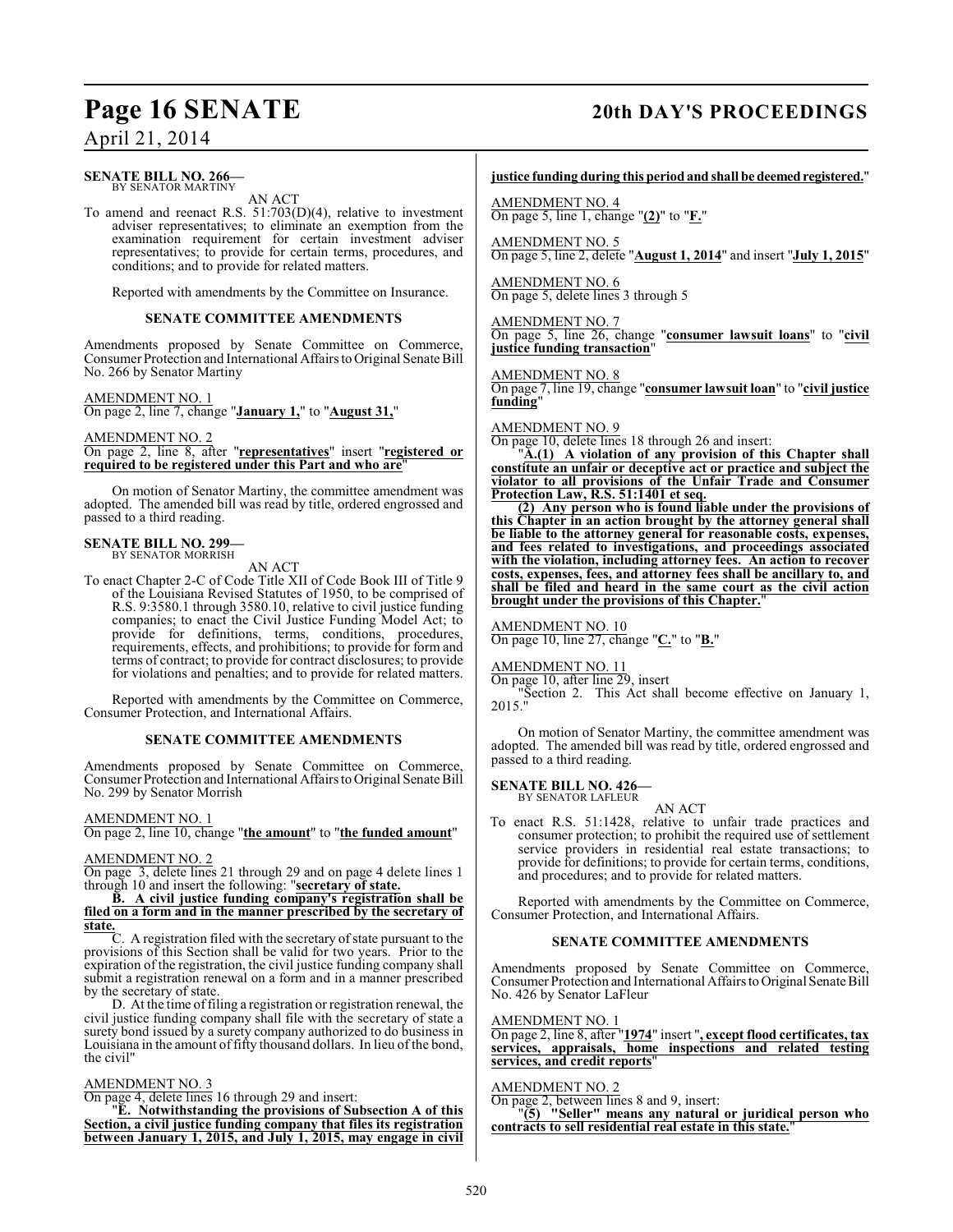## **20th DAY'S PROCEEDINGS Page 17 SENATE** April 21, 2014

### AMENDMENT NO. 3

On page 2, line 13, change "**person**" to "**seller**"

AMENDMENT NO. 4

On page 2, line 17, change "**person**" to "**seller**"

### AMENDMENT NO. 5

On page 2, after line 22, insert: "**F. The provisions of this Section shall not apply to lenders.**"

On motion of Senator Martiny, the committee amendment was adopted. The amended bill was read by title, ordered engrossed and passed to a third reading.

#### **SENATE BILL NO. 447—** BY SENATOR MORRELL

AN ACT

To enact R.S. 37:2156.3, relative to the Louisiana State Licensing Board for Contractors; to provide relative to solar electric systems and solar thermal systems; to provide for examinations; to provide for procedures, terms, and conditions; to provide for the adoption of rules; and to provide for related matters.

Reported with amendments by the Committee on Commerce, Consumer Protection, and International Affairs.

### **SENATE COMMITTEE AMENDMENTS**

Amendments proposed by Senate Committee on Commerce, Consumer Protection and International Affairs to Original Senate Bill No. 447 by Senator Morrell

AMENDMENT NO. 1

On page 1, line 3, change "electric systems and solar thermal" to "energy equipment and"

### AMENDMENT NO. 2 On page 1, line 8, after "**energy**" insert "**equipment and**"

AMENDMENT NO. 3

On page 1, line 9, after "**solar**" delete the remainder of the line and insert "**energy equipment or solar energy**"

AMENDMENT NO. 4

On page 1, at the beginning of line 10, delete "**thermal**" and change "**March**" to **February**"

AMENDMENT NO. 5

On page 1, delete line 11 and insert "**provisions of this Section and any rules adopted by the board in accordance with the provisions of this Section.** 

AMENDMENT NO. 6 On page 1, at the end of line 14, delete "**electric**" and insert "**energy equipment or solar energy**"

AMENDMENT NO. 7 On page 1, at the beginning of line 15, delete "**or solar thermal systems**"

AMENDMENT NO. 8 On page 1, line 16, delete "**by a contractor**"

### AMENDMENT NO. 9

On page 1, line 17, after "**written examination**"delete the remainder of the line and insert: "**that evidences the contractor's knowledge and understanding of best practices as related to the installation and maintenance of solar energy equipment or solar energy systems by any contractor who does not hold a current Solar PV Installer certification for solar electric systems, or a current Solar Heating Installer certification for solar thermal hot water systems as issued by the North American Board of Certified Energy Practitioners.**

**C. Contractors applying for the classification of Solar Energy Equipment, shall, in addition to all other application or** **licensing requirements, meet the following requirements prior to issuance of this classification:**

**(1) Hold one or more of the following major classifications: (a) Building Construction.**

- **(b) Electrical Work.**
- **(c) Mechanical Work.**

**(2) Complete training in the design of solar energy systems by an entity and course approved by the board.**

**D. Any work performed to connect wiring or hookups for any photovoltaic panel or system wherein the panel or system is of a value, including labor, materials, rentals, and all direct and indirect project expenses, of ten thousand dollars or more shall only be performed by a contractor or subcontractor who holds the classification of Electrical Work or who may perform electrical work under the provisions of R.S. 37:2156.2(IX)(B).**

**E. Any work performed to connect piping or equipment for any solar thermal system wherein the system is of a value, including labor, materials, rentals, and all direct and indirect project expenses, of ten thousand dollars or more shall only be performed by a contractor or subcontractor who holds the classification of Mechanical Work or who may perform mechanical work under the provisions of R.S. 37:2156.2(IX)(B).**

**F. Entities engaging in the business of selling or leasing solar energy equipment must possess a state contractor's license with the classification of Solar Energy Equipment, if the agreement between the entity and the purchaser or lessee includes the installation of the solar energy equipment.**"

AMENDMENT NO. 10 On page 2, delete lines 1 through 9

On motion of Senator Martiny, the committee amendment was adopted. The amended bill was read by title, ordered engrossed and passed to a third reading.

### **SENATE BILL NO. 483—**

BY SENATOR WHITE AN ACT

To repeal R.S. 9:3578.8(C) and (D), relative to the Louisiana Deferred Presentment and Small Loan Act; to remove certain outdated information collection and reporting requirements; and to provide for related matters.

Reported favorably by the Committee on Commerce, Consumer Protection, and International Affairs. The bill was read by title, ordered engrossed and passed to a third reading.

### **SENATE BILL NO. 573—**

BY SENATOR CHABERT

AN ACT To amend and reenact R.S.  $36:4(2)$ ,  $101(A)$ ,  $(B)$ , and  $(C)(1)$ , the introductory paragraph of  $104(B)(1)(a)$ ,  $107(A)$ , and  $108(A)$  and to enact R.S. 36:110, relative to the creation of an office of multimodal commerce in the Department of Economic Development and Multimodal Commerce; to provide for a transfer of certain powers, duties, responsibilities, and corresponding department employees, equipment, facilities, funding, and statutory entities from the Department of Transportation and Development to such office and department; to restructure the Department of Economic Development into the Department of Economic Development and Multimodal Commerce; to create the Multimodal Commerce Transition Commission and provide for the creation of a transition plan by such commission; and to provide for related matters.

Reported with amendments by the Committee on Commerce, Consumer Protection, and International Affairs.

### **SENATE COMMITTEE AMENDMENTS**

Amendments proposed by Senate Committee on Commerce, Consumer Protection and International Affairs to Original Senate Bill No. 573 by Senator Chabert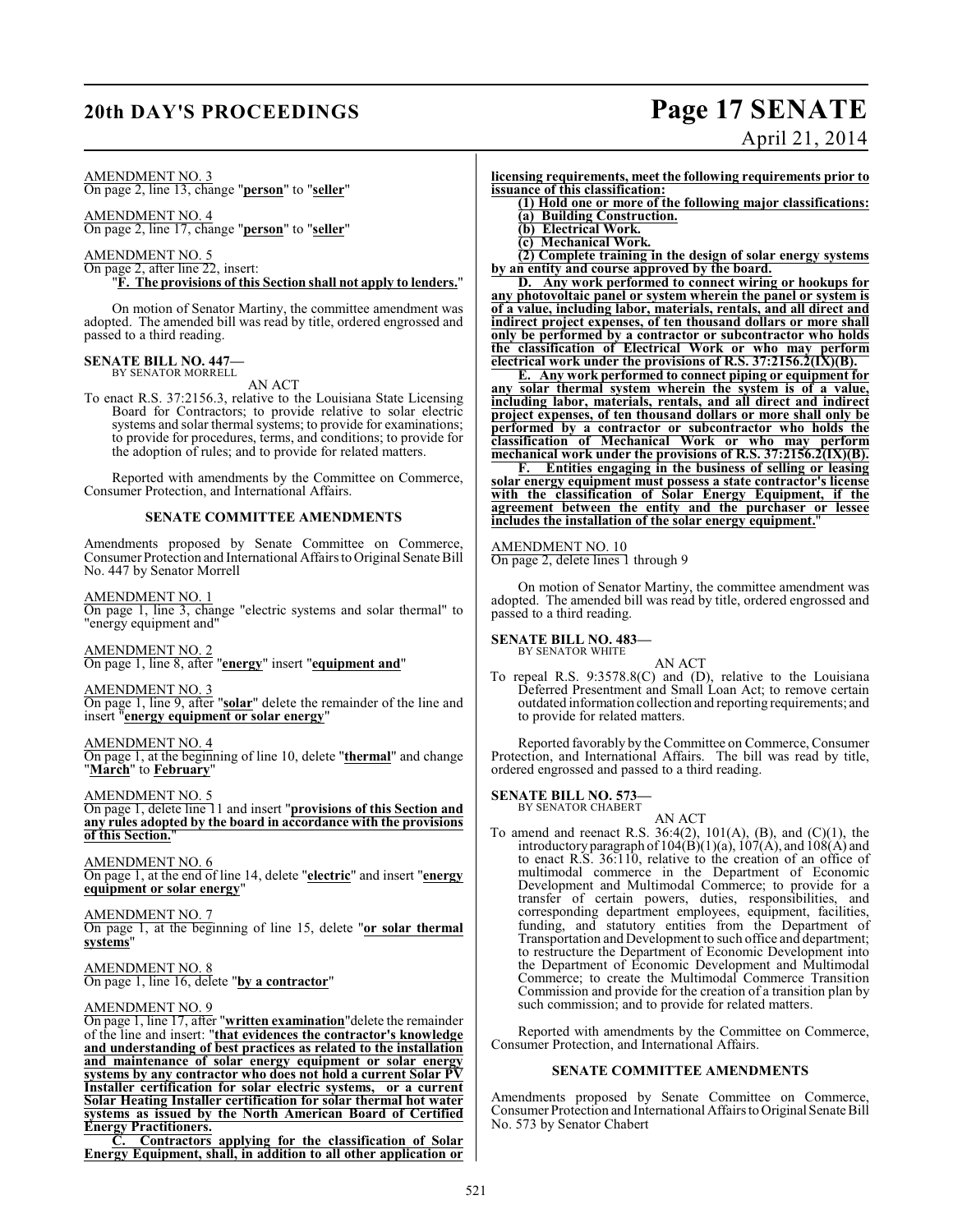**Page 18 SENATE 20th DAY'S PROCEEDINGS** AMENDMENT NO. 1 On page 1, line 2, change "R.S. 36:4(2), 101(A), (B)," to "R.S. 36:101(B)" AMENDMENT NO. 2 On page 1, at the beginning of line 5, delete "and Multimodal Commerce" AMENDMENT NO. 3 On page 1, line 9, after "Economic Development" delete the remainder of the line, and at the beginning of line 10, delete "Multimodal Commerce" AMENDMENT NO. 4 On page 1, line 14, change "R.S. 36:4(2), 101(A), (B)," to "R.S. 36:101(B)" AMENDMENT NO. 5 On page 2, delete lines 1 through 18 AMENDMENT NO. 6 On page 2, at the end of line 19, delete "**and Multimodal Commerce**" AMENDMENT NO. 7 On page 2, delete lines 21 through 29, and insert "\* \* \*" AMENDMENT NO. 8 On page 3, at the end of line 1, delete "**and Multimodal Commerce**" AMENDMENT NO. 9 On page 3, at the end of line 13, delete "**and Multimodal**" and at the beginning of line 14, delete "**Commerce**" AMENDMENT NO. 10 On page 3, at the end of line 18, delete "**and**" and delete line 19 AMENDMENT NO. 11 On page 4, line 12, after "**Development**" delete the remainder of the line and at the beginning of line 13, delete "**creation**" AMENDMENT NO. 12 On page 6, line 5, after "**Development**" delete the remainder of the line and insert "**at no cost to such office.**" AMENDMENT NO. 13 On page 6, line 7, after "**Subsection**" insert "**, and for the administration thereof,**" AMENDMENT NO. 14 On page 6, line 28, after the first "**rules**" delete the remainder of the line and delete line 29

AMENDMENT NO. 15 On page 7, line 1, delete "**Commerce**" and change "**secretary, deputy secretary, and**" to "**secretary and deputy secretary**" and on line 2, delete "**undersecretary**"

AMENDMENT NO. 16 On page 7, line 7, change "**Chapter**" to "**Section**"

AMENDMENT NO. 17 On page 8, between lines 19 and 20, insert: "**(l) The chairman of the board of the Offshore Marine Service Association, or his designee.**"

AMENDMENT NO. 18 On page 8, line 25, delete "**and Multimodal Commerce**"

On motion of Senator Martiny, the committee amendment was adopted. The amended bill was read by title, ordered engrossed and recommitted to the Committee on Finance.

### **SENATE BILL NO. 605—**

BY SENATOR MARTINY AN ACT

To repeal R.S. 32:1270.1(1)(j), relative to marine products; to repeal certain provisions relative to unauthorized acts of a manufacturer, a distributor, a wholesaler, distributor branch, or factory branch of marine products or any officer, agent or representative thereof; and to provide for related matters.

Reported with amendments by the Committee on Commerce, Consumer Protection, and International Affairs.

### **SENATE COMMITTEE AMENDMENTS**

Amendments proposed by Senate Committee on Commerce, Consumer Protection and International Affairs to Original Senate Bill No. 605 by Senator Martiny

### AMENDMENT NO. 1

On page 1, delete line 2, and insert "To amend and reenact R.S.  $32:1261(A)(1)(m)$  and to repeal R.S.  $32:1270.1(1)(j)$  and  $1270.11(1)(j)$ , relative to the Louisiana Motor Vehicle Commission; to provide"

### AMENDMENT NO. 2

On page 1, line 4, change "marine products" to "motor vehicles, marine products, and motorcycles and all-terrain vehicles"

### AMENDMENT NO. 3

On page 1, between lines 6 and 7 insert:

"Section 1. R.S.  $32:1261(A)(1)(m)$  is hereby amended and reenacted to read as follows:

§1261. Unauthorized acts

A. It shall be a violation of this Chapter:

(1) For a manufacturer, a distributor, a wholesaler, distributor branch, factory branch, converter or officer, agent, or other representative thereof:

\* \* \* (m) To fail to compensate its dealers for the work and services they are required to perform in connection with the dealer's delivery and preparation obligations according to the terms of compensation that shall be filed with the commission on or before October first of each year. The commission shall find the compensation to be reasonable or the manufacturer shall remedy any deficiencies. \* \* \*"

AMENDMENT NO. 4

On page 1, delete line 7 and insert:

"Section 2. R.S.  $32:1270.1(1)(j)$  and  $1270.11(1)(i)$  are hereby repealed."

On motion of Senator Martiny, the committee amendment was adopted. The amended bill was read by title, ordered engrossed and passed to a third reading.

### **SENATE BILL NO. 637—**<br>BY SENATOR WHITE

AN ACT To amend and reenact R.S. 37:571(A) and 595(B), (C), and (D), relative to the Louisiana State Board ofCosmetology; to provide for requirements of registered cosmetology schools; to provide for certain terms, conditions, and procedures; and to provide for related matters.

Reported favorably by the Committee on Commerce, Consumer Protection, and International Affairs. The bill was read by title, ordered engrossed and passed to a third reading.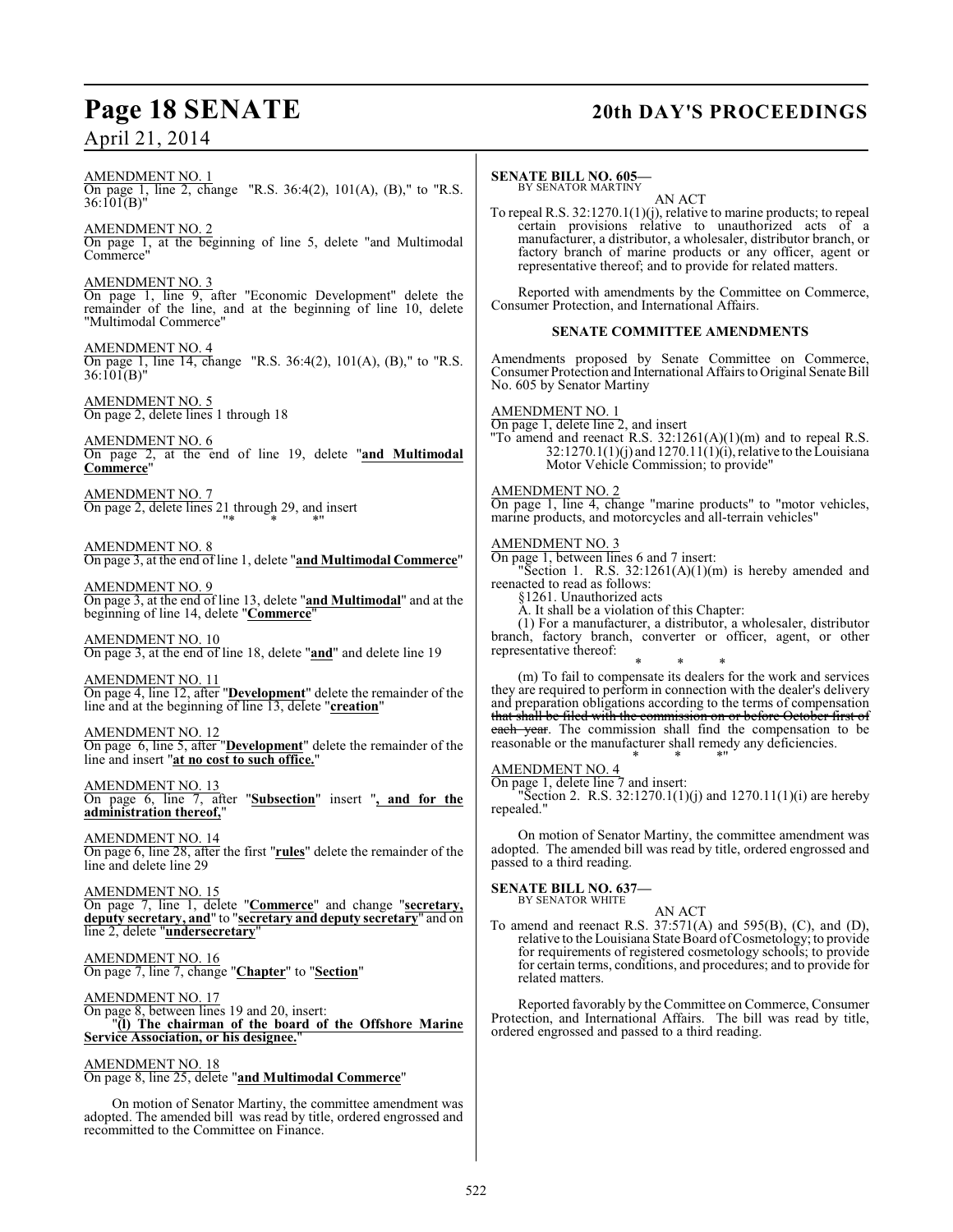## **20th DAY'S PROCEEDINGS Page 19 SENATE**

# April 21, 2014

### **Senate Bills and Joint Resolutions on Third Reading and Final Passage**

### **SENATE BILL NO. 250—** BY SENATOR WARD

AN ACT

To amend and reenact R.S. 56:6(31), to provide for the promulgation of rules and regulations by the Louisiana Wildlife and Fisheries Commission relative to the possession of big exotic cats; to allow for permits for certain institutions and owners; to exempt certain persons from the requirements of the big exotic cats rules; to provide terms, conditions, and requirements; and to provide for related matters.

On motion of Senator Ward, the bill was read by title and returned to the Calendar, subject to call.

#### **SENATE BILL NO. 522—** BY SENATOR WARD

AN ACT

To amend and reenact R.S. 39:1484(A)(4)(b) and 1540, relative to consulting service contracts; to authorize the office of risk management to enter into consulting service contracts with one or more licensed insurance producers; to provide for the definition of consulting services; to provide for approvals of such contracts; and to provide for related matters.

The bill was read by title. Senator Ward moved the final passage of the bill.

### **ROLL CALL**

The roll was called with the following result:

### YEAS

| Mr. President     | Dorsey-Colomb | Murray    |
|-------------------|---------------|-----------|
| Adley             | Erdey         | Peacock   |
| Allain            | Gallot        | Perry     |
| Amedee            | Guillory      | Riser     |
| Appel             | Heitmeier     | Smith, G. |
| <b>Broome</b>     | Kostelka      | Smith, J. |
| Brown             | LaFleur       | Tarver    |
| <b>Buffington</b> | Long          | Thompson  |
| Chabert           | Martiny       | Walsworth |
| Claitor           | Mills         | Ward      |
| Cortez            | Morrell       | White     |
| Donahue           | Morrish       |           |
| <b>Total - 35</b> |               |           |
|                   | <b>NAYS</b>   |           |
| Total - 0         |               |           |
|                   | ABSENT        |           |

| Crowe     | <b>Nevers</b> |
|-----------|---------------|
| Johns     | Peterson      |
| Total - 4 |               |

The Chair declared the bill was passed and ordered it sent to the House. Senator Ward moved to reconsider the vote by which the bill was passed and laid the motion on the table.

#### **SENATE BILL NO. 530—** BY SENATOR BROOME

AN ACT

To enact Part IX of Chapter 14 of Title 33 of the Louisiana Revised Statutes of 1950, to be comprised of R.S. 33:5011 through 5016, relative to foreclosure registry program; to provide for certain information relative to foreclosed property; to provide for definitions; to provide for enforcement; to provide for penalties; to provide for an effective date; and to provide for related matters.

On motion of Senator Broome, the bill was read by title and returned to the Calendar, subject to call.

**SENATE BILL NO. 533—**<br>BY SENATORS LAFLEUR AND WALSWORTH AND<br>REPRESENTATIVES CARTER AND LEGER AN ACT

To enact Part X-B of Chapter 1 of Title 17 of the Louisiana Revised Statutes of 1950, to be comprised of R.S. 17:407.41 through 407.45, relative to early childhood education enrollment coordination; to provide for definitions; to provide for prohibitions; to authorize local enrollment coordination entities; to provide for responsibilities of the State Board of Elementary and Secondary Education and approved local enrollment coordination entities; to provide for funding of approved local enrollment coordination entities; and to provide for related matters.

### **Floor Amendments**

Senator Martiny sent up floor amendments.

### **SENATE FLOOR AMENDMENTS**

Amendments proposed by Senator Martiny on behalf of the Legislative Bureau to Engrossed Senate Bill No. 533 by Senator LaFleur

AMENDMENT NO. 1 On page 2, line 6, change "**determine**" to "**determines**"

AMENDMENT NO. 2 On page 2, line 26, change "**provides**" to "**provide**"

AMENDMENT NO. 3 On page 4, line 15, change "**Producing**" to "**Providing**"

On motion of Senator Martiny, the amendments were adopted.

### **Floor Amendments**

Senator LaFleur proposed the following amendments.

### **SENATE FLOOR AMENDMENTS**

Amendments proposed by Senator LaFleur to Engrossed Senate Bill No. 533 by Senator LaFleur

AMENDMENT NO. 1

On page 2, at the beginning of line 13, add "**A.**"

AMENDMENT NO. 2

On page 3, delete lines 23 through 28.

### AMENDMENT NO. 3

On page 3, line 29, change "**(8)**" to "**(7)**"

AMENDMENT NO. 4

On page 4, between lines 3 and 4, insert the following:

"**B. (1) The initial authorization of a local early learning enrollment coordinator shall be for a period up to five years.**

**(2) After the initial authorization period, the state board may grant renewal of authorization for additional periods of not less than three years nor more than five years after thorough review of the local early learning enrollment coordinator activities.**"

On motion of Senator LaFleur, the amendments were adopted.

The bill was read by title. Senator LaFleur moved the final passage of the amended bill.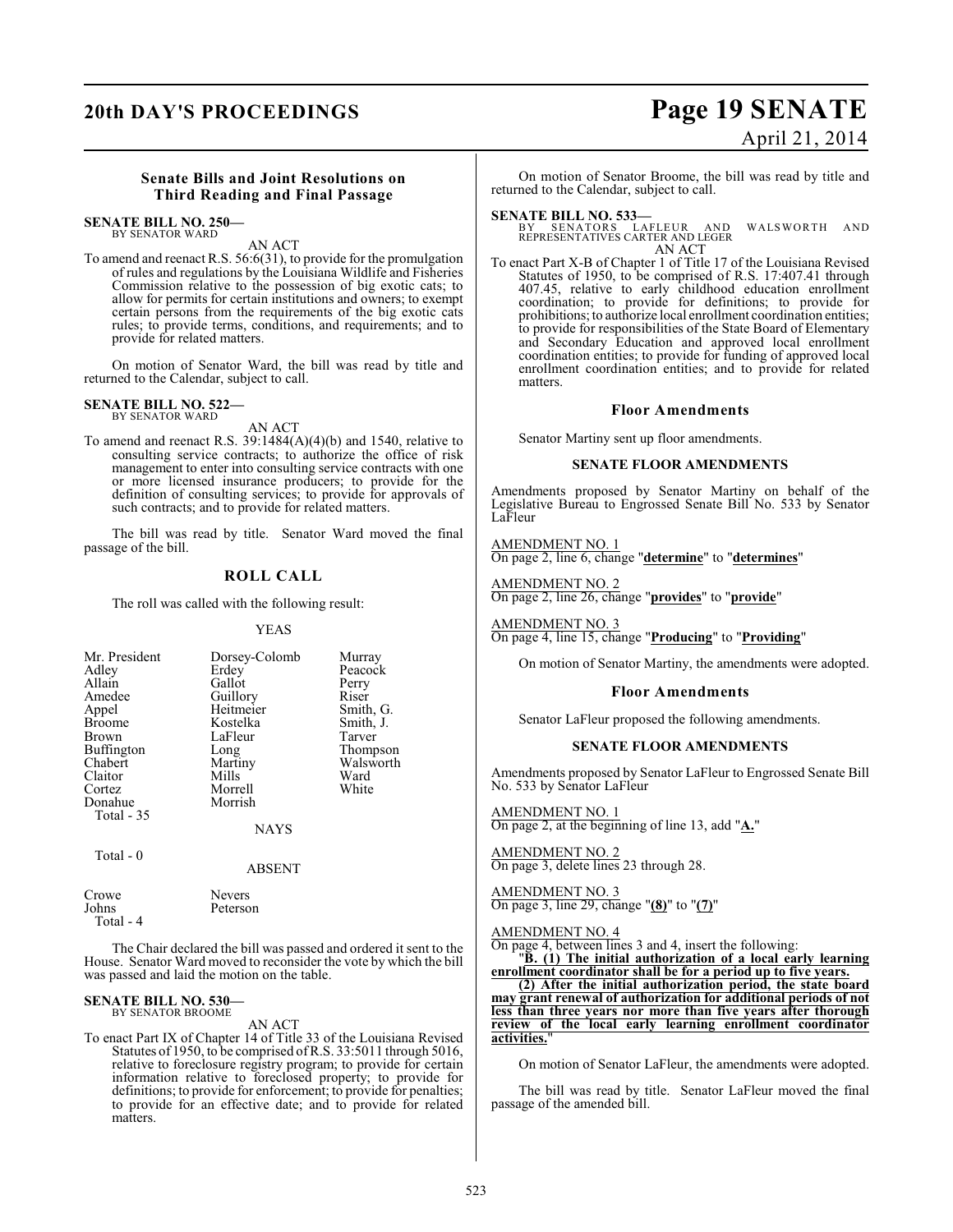### **ROLL CALL**

The roll was called with the following result:

### YEAS

| Mr. President     | Dorsey-Colomb | Murray    |
|-------------------|---------------|-----------|
| Adley             | Erdey         | Nevers    |
| Allain            | Gallot        | Peacock   |
| Amedee            | Guillory      | Perry     |
| Appel             | Heitmeier     | Riser     |
| <b>Broome</b>     | Kostelka      | Smith, G. |
| <b>Brown</b>      | LaFleur       | Smith, J. |
| <b>Buffington</b> | Long          | Tarver    |
| Chabert           | Martiny       | Thompson  |
| Claitor           | Mills         | Walsworth |
| Cortez            | Morrell       | Ward      |
| Donahue           | Morrish       | White     |
| Total - 36        |               |           |
|                   | <b>NAYS</b>   |           |

Total - 0

### ABSENT

| Crowe      | Johns | Peterson |
|------------|-------|----------|
| Total $-3$ |       |          |

The Chair declared the amended bill was passed, ordered reengrossed and sent to the House. Senator LaFleur moved to reconsider the vote by which the bill was passed and laid the motion on the table.

### **SENATE BILL NO. 582—** BY SENATOR CLAITOR

AN ACT

To amend and reenact R.S. 32:412(A)(4)(a) and the introductory paragraph of (b) and (7)(a) and the introductory paragraph of (b),  $\overline{(B)}$ (7)(a)(i) and the introductory paragraph of (ii),  $\overline{(b)}$ (i) and the introductory paragraph of  $(ii)$ ,  $(c)(i)$  and the introductory paragraph of  $(ii)$ ,  $(d)(i)$  and the introductory paragraph of  $(ii)$ ,  $(e)(i)$ (aa), the introductory paragraph of (bb), and (dd) and  $(ii)(aa)$ ,  $(bb)$ , and  $(dd)$ , and  $(C)$ , relative to motor vehicles; to provide for the duration of a driver's license; and to provide for related matters.

The bill was read by title. Senator Claitor moved the final passage of the bill.

### **ROLL CALL**

The roll was called with the following result:

#### YEAS

| Mr. President<br>Adley<br>Allain<br>Amedee<br>Appel<br><b>Broome</b><br><b>Brown</b><br>Buffington<br>Chabert<br>Claitor | Dorsey-Colomb<br>Erdey<br>Gallot<br>Guillory<br>Heitmeier<br>Kostelka<br>LaFleur<br>Long<br>Martiny<br>Mills | Murray<br><b>Nevers</b><br>Peacock<br>Perry<br>Riser<br>Smith, G.<br>Smith, J.<br>Tarver<br>Thompson<br>Walsworth |
|--------------------------------------------------------------------------------------------------------------------------|--------------------------------------------------------------------------------------------------------------|-------------------------------------------------------------------------------------------------------------------|
| Cortez<br>Donahue                                                                                                        | Morrell<br>Morrish                                                                                           | Ward<br>White                                                                                                     |
| Total - 36                                                                                                               |                                                                                                              |                                                                                                                   |
|                                                                                                                          | <b>NAYS</b>                                                                                                  |                                                                                                                   |
| Total $-0$                                                                                                               | <b>ABSENT</b>                                                                                                |                                                                                                                   |

Crowe Johns Peterson Total - 3

### **Page 20 SENATE 20th DAY'S PROCEEDINGS**

The Chair declared the bill was passed and ordered it sent to the House. Senator Claitor moved to reconsider the vote by which the bill was passed and laid the motion on the table.

#### **SENATE BILL NO. 622—** BY SENATOR APPEL

AN ACT

To enact R.S. 17:3921.2, relative to educational technology; to require the state Department of Education to develop and implement a statewide educational technology plan; to provide for plan components; to provide for the duties and responsibilities of the Department of Education, the state superintendent of education, public schools and school systems, and the Board of Regents; to provide for evaluations, assessments, and reporting; and to provide for related matters.

The bill was read by title. Senator Appel moved the final passage of the previously amended bill.

### **ROLL CALL**

The roll was called with the following result:

### YEAS

| Mr. President<br>Adley<br>Allain<br>Amedee<br>Appel<br>Broome<br>Brown<br>Buffington<br>Chabert<br>Claitor<br>Cortez<br>Donahue<br>Total - 36 | Dorsey-Colomb<br>Erdey<br>Gallot<br>Guillory<br>Heitmeier<br>Kostelka<br>LaFleur<br>Long<br>Martiny<br>Mills<br>Morrell<br>Morrish | Murray<br><b>Nevers</b><br>Peacock<br>Perry<br>Riser<br>Smith, G.<br>Smith, J.<br>Tarver<br>Thompson<br>Walsworth<br>Ward<br>White |
|-----------------------------------------------------------------------------------------------------------------------------------------------|------------------------------------------------------------------------------------------------------------------------------------|------------------------------------------------------------------------------------------------------------------------------------|
|                                                                                                                                               | <b>NAYS</b>                                                                                                                        |                                                                                                                                    |
| Total - 0                                                                                                                                     | <b>ABSENT</b>                                                                                                                      |                                                                                                                                    |
| Crowe<br>Total - 3                                                                                                                            | Johns                                                                                                                              | Peterson                                                                                                                           |

The Chair declared the amended bill was passed, ordered reengrossed and sent to the House. Senator Appel moved to reconsider the vote by which the bill was passed and laid the motion on the table.

### **SENATE BILL NO. 627—**

### BY SENATOR MURRAY

AN ACT To amend and reenact R.S. 37:2171.2(B) and 2175.2(C) and to enact R.S. 23:1064, relative to workers' compensation; to provide for certain home improvement contractors; to provide for certain exemptions from the requirements of workers' compensation coverage; to provide for remediesin tort; to provide reservation of certain rights; to provide for forms; to provide for affidavits; to provide for permitting; and to provide for related matters.

### **Floor Amendments**

Senator Martiny sent up floor amendments.

### **SENATE FLOOR AMENDMENTS**

Amendments proposed by Senator Martiny on behalf of the Legislative Bureau to Engrossed Senate Bill No. 627 by Senator Murray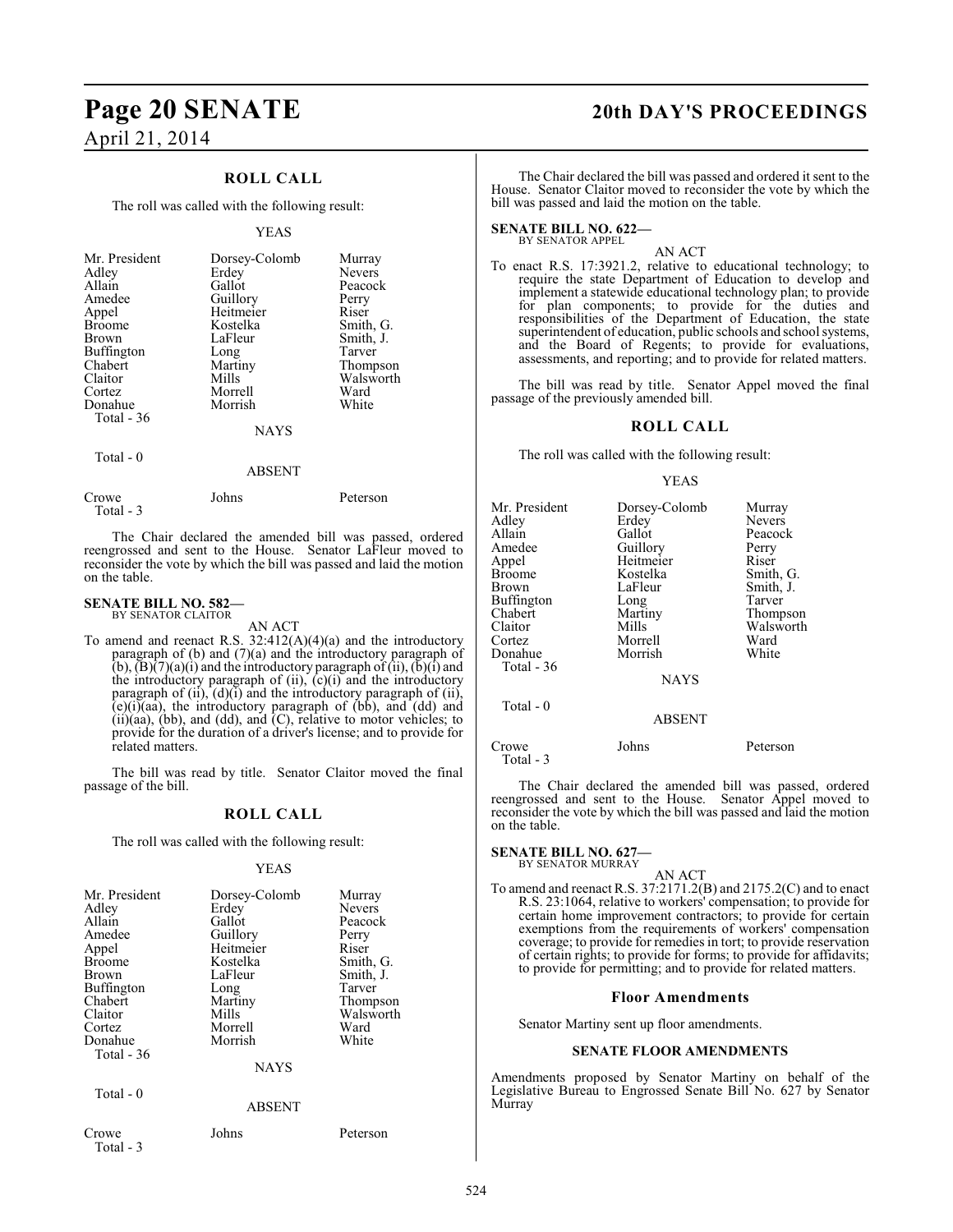### **20th DAY'S PROCEEDINGS Page 21 SENATE**

# April 21, 2014

### AMENDMENT NO. 1

On page 1, line 15, following "**employees**" change "**, no independent contractors, and no**" to "**and employs no independent contractors or**"

AMENDMENT NO. 2

On page 2, line 3, before "**employs**" change "**who**" to "**that**"

AMENDMENT NO. 3

On page 2, line 3, following "**or**" and before "**has**" change "**who**" to "**that**"

### AMENDMENT NO. 4

On page 2, line 28, following "are" and before "hereby" delete "is"

On motion of Senator Martiny, the amendments were adopted.

The bill was read by title. Senator Murray moved the final passage of the amended bill.

### **ROLL CALL**

The roll was called with the following result:

### YEAS

| Mr. President     | Dorsey-Colomb | Murray        |
|-------------------|---------------|---------------|
| Adley             | Erdey         | <b>Nevers</b> |
| Allain            | Gallot        | Peacock       |
| Amedee            | Guillory      | Perry         |
| Appel             | Heitmeier     | Riser         |
| <b>Broome</b>     | Kostelka      | Smith, G.     |
| Brown             | LaFleur       | Smith, J.     |
| <b>Buffington</b> | Long          | Tarver        |
| Chabert           | Martiny       | Thompson      |
| Claitor           | Mills         | Walsworth     |
| Cortez            | Morrell       | Ward          |
| Donahue           | Morrish       | White         |
| Total - 36        |               |               |
|                   | <b>NAYS</b>   |               |
| Total $-0$        |               |               |
|                   | <b>ABSENT</b> |               |
| Crowe             | Johns         | Peterson      |

The Chair declared the amended bill was passed, ordered reengrossed and sent to the House. Senator Murray moved to reconsider the vote by which the bill was passed and laid the motion on the table.

### **SENATE BILL NO. 633—** BY SENATOR CLAITOR

Total - 3

AN ACT

To enact R.S. 17:176(F), relative to school interscholastic extracurricular athletic programs; to prohibit certain schools from being a member of, or participating in any competition sponsored by, organizations that do not provide for arbitration of eligibility issues; and to provided for related matters.

### **Floor Amendments**

Senator Claitor proposed the following amendments.

### **SENATE FLOOR AMENDMENTS**

Amendments proposed by Senator Claitor to Engrossed Senate Bill No. 633 by Senator Claitor

AMENDMENT NO. 1

On page 1, line 11, after "**F.**" and before "**Notwithstanding**" insert "**(1)**"

### AMENDMENT NO. 2

On page 1, line 13, after "**by, any**" and before "**interscholastic**" insert "**intrastate**"

AMENDMENT NO. 3

On page 1, between lines 15 and 16, add the following:

"**(2) For the purposes of this Section, the term "third party arbitration" means a process that provides all of the following elements:**

**(a) The rules and procedures established by the association or organization shall generally comply with the spirit of the rules and procedures of the American Arbitration Association.**

**(b) Arbitrators shall be approved by the American Arbitration Association and the parties.**

**(c) Arbitration shall be implemented only after all internal remedies have been exhausted.**

**(d) Each party shall bear the cost of its own representation and any other costs related to its presentation, if any.**

**(e) Except as provided in Subparagraph (d) of this Paragraph, the losing party shall bear the costs of the arbitration proceeding.**

**(f) The resulting arbitration decision shall be final and nonappealable.**"

On motion of Senator Claitor, the amendments were adopted.

The bill was read by title. Senator Claitor moved the final passage of the amended bill.

### **ROLL CALL**

The roll was called with the following result:

YEAS

| Mr. President<br>Adley<br>Allain<br>Appel<br>Broome<br>Brown            | Buffington<br>Chabert<br>Claitor<br>Dorsey-Colomb<br>Guillory<br>Heitmeier | Kostelka<br>Martiny<br>Morrell<br>Murray<br>Smith, G.<br>Ward |
|-------------------------------------------------------------------------|----------------------------------------------------------------------------|---------------------------------------------------------------|
| Total - 18                                                              |                                                                            |                                                               |
|                                                                         | <b>NAYS</b>                                                                |                                                               |
| Amedee<br>Cortez<br>Donahue<br>Erdev<br>Gallot<br>LaFleur<br>Total - 17 | Long<br>Mills<br>Morrish<br>Nevers<br>Peacock<br>Perry                     | Riser<br>Smith, J.<br>Thompson<br>Walsworth<br>White          |
|                                                                         | <b>ABSENT</b>                                                              |                                                               |
| Crowe<br>Johns<br>Total - 4                                             | Peterson<br>Tarver                                                         |                                                               |

The Chair declared the amended bill failed to pass.

### **Notice of Reconsideration**

Senator Claitor moved to reconsider on the next Legislative Day the vote by which the amended bill failed to pass.

**SENATE BILL NO. 636—**

BY SENATORS WHITE AND CLAITOR

### AN ACT

To enact Subpart D of Part II of Chapter 1 of Title 17 of the Louisiana Revised Statutes of 1950, to be comprised of R.S. 17:131 through 137, relative to school systems serving large populations; to provide for governance and administration of such systems; to provide for powers and duties of the school board and superintendent of such systems and of school principals; to provide for establishment of enrollment zones and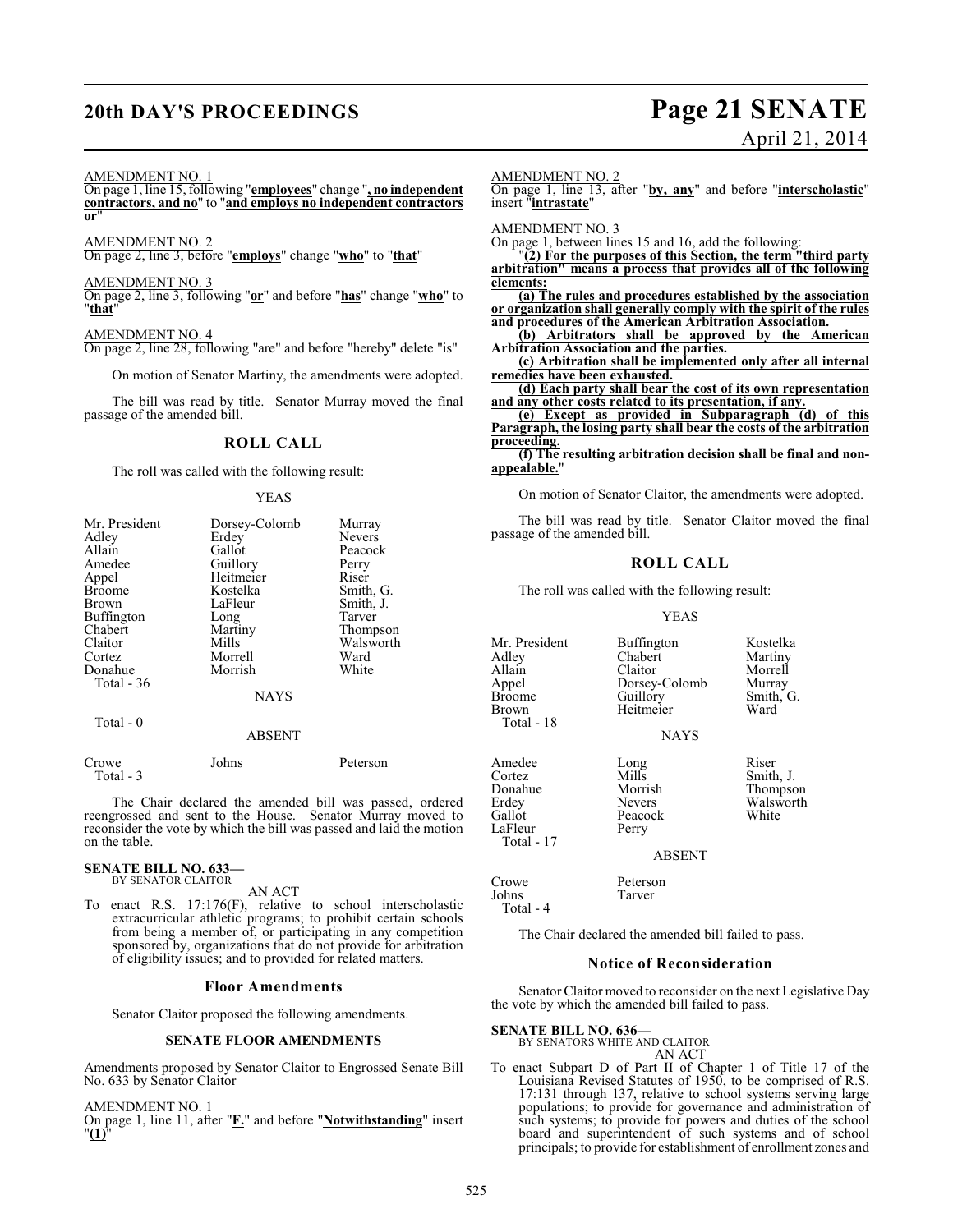### **Page 22 SENATE 20th DAY'S PROCEEDINGS**

April 21, 2014

an enrollment system; to provide for community school councils and community academic coordinators; to provide relative to legacy costs; to provide for effective and implementation dates; and to provide for related matters.

### **Floor Amendments**

Senator Martiny sent up floor amendments.

### **SENATE FLOOR AMENDMENTS**

Amendments proposed by Senator Martiny on behalf of the Legislative Bureau to Engrossed Senate Bill No. 636 by Senator White

AMENDMENT NO. 1 On page 2, line 12, following "**a**" and before "**is**" change "**large school system**" to "**"large school system"**"

AMENDMENT NO. 2 On page 7, line 1, following "**entity**" and before "**is**" change "**which**" to "**that**"

AMENDMENT NO. 3 On page 8, line 25, following "**the**" and before "**and**" change "**American College Test (ACT)**" to "**ACT**"

On motion of Senator Martiny, the amendments were adopted.

On motion of Senator White, the amended bill was read by title and returned to the Calendar, subject to call.

### **SENATE BILL NO. 665—** BY SENATOR CORTEZ

AN ACT

To amend and reenact R.S. 47:302.18(B) and 332.9(B), relative to the Lafayette Parish Visitors Enterprise Fund; to provide for allocation and distributions of monies in the fund; to provide for an effective date; and to provide for related matters.

On motion of Senator Cortez, the bill was read by title and returned to the Calendar, subject to call.

#### **SENATE BILL NO. 667—** BY SENATOR ADLEY

AN ACT

To amend and reenact R.S. 30:29(B)(6), (H), and (I) and Code of Civil Procedure Art.  $1563(A)(2)$  and to enact R.S.  $30:29(C)(2)(c)$  and (M), relative to the remediation of oilfield sites and exploration and production sites; to provide for presumption and jury charge following a limited admission of liability; to provide for reasonable attorney fees and costs following a preliminary dismissal; to provide for certain remediation damages; to provide terms, conditions, and requirements; and to provide for related matters.

On motion of Senator Adley the bill was made Special Order of the Day No. 1 on Tuesday, April 22, 2014.

### **SENATE BILL NO. 63—** BY SENATOR MORRELL

AN ACT

To amend and reenact R.S. 14:202.1(B) and (C), and to enact R.S. 14:202.1(A)(4) and 202.2, relative to criminal offenses against property; to provide criminal penalties relative to failure to meet certain contractual obligations for the installation and maintenance of a solar electric system or solar thermal system; to provide relative to definitions; and to provide for related matters.

### **Floor Amendments**

Senator Martiny sent up floor amendments.

### **SENATE FLOOR AMENDMENTS**

Amendments proposed by Senator Martiny on behalf of the Legislative Bureau to Engrossed Senate Bill No. 63 by Senator Morrell

AMENDMENT NO. 1

On page 2, line 13, following "reasons" change "which" to "**that**"

On motion of Senator Martiny, the amendments were adopted.

On motion of Senator Morrell, the amended bill was read by title and returned to the Calendar, subject to call.

#### **SENATE BILL NO. 69—** BY SENATOR MURRAY

AN ACT

To amend and reenact R.S. 22:1333(F) and to enact R.S. 22:1333(G), relative to homeowner's insurance policies; to prohibit these policies from excluding coverage of the intentional act of policy holders' minor child; and to provide for related matters.

### **Floor Amendments**

Senator Martiny sent up floor amendments.

### **SENATE FLOOR AMENDMENTS**

Amendments proposed by Senator Martiny on behalf of the Legislative Bureau to Engrossed Senate Bill No. 69 by Senator Murray

AMENDMENT NO. 1 On page 1, lines 14-15, delete "**null and**"

On motion of Senator Martiny, the amendments were adopted.

On motion of Senator Murray, the amended bill was read by title and returned to the Calendar, subject to call.

### **SENATE BILL NO. 87—** BY SENATOR CLAITOR

AN ACT

To amend and reenact R.S. 40:966(B), relative to penalties for certain drug offenses; to increase the maximum term of imprisonment allowed for the manufacture, distribution, or possession with intent to distribute heroin to ninety-nine years; and to provide for related matters.

The bill was read by title. Senator Claitor moved the final passage of the bill.

### **ROLL CALL**

The roll was called with the following result:

Morrish<br>Nevers

### YEAS

Mr. President Dorsey-Colomb Perry<br>Adley Erdey Peter Adley Erdey Peterson<br>Allain Gallot Riser Allain Gallot Riser<br>
Amedee Heitmeier Smith, G. Amedee Heitmeier Smith, G. Broome Long<br>Brown Martiny Buffington Mills Walsworth Mills<br>Chabert Morrell Ward Chabert Morrell Ward Cortez Nevers<br>Donahue Peacock Donahue Total - 34

Kostelka Smith,<br>Long Tarver Martiny Thompson<br>Mills Walsworth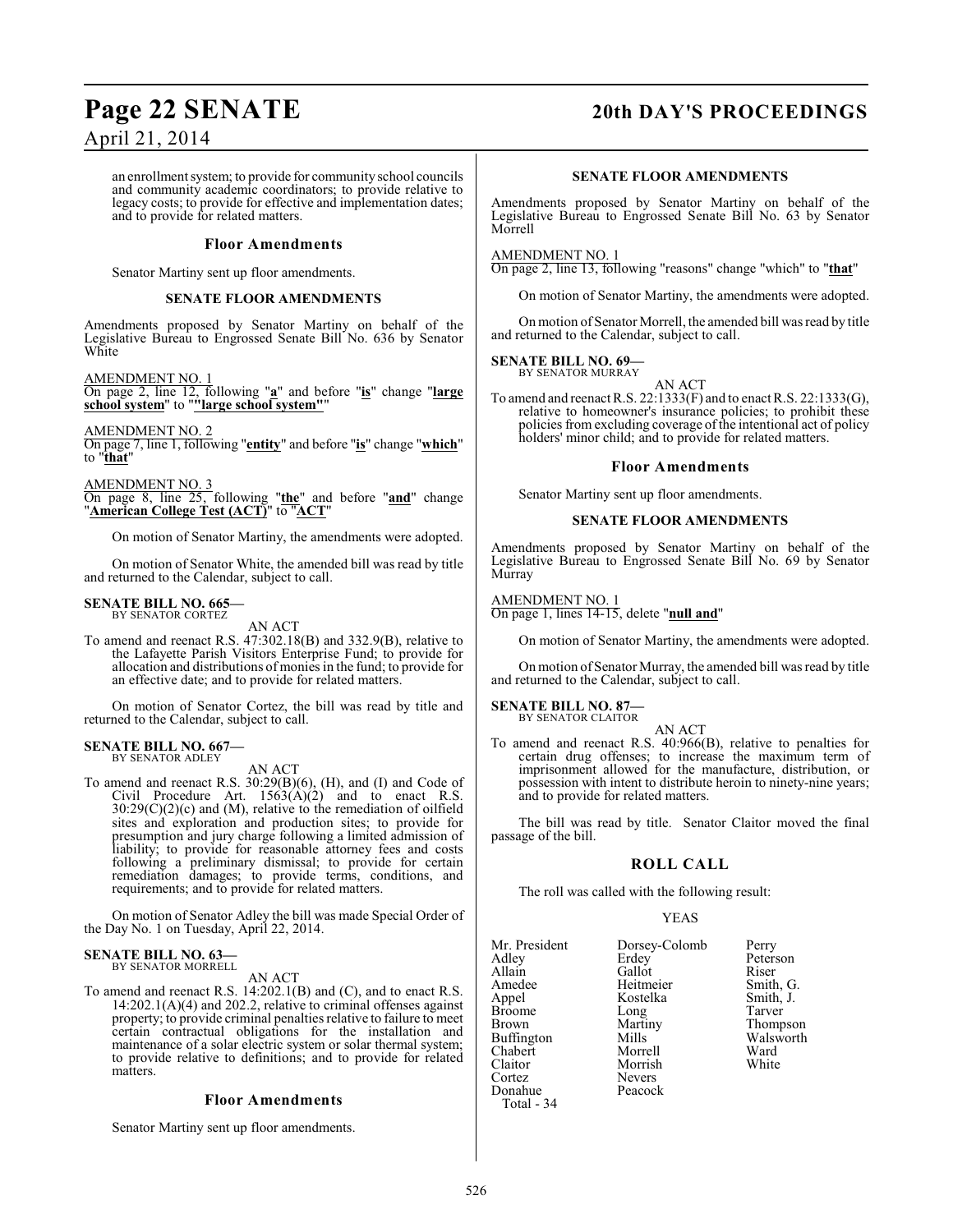### NAYS

LaFleur Murray Total - 2

ABSENT

| Johns    |
|----------|
|          |
| Guillory |

The Chair declared the bill was passed and ordered it sent to the House. Senator Claitor moved to reconsider the vote by which the bill was passed and laid the motion on the table.

### **SENATE BILL NO. 108—** BY SENATOR APPEL

AN ACT

To amend and reenact R.S. 17:3123.1(B) and (C), relative to the commissioner of higher education; to delete the requirement that the commissioner of higher education be confirmed by the Senate; to delete the requirement that the salary of the commissioner of higher education be approved by the Joint Legislative Committee on the Budget; and to provide for related matters.

### **Floor Amendments**

Senator Martiny sent up floor amendments.

### **SENATE FLOOR AMENDMENTS**

Amendments proposed by Senator Martiny on behalf of the Legislative Bureau to Engrossed Senate Bill No. 108 by Senator Appel

AMENDMENT NO. 1 On page 1, line 2, delete "(B) and"

AMENDMENT NO. 2

On page 1, lines 3-4, following ";" delete "to delete the requirement that the commissioner of higher education be confirmed by the Senate;

AMENDMENT NO. 3 On page 1, line 8, change  $'(B)$  and  $(C)$  are" to  $'(C)$  is"

AMENDMENT NO. 4 On page 1, delete lines 13 through 15

On motion of Senator Martiny, the amendments were adopted.

The bill was read by title. Senator Appel moved the final passage of the amended bill.

### **ROLL CALL**

The roll was called with the following result:

### YEAS

| Gallot   | Perry             |
|----------|-------------------|
| Guillory | Peterson          |
|          | Riser             |
| Kostelka | Smith, G.         |
| LaFleur  | Smith, J.         |
|          | Tarver            |
| Martiny  | Thompson          |
| Mills    | Walsworth         |
| Morrell  | Ward              |
| Morrish  | White             |
| Murray   |                   |
| Nevers   |                   |
|          |                   |
|          | Heitmeier<br>Long |

### **20th DAY'S PROCEEDINGS Page 23 SENATE** April 21, 2014

**NAYS** 

Claitor Peacock

Cortez Crowe Johns Total - 3

Total - 2

The Chair declared the amended bill was passed, ordered reengrossed and sent to the House. Senator Appel moved to reconsider the vote by which the bill was passed and laid the motion on the table.

ABSENT

### **SENATE BILL NO. 161—**

BY SENATORS MURRAY AND WALSWORTH AN ACT

To enact R.S. 24:524, relative to the legislative auditor; to provide for recovery of costs incurred by the legislative auditor to audit, investigate, or report possible fraud, theft, or other misappropriation; to provide for civil suits against the responsible party; to provide for assistance of the attorney general; and to provide for related matters.

The bill was read by title. Senator Murray moved the final passage of the bill.

### **ROLL CALL**

The roll was called with the following result:

### YEAS

| Mr. President<br>Adley<br>Allain<br>Amedee<br>Appel<br><b>Broome</b><br><b>Brown</b><br><b>Buffington</b><br>Chabert<br>Claitor<br>Cortez<br>Donahue<br>Dorsey-Colomb<br>Total - 37 | Erdey<br>Gallot<br>Guillory<br>Heitmeier<br>Kostelka<br>LaFleur<br>Long<br>Martiny<br>Mills<br>Morrell<br>Morrish<br>Murray<br><b>Nevers</b> | Peacock<br>Perry<br>Peterson<br>Riser<br>Smith, G.<br>Smith, J.<br>Tarver<br>Thompson<br>Walsworth<br>Ward<br>White |
|-------------------------------------------------------------------------------------------------------------------------------------------------------------------------------------|----------------------------------------------------------------------------------------------------------------------------------------------|---------------------------------------------------------------------------------------------------------------------|
|                                                                                                                                                                                     | <b>NAYS</b>                                                                                                                                  |                                                                                                                     |
| Total - 0                                                                                                                                                                           |                                                                                                                                              |                                                                                                                     |

ABSENT

Crowe Johns Total - 2

The Chair declared the bill was passed and ordered it sent to the House. Senator Murray moved to reconsider the vote by which the bill was passed and laid the motion on the table.

**SENATE BILL NO. 187—** BY SENATOR KOSTELKA

### AN ACT

To amend and reenact R.S. 40:981.3(D) and to repeal R.S. 40:981.3(E), relative to controlled dangerous substances; to allow enhanced sentencing for violations of the Uniform Controlled Dangerous Substances Law occurring within a private residence located in a drug free zone; and to provide for related matters.

The bill was read by title. Senator Kostelka moved the final passage of the bill.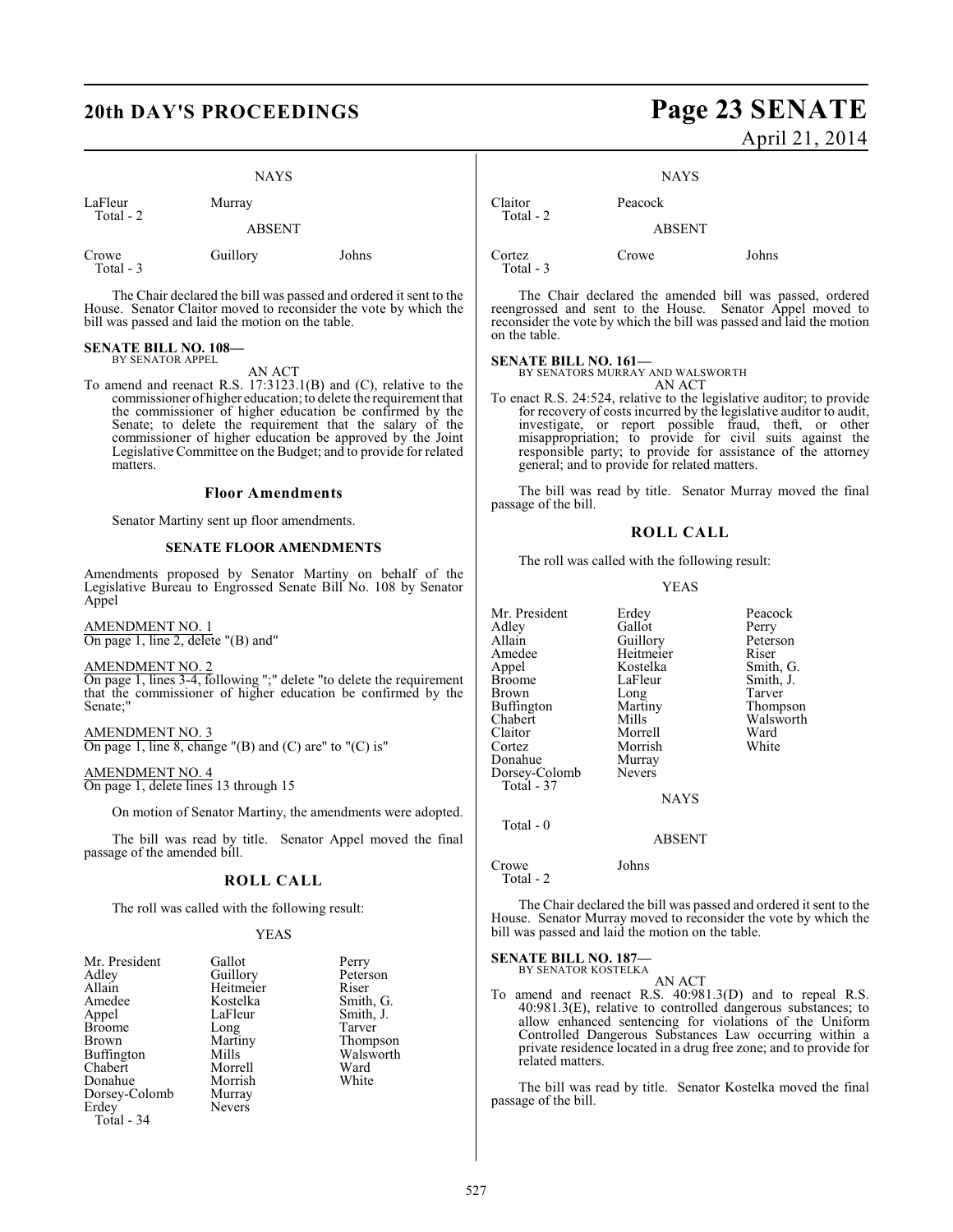# **Page 24 SENATE 20th DAY'S PROCEEDINGS** April 21, 2014

### **ROLL CALL**

The roll was called with the following result:

### YEAS

| Mr. President<br>Adley<br>Allain<br>Amedee<br>Appel<br><b>Broome</b><br><b>Brown</b><br>Buffington<br>Chabert<br>Claitor<br>Cortez<br>Donahue<br>Dorsey-Colomb<br>Total - 37 | Erdey<br>Gallot<br>Guillory<br>Heitmeier<br>Kostelka<br>LaFleur<br>Long<br>Martiny<br>Mills<br>Morrell<br>Morrish<br>Murray<br><b>Nevers</b><br><b>NAYS</b> | Peacock<br>Perry<br>Peterson<br>Riser<br>Smith, G.<br>Smith, J.<br>Tarver<br>Thompson<br>Walsworth<br>Ward<br>White |
|------------------------------------------------------------------------------------------------------------------------------------------------------------------------------|-------------------------------------------------------------------------------------------------------------------------------------------------------------|---------------------------------------------------------------------------------------------------------------------|
|                                                                                                                                                                              |                                                                                                                                                             |                                                                                                                     |

Total - 0

Total - 2

Crowe Johns

The Chair declared the bill was passed and ordered it sent to the House. Senator Kostelka moved to reconsider the vote by which the bill was passed and laid the motion on the table.

ABSENT

### **SENATE BILL NO. 229—** BY SENATOR MARTINY

AN ACT

To enact Code of Criminal Procedure Article 881.8, relative to habitual offenders; to provide for the reduction of certain habitual offender sentences under certain circumstances; and to provide for related matters.

The bill was read by title. Senator Martiny moved the final passage of the bill.

### **ROLL CALL**

The roll was called with the following result:

### YEAS

| Mr. President<br>Adley<br>Allain<br>Amedee<br>Appel<br>Broome<br>Brown<br>Buffington<br>Chabert<br>Claitor<br>Cortez<br>Donahue<br>Dorsey-Colomb<br>Total - 37<br>Total - 0 | Erdey<br>Gallot<br>Guillory<br>Heitmeier<br>Kostelka<br>LaFleur<br>Long<br>Martiny<br>Mills<br>Morrell<br>Morrish<br>Murray<br><b>Nevers</b><br>NAYS<br><b>ABSENT</b> | Peacock<br>Perry<br>Peterson<br>Riser<br>Smith, G.<br>Smith, J.<br>Tarver<br>Thompson<br>Walsworth<br>Ward<br>White |
|-----------------------------------------------------------------------------------------------------------------------------------------------------------------------------|-----------------------------------------------------------------------------------------------------------------------------------------------------------------------|---------------------------------------------------------------------------------------------------------------------|
| Crowe<br>Total - 2                                                                                                                                                          | Johns                                                                                                                                                                 |                                                                                                                     |

The Chair declared the bill was passed and ordered it sent to the House. Senator Martiny moved to reconsider the vote by which the bill was passed and laid the motion on the table.

### **SENATE BILL NO. 242—**

BY SENATOR MORRELL

AN ACT To amend and reenact R.S. 13:4364(A) and 4365(B), relative to sheriffs; to provide relative to sheriffs appointing appraisers in certain cases; to prohibit convicted felons from being appointed as appraisers; and to provide for related matters.

The bill was read by title. Senator Morrell moved the final passage of the bill.

### **ROLL CALL**

The roll was called with the following result:

### YEAS

| Erdey         | Peacock                         |
|---------------|---------------------------------|
|               | Perry                           |
|               | Peterson                        |
|               | Riser                           |
| Kostelka      | Smith, G.                       |
| LaFleur       | Smith, J.                       |
| Long          | Tarver                          |
| Martiny       | Thompson                        |
| Mills         | Walsworth                       |
| Morrell       | Ward                            |
| Morrish       | White                           |
| Murray        |                                 |
| <b>Nevers</b> |                                 |
|               |                                 |
| <b>NAYS</b>   |                                 |
|               |                                 |
| <b>ABSENT</b> |                                 |
| Johns         |                                 |
|               | Gallot<br>Guillory<br>Heitmeier |

Total - 2

The Chair declared the bill was passed and ordered it sent to the House. Senator Morrell moved to reconsider the vote by which the bill was passed and laid the motion on the table.

### **SENATE BILL NO. 293—**

BY SENATOR MARTINY AN ACT

To amend and reenact R.S. 14:98(F)(2), relative to operating a vehicle while intoxicated; to provide relative to prior convictions for operating while intoxicated; and to provide for related matters.

The bill was read by title. Senator Martiny moved the final passage of the bill.

### **ROLL CALL**

The roll was called with the following result:

### YEAS

| Mr. President     | Dorsey-Colomb | <b>Nevers</b> |
|-------------------|---------------|---------------|
| Adley             | Erdey         | Peacock       |
| Allain            | Gallot        | Perry         |
| Amedee            | Heitmeier     | Peterson      |
| Appel             | Kostelka      | Riser         |
| <b>Broome</b>     | LaFleur       | Smith, G.     |
| Brown             | Long          | Smith, J.     |
| <b>Buffington</b> | Martiny       | Tarver        |
| Chabert           | Mills         | Thompson      |
| Claitor           | Morrell       | Ward          |
| Cortez            | Morrish       | White         |
| Donahue           | Murray        |               |
| Total - 35        |               |               |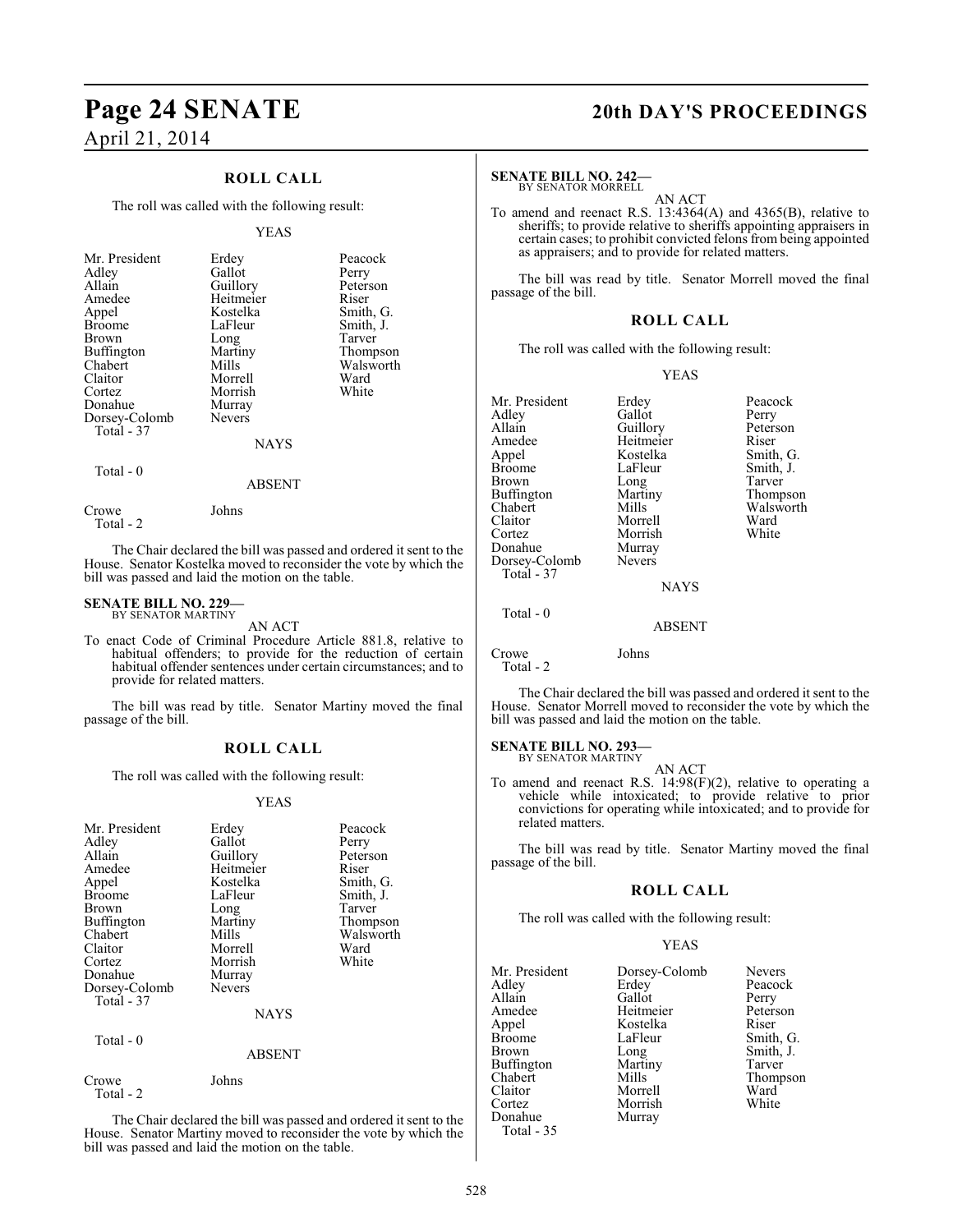### **20th DAY'S PROCEEDINGS Page 25 SENATE**

### NAYS

Total - 0

ABSENT

Crowe Johns<br>
Guillory Walsw Walsworth Total - 4

The Chair declared the bill was passed and ordered it sent to the House. Senator Martiny moved to reconsider the vote by which the bill was passed and laid the motion on the table.

### **SENATE BILL NO. 302—** BY SENATOR MILLS

AN ACT

To amend and reenact R.S. 40:1299.53, relative to persons who may consent to surgical or medical treatment; to provide relative to an adult friend of certain patients; to provide relative to circumstances where no person is reasonably available to consent for the patient; to provide relative to physician discretion; to provide for certain terms, conditions, and procedures; to provide for certain immunity; and to provide for related matters.

### **Floor Amendments**

Senator Martiny sent up floor amendments.

### **SENATE FLOOR AMENDMENTS**

Amendments proposed by Senator Martiny on behalf of the Legislative Bureau to Engrossed Senate Bill No. 302 by Senator Mills

AMENDMENT NO. 1 On page 2, line 11, following "**person**" and before "**through**" change "**to consent in Paragraphs (1)**" to "**listed in Paragraphs (2)**"

AMENDMENT NO. 2 On page 2, line 12, following "**Subsection**" and before "**,**" insert "**to consent**"

AMENDMENT NO. 3 On page 3, line 13, following "**under**" and before "**(A)**" change "**Subsection**" to "**Paragraphs**"

AMENDMENT NO. 4 On page 4, line 7, change "**Subsection**" to "**Paragraphs**"

AMENDMENT NO. 5 On page 4, line 11, following "**documented**" and before "**effort**" change "**good faith**" to "**good-faith**"

AMENDMENT NO. 6 On page 4, line 14, change "**Subsection**" to "**Paragraphs**"

AMENDMENT NO. 7 On page 4, line 26, change "**Subsection**" to "**Paragraphs**"

AMENDMENT NO. 8 On page 5, line 13, change "**Subsection**" to "**Paragraphs**"

AMENDMENT NO. 9 On page 5, line 16, following "**R.S.**" and before "**1299.39**" insert "**40:**"

AMENDMENT NO. 10 On page 5, line 22, following "**C**" and before "**,**" change "**above**" to "**of this Section**"

AMENDMENT NO. 11 On page 6, line 5, following "**R.S.**" and before "**1299.39**" insert "**40:**"

# April 21, 2014

AMENDMENT NO. 12

On page 6, line 14, following "**R.S.**" and before "**1299.39**" insert "**40:**"

On motion of Senator Martiny, the amendments were adopted.

The bill was read by title. Senator Mills moved the final passage of the amended bill.

### **ROLL CALL**

The roll was called with the following result:

YEAS

Mr. President Erdey Peacock<br>Adley Gallot Perry Adley Gallot Perry<br>Allain Guillory Peterson Allain Guillory Peter<br>Amedee Heitmeier Riser Amedee Heitmeier<br>Appel Kostelka Appel Kostelka Smith, G. Broome LaFleur Smith, J.<br>Brown Long Tarver Long Tarver<br>
Martiny Thompson Buffington Martin<br>Chabert Mills Chabert Mills Mills Walsworth<br>Claitor Morrell Ward Claitor Morrell Ward Morrish<br>Murray Donahue Murray<br>Dorsey-Colomb Nevers Dorsey-Colomb Total - 37 **NAYS** 

ABSENT

Crowe Johns Total - 2

Total - 0

The Chair declared the amended bill was passed, ordered reengrossed and sent to the House. Senator Mills moved to reconsider the vote by which the bill was passed and laid the motion on the table.

### **SENATE BILL NO. 330—** BY SENATOR CLAITOR

AN ACT

To enact Chapter 36 of Title 40 of the Louisiana Revised Statutes of 1950, comprised of R.S. 40:2901 and 2902, and R.S. 14:322.1, relative to the use and regulation of unmanned aircraft; to enact the "Deterrence of Reconnaissance Over Noncriminal Entities Act"; to create the crime of illegal use of unmanned aircraft to capture images and wireless data; to provide definitions; to provide exceptions; to provide criminal and civil penalties; to provide relative to the use of unmanned aircraft by law enforcement agencies; to provide reporting requirements; and to provide for related matters.

### **Floor Amendments**

Senator Martiny sent up floor amendments.

### **SENATE FLOOR AMENDMENTS**

Amendments proposed by Senator Martiny on behalf of the Legislative Bureau to Engrossed Senate Bill No. 330 by Senator Claitor

AMENDMENT NO. 1 On page 2, line 1, change "**real**" to "**immovable**"

AMENDMENT NO. 2 On page 2, lines 6-7, change "**Paragraph (A)(1) of this Section**" to "**Paragraph (1) of this Subsection**"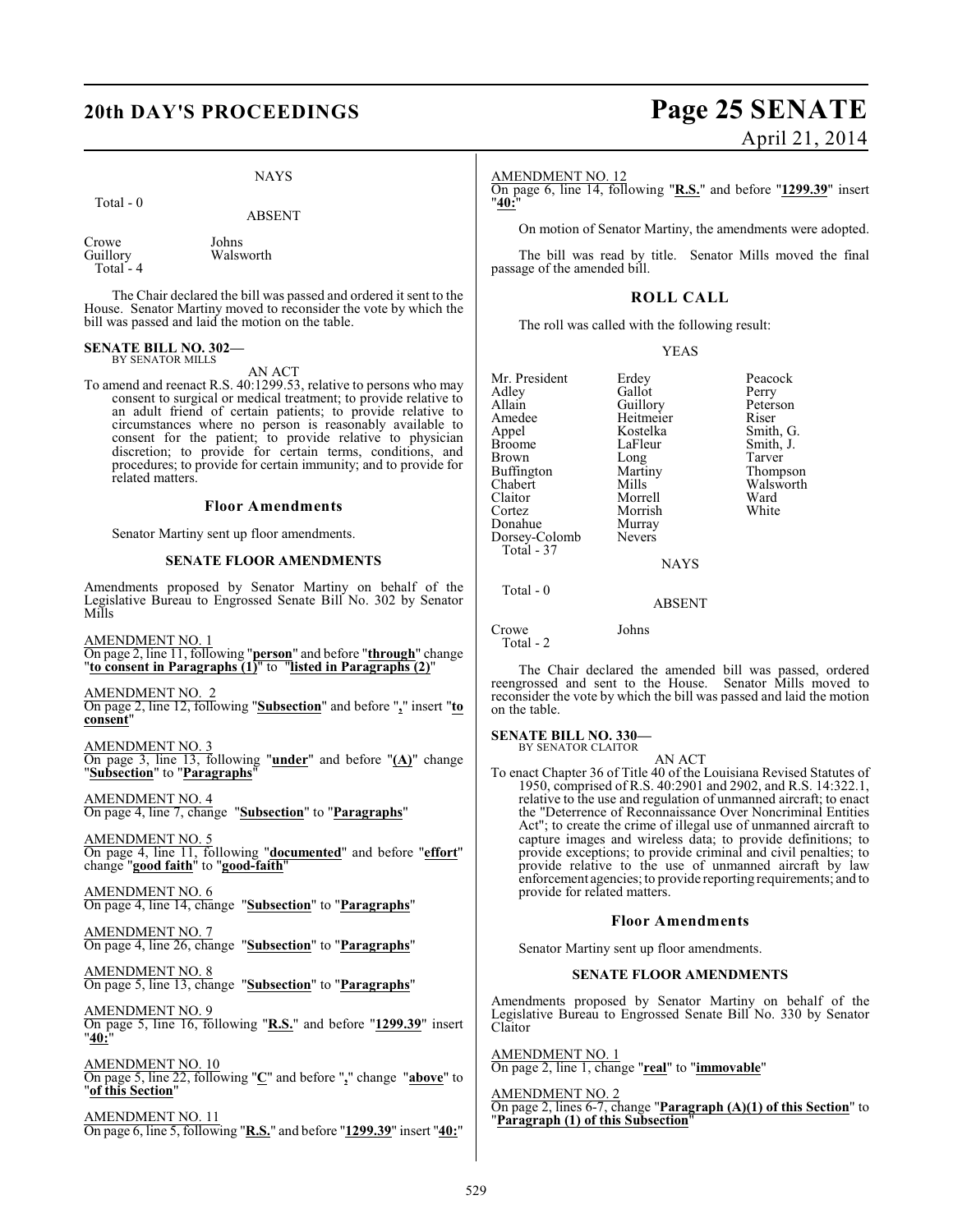# **Page 26 SENATE 20th DAY'S PROCEEDINGS**

### April 21, 2014

### AMENDMENT NO. 3 On page 2, line 9, change "**Paragraph (A)(1) of this Section**" to "**Paragraph (1) of this Subsection**"

AMENDMENT NO. 4 On page 2, line 11, change "**A**" to "**B**"

AMENDMENT NO. 5 On page 2, line 16, change "**real**" to "**immovable**"

AMENDMENT NO. 6 On page 3, line 13, change "**real**" to "**immovable**"

AMENDMENT NO. 7 On page 4, line 3, following "**private**" and before "**property**" insert "**immovable**"

AMENDMENT NO. 8 On page 4, line 22, change "**real**" to "**immovable**"

AMENDMENT NO. 9 On page 6, line 9, change "**real**" to "**immovable**"

AMENDMENT NO. 10 On page 6, line 17, change "**episode**" to "**occurrence**"

AMENDMENT NO. 11 On page 6, line 25, change "**real**" to "**immovable**"

AMENDMENT NO. 12 On page 6, line 26, change "**real**" to "**immovable**"

On motion of Senator Martiny, the amendments were adopted.

### **Floor Amendments**

Senator Allain proposed the following amendments.

### **SENATE FLOOR AMENDMENTS**

Amendments proposed by Senator Allain to Engrossed Senate Bill No. 330 by Senator Claitor

### AMENDMENT NO. 1

On page 5, between lines 5 and 6, insert the following:

"**(18) If the image captured is used solely in a generally accepted agricultural operation as defined in R.S. 3:3602(5) or solely in conjunction with a research program or initiative conducted by a public institution of higher education relative to agriculture.**"

On motion of Senator Allain, the amendments were adopted.

### **Floor Amendments**

Senator Claitor proposed the following amendments.

### **SENATE FLOOR AMENDMENTS**

Amendments proposed by Senator Claitor to Engrossed Senate Bill No. 330 by Senator Claitor

### AMENDMENT NO. 1

On page 5, between lines 5 and 6, insert the following:

"**(18)(a) If the image is captured for the sole purpose of news gathering or news programming by a radio or television station or by a newspaper, printed or electronic.**

**(b) For the purposes of this Paragraph:**

**(i) "News gathering" means to obtain, broadcast, or publish information about a current news event or subject.**

**(ii) "Newspaper" means a newspaper that has been published for a minimum of one year and is a member of a statewide or national press association.**"

Senator Claitor moved the adoption of the amendments.

Senator Perry objected.

### **ROLL CALL**

The roll was called with the following result:

### YEAS

Adley Claitor<br>Buffington Mills

**NAYS** 

Mr. President Gallot Perry<br>Allain Guillory Peters Allain Guillory Peterson<br>Amedee Heitmeier Riser Amedee Heitmeier<br>
Appel LaFleur Appel LaFleur Smith, G.<br>Broome Long Smith, J. Broome Long Smith, J.<br>Brown Martiny Tarver Brown Martiny<br>
Chabert Morrell Chabert Morrell Walsworth Donahue Murray<br>Dorsey-Colomb Nevers Dorsey-Colomb<br>Erdey Total - 31

Buffington Total - 4

Peacock

Morrish Ward<br>
Murray White

### ABSENT

Crowe Kostelka<br>Johns Thompso **Thompson** Total - 4

The Chair declared the amendments were rejected.

The bill was read by title. Senator Claitor moved the final passage of the amended bill.

### **ROLL CALL**

The roll was called with the following result:

### YEAS

| Allain<br>Amedee<br>Buffington<br>Chabert<br>Claitor<br><b>Total - 15</b>                  | Cortez<br>Donahue<br>Guillory<br>Mills<br>Peacock<br><b>NAYS</b>                         | Perry<br>Riser<br>Smith, G.<br>Thompson<br>White                         |
|--------------------------------------------------------------------------------------------|------------------------------------------------------------------------------------------|--------------------------------------------------------------------------|
| Mr. President<br>Adlev<br>Appel<br>Broome<br>Brown<br>Dorsey-Colomb<br>Erdey<br>Total - 21 | Gallot<br>Heitmeier<br>LaFleur<br>Long<br>Martiny<br>Morrell<br>Morrish<br><b>ABSENT</b> | Murray<br>Nevers<br>Peterson<br>Smith, J.<br>Tarver<br>Walsworth<br>Ward |
| Crowe<br>Total - 3                                                                         | Johns                                                                                    | Kostelka                                                                 |
|                                                                                            | The Chair declared the emended bill feiled to nego                                       |                                                                          |

The Chair declared the amended bill failed to pass.

### **Notice of Reconsideration**

Senator Claitor moved to reconsider on the next Legislative Day the vote by which the amended bill failed to pass.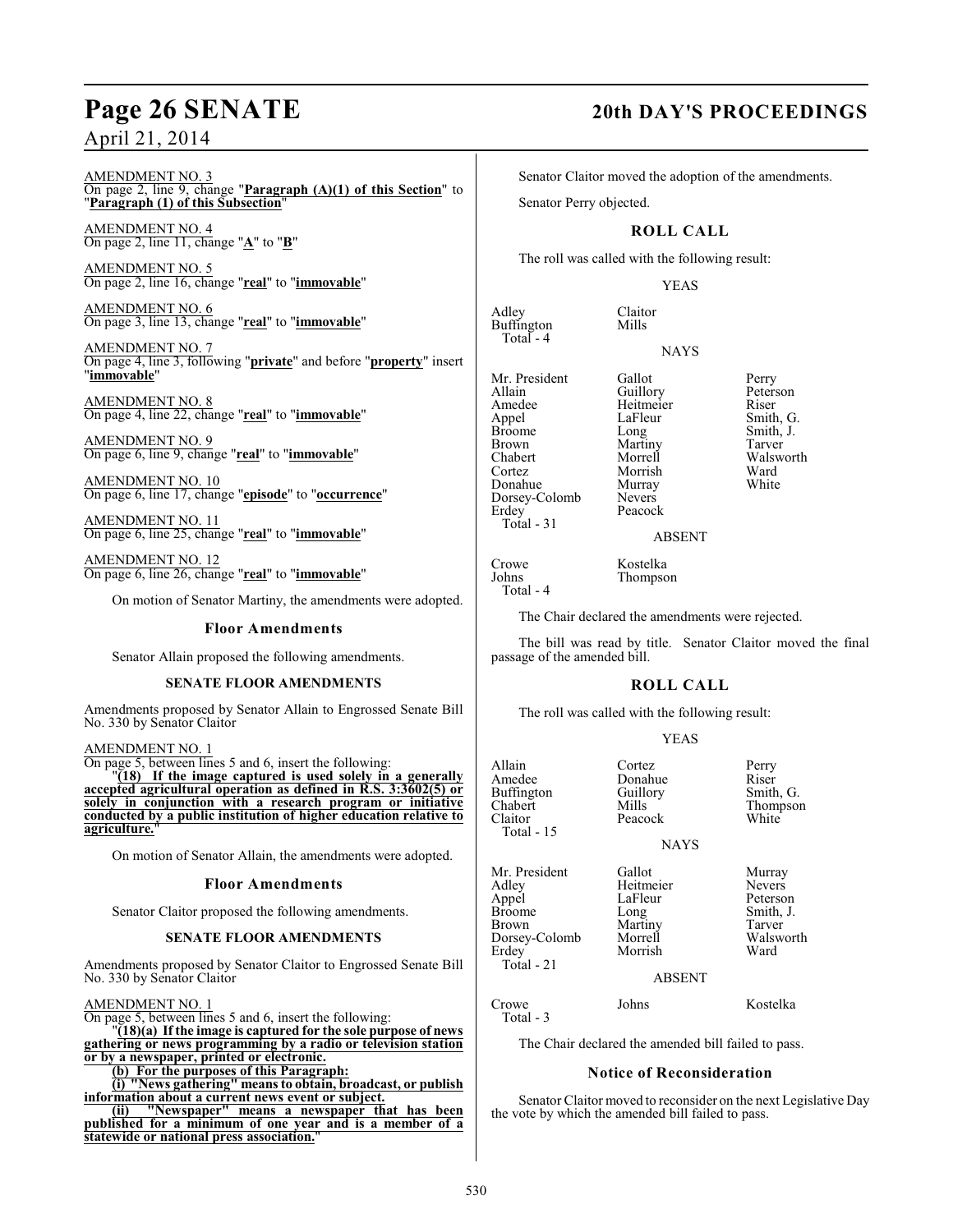### **SENATE BILL NO. 332—**

BY SENATOR MORRISH AND REPRESENTATIVE MONTOUCET AN ACT

To enact R.S. 44:24, relative to public records; to provide for an exception to public records for bidding documents for a project for public work until bids on such project are opened; and to provide for related matters.

The bill was read by title. Senator Morrish moved the final passage of the bill.

### **ROLL CALL**

The roll was called with the following result:

### YEAS

| Mr. President<br>Adley<br>Allain<br>Amedee<br>Appel<br><b>Broome</b><br>Brown<br>Buffington<br>Chabert<br>Claitor<br>Cortez<br>Donahue<br>Total - 35 | Dorsey-Colomb<br>Gallot<br>Guillory<br>Heitmeier<br>LaFleur<br>Long<br>Martiny<br>Mills<br>Morrell<br>Morrish<br>Murray<br><b>Nevers</b> | Peacock<br>Perry<br>Peterson<br>Riser<br>Smith, G.<br>Smith, J.<br>Tarver<br>Thompson<br>Walsworth<br>Ward<br>White |
|------------------------------------------------------------------------------------------------------------------------------------------------------|------------------------------------------------------------------------------------------------------------------------------------------|---------------------------------------------------------------------------------------------------------------------|
|                                                                                                                                                      | <b>NAYS</b>                                                                                                                              |                                                                                                                     |
| Total - 0                                                                                                                                            | <b>ABSENT</b>                                                                                                                            |                                                                                                                     |
| $\sim$                                                                                                                                               | $T = 1$                                                                                                                                  |                                                                                                                     |

Crowe Johns

Total - 4

The Chair declared the bill was passed and ordered it sent to the House. Senator Morrish moved to reconsider the vote by which the bill was passed and laid the motion on the table.

### **SENATE BILL NO. 341—** BY SENATOR DONAHUE

AN ACT

To amend and reenact R.S. 40:4.13, relative to water systems; to provide for water system regulations; to provide for the promulgation of rules and regulations; and to provide for related matters.

### **Floor Amendments**

Senator Martiny sent up floor amendments.

Kostelka

### **SENATE FLOOR AMENDMENTS**

Amendments proposed by Senator Martiny on behalf of the Legislative Bureau to Engrossed Senate Bill No. 341 by Senator Donahue

### AMENDMENT NO. 1

On page 2, lines 12-13, change "Great Lakes and Upper Mississippi Board of State Sanitary Engineers" to "**Great Lakes-Upper Mississippi River Board of State and Provincial Public Health and Environmental Managers**"

On motion of Senator Martiny, the amendments were adopted.

The bill was read by title. Senator Donahue moved the final passage of the amended bill.

# **20th DAY'S PROCEEDINGS Page 27 SENATE** April 21, 2014

### **ROLL CALL**

The roll was called with the following result:

### YEAS

| Mr. President     | Erdey         | <b>Nevers</b> |
|-------------------|---------------|---------------|
| Adley             | Gallot        | Peacock       |
| Allain            | Guillory      | Perry         |
| Appel             | Heitmeier     | Peterson      |
| <b>Broome</b>     | Kostelka      | Riser         |
| Brown             | LaFleur       | Smith, G.     |
| <b>Buffington</b> | Long          | Smith, J.     |
| Chabert           | Martiny       | Tarver        |
| Claitor           | Mills         | Thompson      |
| Cortez            | Morrell       | Walsworth     |
| Donahue           | Morrish       | Ward          |
| Dorsey-Colomb     | Murray        | White         |
| Total $-36$       |               |               |
|                   | <b>NAYS</b>   |               |
| Total - 0         |               |               |
|                   | <b>ABSENT</b> |               |
|                   |               |               |

Amedee Crowe Johns Total - 3

The Chair declared the amended bill was passed, ordered reengrossed and sent to the House. Senator Donahue moved to reconsider the vote by which the bill was passed and laid the motion on the table.

### **SENATE BILL NO. 353—** BY SENATOR PEACOCK

AN ACT

To enact R.S. 44:4(48), relative to public records; to exempt certain jury selection records from public records; to exempt personal information of jurors from public records; and to provide for related matters.

On motion of Senator Peacock, the bill was read by title and returned to the Calendar, subject to call.

### **Rules Suspended**

Senator Murray asked for and obtained a suspension of the rules to revert to the Morning Hour.

### **Message from the House**

### **CONCURRING IN SENATE CONCURRENT RESOLUTIONS**

### April 21, 2014

To the Honorable President and Members of the Senate:

I am directed to inform your honorable body that the House of Representatives has finally concurred in the following Senate Concurrent Resolutions:

#### **SENATE CONCURRENT RESOLUTION NO. 86—** BY SENATOR MORRELL

A CONCURRENT RESOLUTION

To commend Mary Phaline Williams for her years of exemplary service as an administrative assistant to The Honorable Dennis R. Bagneris Sr., Judge of the Fourth Circuit Court of Appeals, Division C.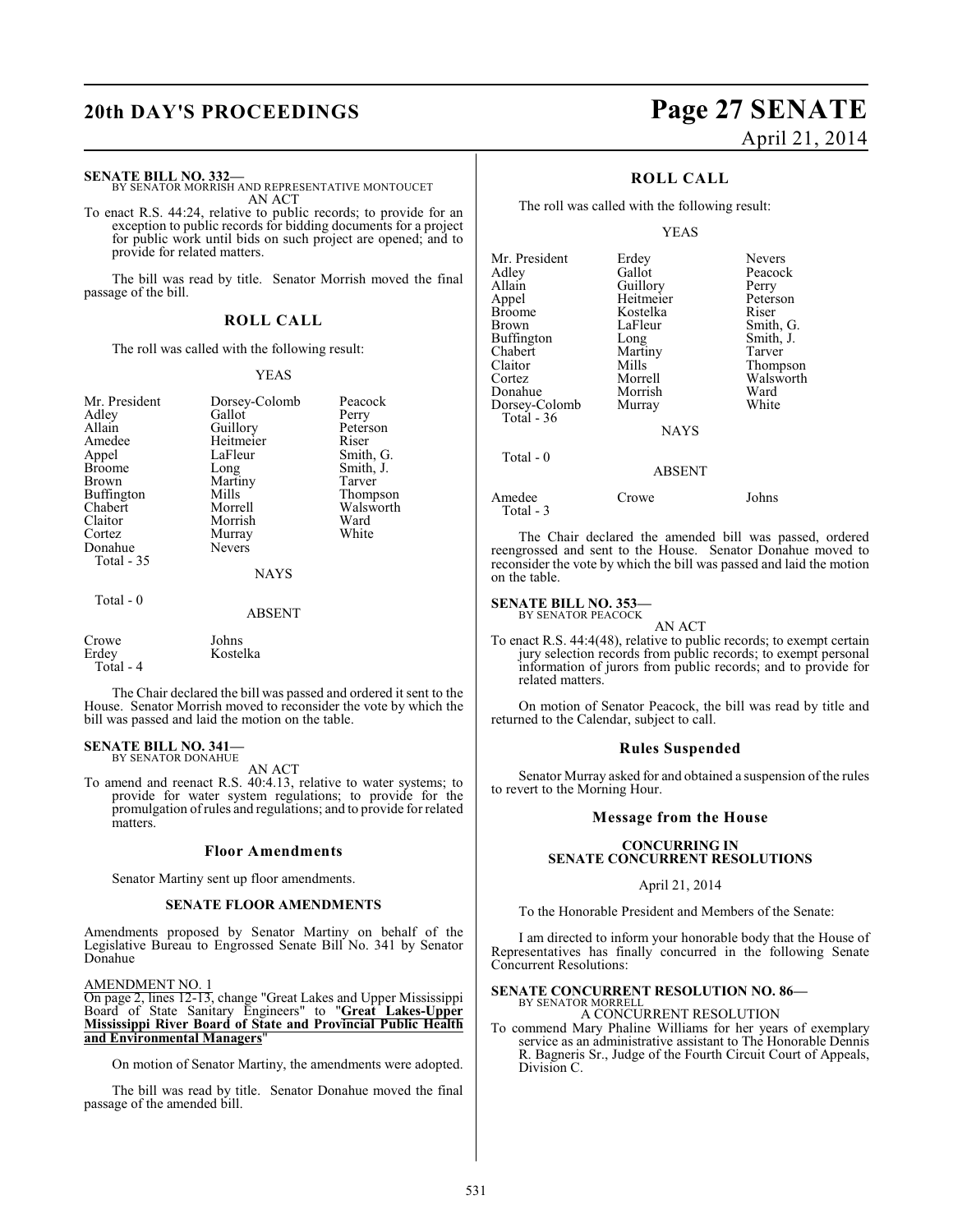Reported without amendments.

Respectfully submitted, ALFRED W. SPEER Clerk of the House of Representatives

### **Introduction of Senate Resolutions**

**SENATE RESOLUTION NO. 73—**<br>BY SENATORS CLAITOR, BROOME AND DORSEY-COLOMB A RESOLUTION

To commend and congratulate Sue Turner on being selected to receive the George Rodrigue Lifetime Cultural Achievement Award at the 2014 Louisiana Culture Awards and to recognize her many achievements and contributions.

The resolution was read by title and placed on the Calendar for a second reading.

## **SENATE RESOLUTION NO. 74—** BY SENATOR CLAITOR

A RESOLUTION

To commend and congratulate Kris Cangelosi on being selected to receive the Art Leadership Award at the 2014 Louisiana Culture Awards and to recognize her many achievements and contributions.

The resolution was read by title and placed on the Calendar for a second reading.

**SENATE RESOLUTION NO. 75—**

BY SENATORS GUILLORY AND PERRY A RESOLUTION

To commend, recognize, and welcome Canadian visitors in Louisiana to take part in the celebration of the twenty-fifth anniversary of the twinning of the communities of Dieppe in Acadia in New Brunswick and Carencro.

The resolution was read by title and placed on the Calendar for a second reading.

# **SENATE RESOLUTION NO. 76—** BY SENATOR DORSEY-COLOMB

A RESOLUTION

To express the sincere condolences of the Senate of the Legislature of Louisiana upon the death of Randy Dale Lamana, East Baton Rouge Parish School Board member.

The resolution was read by title and placed on the Calendar for a second reading.

### **Introduction of**

### **Senate Concurrent Resolutions**

### **SENATE CONCURRENT RESOLUTION NO. 91—**

BY SENATOR MARTINY A CONCURRENT RESOLUTION

To request the Department of Revenue to study the effects of exempting communications networks from certain taxes and to report its findings to the legislature.

The resolution was read by title and placed on the Calendar for a second reading.

### **SENATE CONCURRENT RESOLUTION NO. 92—** BY SENATOR JOHN SMITH

A CONCURRENT RESOLUTION

To urge and request the governor of Louisiana to express support of the United States Armed Services Active Duty, Reserve Component and National Guard; to recognize the impact of the military on Louisiana's economy; to resource adequately those efforts designed to protect and promote the missions, quality of life and economic viability of Louisiana's military installation and defense communities.

### **Page 28 SENATE 20th DAY'S PROCEEDINGS**

The resolution was read by title and placed on the Calendar for a second reading.

### **Message from the House**

### **ASKING CONCURRENCE IN HOUSE BILLS AND JOINT RESOLUTIONS**

### April 21, 2014

To the Honorable President and Members of the Senate:

I am directed to inform your honorable body that the House of Representatives has finally passed and asks your concurrence in the following House Bills and Joint Resolutions:

| HB No. 171 | <b>HB</b> No. 988 | $HB$ No. 5       |
|------------|-------------------|------------------|
| HB No. 38  | HB No. 39         | <b>HB</b> No. 61 |
| HB No. 87  | HB No. 495        | HB No. 553       |

HB No. 584

Respectfully submitted, ALFRED W. SPEER Clerk of the House of Representatives

### **House Bills and Joint Resolutions on First Reading**

**HOUSE BILL NO. 5—** BY REPRESENTATIVE PEARSON

AN ACT

To amend and reenact R.S. 11:1821(B) and (G), relative to the board of trustees of the Municipal Employees' Retirement System; to provide relative to the composition of the board with respect to elected members; to provide relative to service as an elected trustee; to provide restrictions relative to board composition; and to provide for related matters.

The bill was read by title and placed on the Calendar for a second reading.

### **HOUSE BILL NO. 38—**

BY REPRESENTATIVE PEARSON AN ACT

To amend and reenact R.S. 11:441(A)(2)(b), 461(B)(3)(b), 726(B), 761(A)(3) and (4), 765(A) and (B)(1), 780, 783(A)(3)(a), 786(A)(2) and (3), 802, 1141(A), 1142, and 1147(C)(4) and to enact R.S. 11:441(A)(2)(c), 461(B)(3)(c), 761(A)(5), and 786(A)(4), relative to retirement eligibility for certain new hires in the Louisiana State Employees' Retirement System, the Teachers' Retirement System of Louisiana, and the Louisiana School Employees' Retirement System; to establish new retirement eligibility for certain members hired on or after July 1, 2014; to provide relative to disability retirements; to provide for technical corrections; and to provide for related matters.

The bill was read by title and placed on the Calendar for a second reading.

### **HOUSE BILL NO. 39—**

BY REPRESENTATIVE PEARSON AN ACT

To enact R.S. 11:1456.1(E), relative to Back-Deferred Retirement Option Plan in the Louisiana Assessors' Retirement Fund; to provide relative to lump-sum distributions from such plan; to authorize transfers to a third-party provider; to provide relative to contracts to manage such funds; to provide relative to the rights, duties, and obligations of participants, providers, the fund, and the state; and to provide for related matters.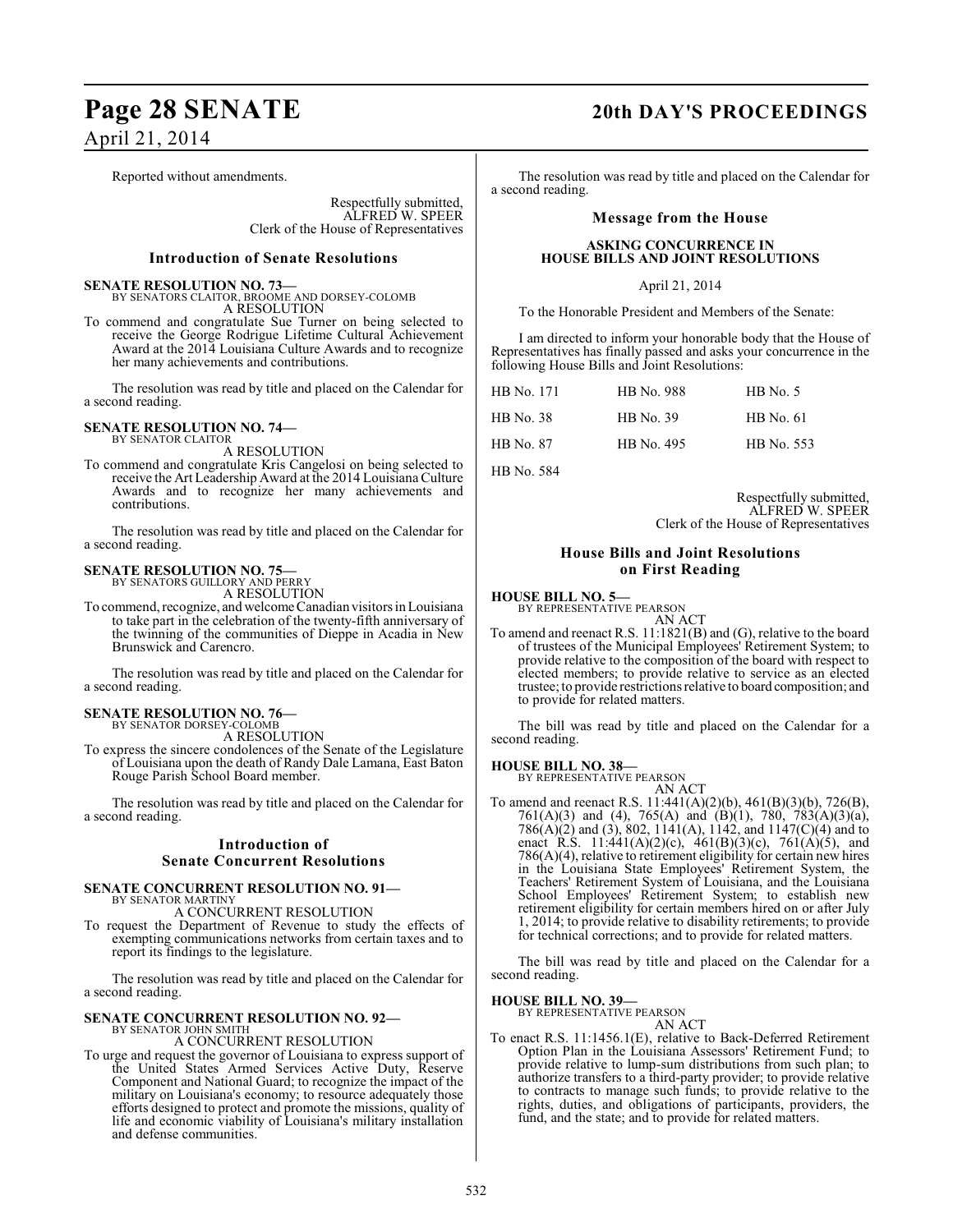### **20th DAY'S PROCEEDINGS Page 29 SENATE** April 21, 2014

The bill was read by title and placed on the Calendar for a second reading.

### **HOUSE BILL NO. 61—** BY REPRESENTATIVE POPE

AN ACT

To amend and reenact R.S. 13:5554.2(C)(2) and  $(G)(1)(a)$ , relative to the Livingston Parish Retired Employees' Insurance Fund; to provide relative to the administration of the Livingston Parish Retired Employees' Insurance Fund; to provide for the investment of fund monies; to provide for members of the investment advisory board; and to provide for related matters.

The bill was read by title and placed on the Calendar for a second reading.

# **HOUSE BILL NO. 87—** BY REPRESENTATIVE DANAHAY

AN ACT

To amend and reenact R.S. 11:1732(13) and (14) and to enact R.S. 11:1751(F), relative to the Municipal Employees' Retirement System; to provide relative to definitions for the system; to provide relative to contemporaneous employment by more than one participating employer; to provide relative to creditable service for such employment; and to provide for related matters.

The bill was read by title and placed on the Calendar for a second reading.

### **HOUSE BILL NO. 171—** BY REPRESENTATIVE PEARSON

AN ACT

To enact R.S.  $17:81(X)$  and  $3996(B)(34)$ , relative to public school employers; to require governing authorities of public schools to offer their employees the opportunity to participate in the state deferred compensation plan; and to provide for related matters.

The bill was read by title and placed on the Calendar for a second reading.

### **HOUSE BILL NO. 495—**

BY REPRESENTATIVE ADAMS

AN ACT

To amend and reenact R.S. 40:1563.1(A), relative to the authority of certain officials to conduct investigations and make arrests; to add simple arson of a religious building to the list of offenses for which a fire marshal and other officials may conduct investigations and make arrests; and to provide for related matters.

The bill was read by title and placed on the Calendar for a second reading.

### **HOUSE BILL NO. 553—** BY REPRESENTATIVE HAVARD

AN ACT

To amend and reenact R.S. 28:54(D)(2), relative to judicial commitment fees; to increase the maximum court costs for judicial commitment procedures when the costs are paid from funds appropriated to the judiciary; and to provide for related matters.

The bill was read by title and placed on the Calendar for a second reading.

### **HOUSE BILL NO. 584—** BY REPRESENTATIVE PUGH

AN ACT

To enact R.S. 33:4712.16, relative to Tangipahoa Parish; to authorize the governing authority of the parish of Tangipahoa to name a building in honor of a living person; and to provide for related matters.

The bill was read by title and placed on the Calendar for a second reading.

### **HOUSE BILL NO. 988—**

BY REPRESENTATIVE SCHRODER AN ACT

To amend and reenact R.S. 17:24.4(E), relative to education standards and curriculum; to authorize public school governing authorities to develop and implement curriculum, content, and methodology for required subjects instead of implementing curriculum, content, and methodology recommended by the state Department of Education or the State Board of Elementary and Secondary Education; and to provide for related matters.

The bill was read by title and placed on the Calendar for a second reading.

### **Message from the House**

### **ASKING CONCURRENCE IN HOUSE CONCURRENT RESOLUTIONS**

### April 21, 2014

To the Honorable President and Members of the Senate:

I am directed to inform your honorable body that the House of Representatives has finally passed and asks your concurrence in the following House Concurrent Resolutions:

| <b>HCR No. 99</b>  | <b>HCR No. 102</b> | <b>HCR No. 103</b> |
|--------------------|--------------------|--------------------|
| <b>HCR No. 104</b> | <b>HCR No. 105</b> | <b>HCR No. 106</b> |

Respectfully submitted, ALFRED W. SPEER Clerk of the House of Representatives

### **House Concurrent Resolutions on First Reading**

#### **HOUSE CONCURRENT RESOLUTION NO. 99—** BY REPRESENTATIVE HARRISON A CONCURRENT RESOLUTION

To urge and request the Louisiana State Board of Medical Examiners to study the problem of over-prescribing of pain medication by physicians and to report findings and recommendations to the legislative committees on health and welfare.

The resolution was read by title and placed on the Calendar for a second reading.

### **HOUSE CONCURRENT RESOLUTION NO. 102—** BY REPRESENTATIVE JOHNSON

A CONCURRENT RESOLUTION

To urge and request the office of conservation, Department of Natural Resources, to study and review the statutes and the department's rules, regulations, and orders providing for the plugging and abandonment of wells.

The resolution was read by title and placed on the Calendar for a second reading.

**HOUSE CONCURRENT RESOLUTION NO. 103—** BY REPRESENTATIVES HONORE AND JAMES AND SENATOR **GALLOT** A CONCURRENT RESOLUTION

### To commend Cameron Murray upon achieving the rank of Eagle Scout.

The resolution was read by title and placed on the Calendar for a second reading.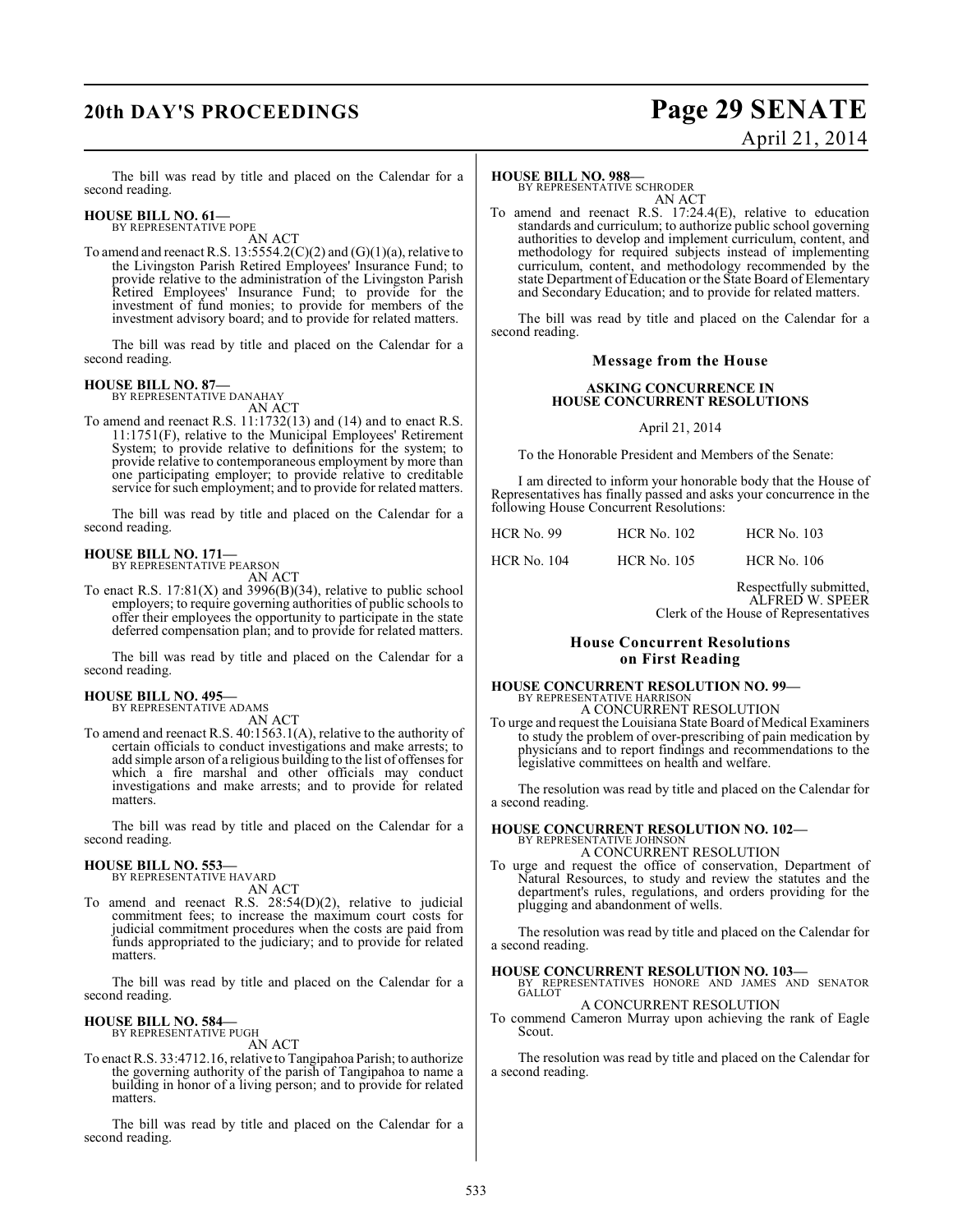## **Page 30 SENATE 20th DAY'S PROCEEDINGS**

### April 21, 2014

### **HOUSE CONCURRENT RESOLUTION NO. 104—**

BY REPRESENTATIVE LORUSSO A CONCURRENT RESOLUTION

To urge and request the Louisiana Department of Insurance to study the feasibility of providing a discount on motor vehicle liability insurance premiums to retired members of the armed forces and to report its findings to the legislative committees on insurance.

The resolution was read by title and placed on the Calendar for a second reading.

# **HOUSE CONCURRENT RESOLUTION NO. 105—** BY REPRESENTATIVE HOFFMANN

A CONCURRENT RESOLUTION

To commend the surgeon general of the United States upon the fiftieth anniversary of the issuance of the Surgeon General's Report on Smoking and Health.

The resolution was read by title and placed on the Calendar for a second reading.

### **HOUSE CONCURRENT RESOLUTION NO. 106—** BY REPRESENTATIVE NORTON

A CONCURRENT RESOLUTION

To acknowledge and commemorate the historic milestones in healthcare reform that our nation has reached since the enactment of the Affordable Care Act in 2010.

The resolution was read by title and placed on the Calendar for a second reading.

### **Rules Suspended**

Senator LaFleur asked for and obtained a suspension of the rules to take up at this time:

### **Introduction of Senate Resolutions**

Senator LaFleur asked for and obtained a suspension of the rules to read Senate Resolutions a first and second time.

# **SENATE RESOLUTION NO. 77—** BY SENATOR LAFLEUR

A RESOLUTION

To commend President Scott Cowen and Tulane University for a tradition of academic excellence and to designate Tuesday, April 22, 2014, as Tulane University Day at the Louisiana Legislature.

On motion of Senator LaFleur the resolution was read by title and adopted.

### **Message to the Secretary of State**

### **SIGNED SENATE CONCURRENT RESOLUTIONS**

### April 17, 2014

To the Honorable Secretary of State:

The President of the Senate and the Speaker of the House of Representatives have signed the following Senate Concurrent Resolutions:

### **SENATE CONCURRENT RESOLUTION NO. 49—** BY SENATOR CROWE

A CONCURRENT RESOLUTION

To commend and congratulate Kalani Brown of Salmen High School in Slidell for being named the 2013-2014 Gatorade Louisiana Girls Basketball Player of the Year.

### **SENATE CONCURRENT RESOLUTION NO. 50—**

BY SENATOR CROWE AND REPRESENTATIVES CROMER AND PEARSON

### A CONCURRENT RESOLUTION

To commend and congratulate the Salmen High School of Slidell LadySpartan basketball team on winning its second consecutive Class 4A state championship.

**SENATE CONCURRENT RESOLUTION NO. 51—**<br>BY SENATORS ALLAIN, ADLEY, ALARIO, AMEDEE, APPEL, BROOME, BROOM, UFFINGTON, CHABERT, CLAITOR, CORTEZ, CROWE,<br>DONAHUE, DORSEY-COLOMB, ERDEY, GALLOT, GUILLORY,<br>HEITMEIER, JOHNS, KOSTELK A CONCURRENT RESOLUTION

To express the sincere and heartfelt condolences of the Legislature of Louisiana upon the death of Louisiana statesman, The Honorable Patrick T. Caffery Sr., and to recognize his years of service to the Legislature of Louisiana, the Congress of the United States, and the state of Louisiana.

## **SENATE CONCURRENT RESOLUTION NO. 52—**<br>BY SENATOR CORTEZ AND REPRESENTATIVE STUART BISHOP

A CONCURRENT RESOLUTION

To recognize May 2014 as Amyotrophic Lateral Sclerosis Awareness Month and to memorialize the Congress of the United States to enact legislation to provide additional funding for research in order to find a treatment and cure for amyotrophic lateral sclerosis.

### **SENATE CONCURRENT RESOLUTION NO. 56—** BY SENATOR CLAITOR

A CONCURRENT RESOLUTION

To commend and to congratulate Donna Lamonte of Baton Rouge upon receipt of the Presidential Award for Excellence in Mathematics and Science Teaching and to recognize her many contributions to education and the teaching profession.

# **SENATE CONCURRENT RESOLUTION NO. 58—**<br>BY SENATOR GALLOT AND REPRESENTATIVE SHADOIN

A CONCURRENT RESOLUTION

To commend Tom Thompson on his retirement and for twenty years of meritorious and dedicated service as the chairman of Lincoln Parish Fire Protection District No. 1.

# **SENATE CONCURRENT RESOLUTION NO. 59—** BY SENATOR DONAHUE AND REPRESENTATIVE TIM BURNS

A CONCURRENT RESOLUTION

To commend and congratulate Amanda Warren of Mandeville upon receipt of the Presidential Award for Excellence in Mathematics and Science Teaching and to recognize her many contributions to education and the teaching profession.

# **SENATE CONCURRENT RESOLUTION NO. 60—** BY SENATOR CLAITOR AND REPRESENTATIVE GREENE

A CONCURRENT RESOLUTION

To commend and congratulate Clement Mubungirwa on his amazing accomplishments and recognize his achievements and to urge and request the Louisiana High School Athletic Association to grant a hardship or waive its age eligibility requirements to allow Clement Mubungirwa to participate in LHSAA sports programs in the 2014-2015 school year.

### **SENATE CONCURRENT RESOLUTION NO. 61—** BY SENATOR CLAITOR

A CONCURRENT RESOLUTION

To express the sincere condolences of the Legislature of Louisiana upon the death of Dale Ketelson and record for posterity the enduring appreciation of the citizens of Louisiana for his outstanding contributions to and achievements in college and high school wrestling.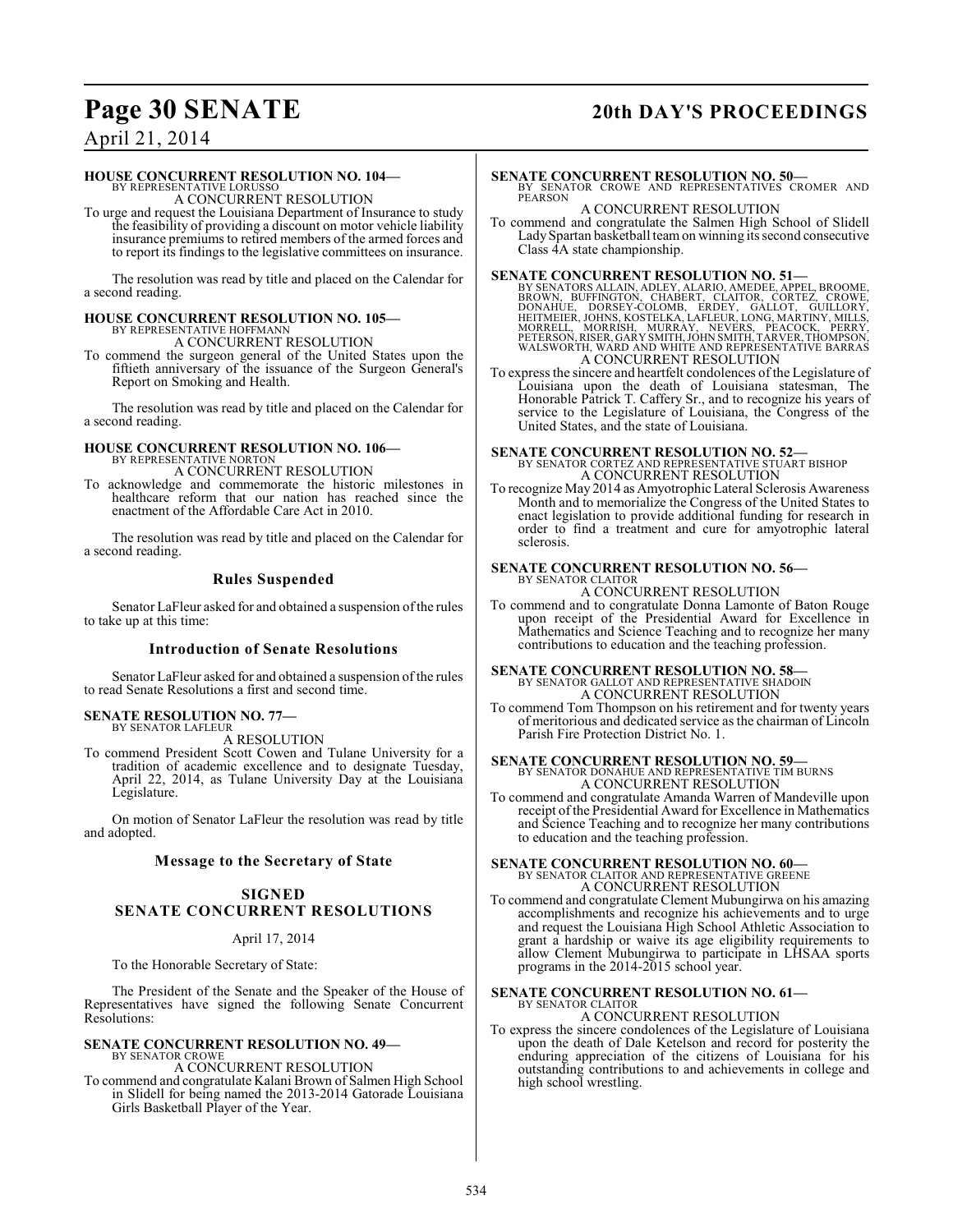# **20th DAY'S PROCEEDINGS Page 31 SENATE**

# April 21, 2014

**SENATE CONCURRENT RESOLUTION NO. 65—**

BY SENATOR CHABERT A CONCURRENT RESOLUTION

To designate November of each year as Culinary Careers Awareness Month in support of raising awareness of the culinary profession and the opportunities available to youth.

**SENATE CONCURRENT RESOLUTION NO. 66-**<br>BY SENATORS ALARIO, ADLEY, ALLAIN, AMEDEE, APPEL, BROWNE, BROWN, BUFFINGTON, CHABERT, CLAITOR, CORTEZ, CROWE,<br>DONAHUE, DORSEY-COLOMB, ERDEY, GALICOT, GUILLORY, SHETTMEIER, JOHNS, KOST

To commend LouisianaChildren.org and its partner programs, Child Advocacy Centers of Louisiana, the Louisiana Court Appointed Special Advocates Association, and Prevent Child Abuse Louisiana for their efforts to bring education and awareness to the issues of child abuse and abandonment through the "GEAUX BLUE FOR KIDS!" campaign and to recognize Tuesday, April 15, 2014, as "GEAUX BLUE FOR KIDS!" Day at the Louisiana State Capitol.

**SENATE CONCURRENT RESOLUTION NO. 67—**<br>BY SENATORS ALARIO, ADLEY, ALLAIN, AMEDEE, APPEL, BROOME, BROOM, UFFINGTON, CHABERT, CLAITOR, CORTEZ, CROWE,<br>DONAHUE, DORSEY-COLOMB, ERDEY, GALLOT, GUILLORY,<br>HEITMEIER, JOHNS, KOSTELK AND TALBOT

### A CONCURRENT RESOLUTION

To express the sincere and heartfelt condolences of the Legislature of Louisiana upon the passing of a beloved gentleman, renowned real estate businessman, community activist, and former member of both the Louisiana House of Representatives and the Louisiana State Senate, the Honorable Francis E. "Hank" Lauricella, and to celebrate a life well spent in service to the betterment of the state of Louisiana.

**SENATE CONCURRENT RESOLUTION NO. 68**<br>BY SENATORS NEVERS, ADLEY, ALARIO, ALLAIN, AMEDEE, APPEL, BROOME, BROWN, BUFFINGTON, CHABERT, CLAITOR, CORTEZ,<br>CROWE, DONAHUE, DORSEY-COLOMB, ERDEY, GALLOT, GUILLORY, HEITMEIER, JOHNS,

To commend and congratulate Head Coach Ron Roberts and the Southeastern Louisiana University Lions Football Team for an outstanding season, garnering its first conference championship since 1961, and for its grand showing at the first-ever trip to the Football Championship Subdivision Playoffs.

**SENATE CONCURRENT RESOLUTION NO. 76—**<br>BY SENATOR JOHNS AND REPRESENTATIVE DANAHAY AND<br>SENATOR JOHN SMITH AND REPRESENTATIVE KLECKLEY A CONCURRENT RESOLUTION

To commend and congratulate the city of Sulphur, Louisiana, its citizenry, and public officials, on the celebration of its Centennial.

#### **SENATE CONCURRENT RESOLUTION NO. 70—** BY SENATOR GARY SMITH AND REPRESENTATIVE MILLER A CONCURRENT RESOLUTION

To commend and congratulate the Destrehan Lady Wildcats for an outstanding and historic season and on reaching the state championship game.

### **SENATE CONCURRENT RESOLUTION NO. 72—** BY SENATOR THOMPSON

### A CONCURRENT RESOLUTION

To express the sincere and heartfelt condolences of the Legislature of Louisiana upon the death of Tallulah mayor Eddie Beckwith Jr.

**SENATE CONCURRENT RESOLUTION NO. 74—**<br>BY SENATORS WHITE, ADLEY, ALARIO, ALLAIN, AMEDEE, APPEL,<br>BROOME, BROWE, DORSEY-COLOMB, ERDEY, GALLOT, GUILLORY,<br>CROWE, DONAHUE, DORSEY-COLOMB, ERDEY, GALLOT, GUILLORY, HEITMEIER, JOHNS, KOSTELKA, LAFLEUR, LONG, MARTINY, MILLS,<br>MORRELL, MORRISH, MURRAY, NEVERS, PEACOCK, PERRY,<br>PETERSON,RISER, GARY SMITH, JOHN SMITH,TARVER,THOMPSON,<br>WALSWORTH AND WARD AND REPRESENTATIVES BROADWATER,<br>EDWARD

### A CONCURRENT RESOLUTION

To commend the Southeastern Louisiana University Football Team for setting a single season school record for victories.

### **SENATE CONCURRENT RESOLUTION NO. 80—** BY SENATOR BROOME A CONCURRENT RESOLUTION

To commend Susan G. Komen for the Cure and its Louisiana Affiliates for its work to increase life expectancy and the improvement in the quality of life in local communities through the delivery of breast cancer education, screening, treatment, and research, and to recognize April 29, 2014, as Susan G. Komen Day at the Louisiana Legislature.

**SENATE CONCURRENT RESOLUTION NO. 82—**<br>BY SENATORS WHITE, DONAHUE, ERDEY AND NEVERS AND<br>REPRESENTATIVES BROADWATER, EDWARDS, PUGH AND SIMON A CONCURRENT RESOLUTION

To commend the Southeastern Louisiana University womens soccer team, the Lady Lions, for earning a National Collegiate Athletic Association (NCAA) Tournament bid.

> Respectfully submitted, GLENN A. KOEPP Secretary of the Senate

### **Privilege Report of the Committee on Senate and Governmental Affairs**

### **ENROLLMENTS**

Senator Amedee, Chairman on behalf of the Committee on Senate and Governmental Affairs, submitted the following report:

### April 17, 2014

To the President and Members of the Senate:

I am directed by your Committee on Senate and Governmental Affairs to submit the following report:

The following Senate Resolutions have been properly enrolled: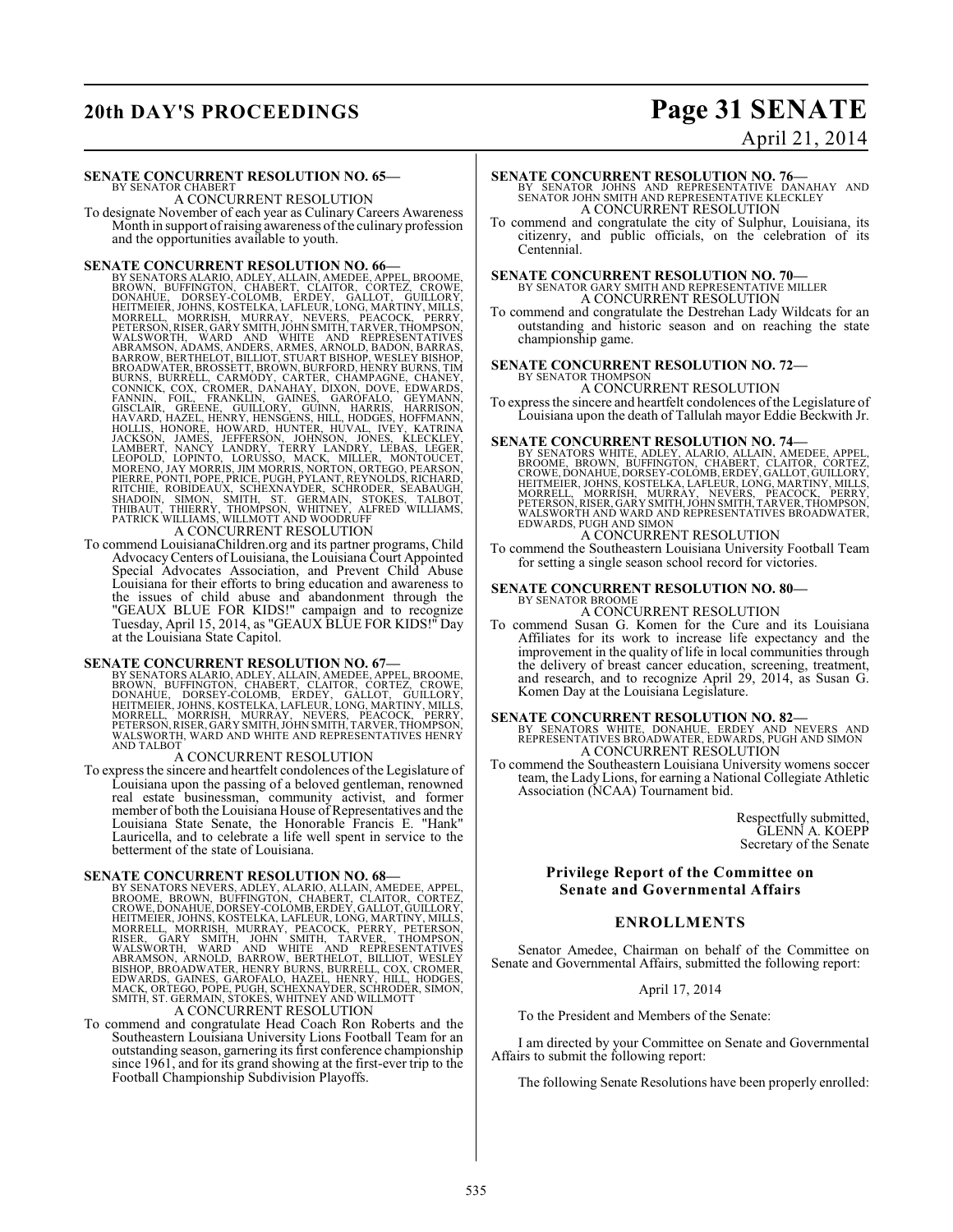### **Page 32 SENATE 20th DAY'S PROCEEDINGS**

### April 21, 2014

### **SENATE RESOLUTION NO. 13—** BY SENATOR DORSEY-COLOMB

A RESOLUTION

To urge and request that the Department of Transportation and Development incorporate an East Washington Street exit plan for Interstate 10 in Baton Rouge, Louisiana, into its road design plan.

### **SENATE RESOLUTION NO. 56—** BY SENATOR LONG

A RESOLUTION

To commend the Natchitoches Central High School Chiefs boys basketball team upon winning the 2014 Class 5A state championship.

### **SENATE RESOLUTION NO. 58—** BY SENATOR CLAITOR

A RESOLUTION

To commend the Brusly High School Panthers wrestling team on winning its third consecutive Division III state championship title.

### **SENATE RESOLUTION NO. 59—**

BY SENATOR CLAITOR A RESOLUTION

To commend Trevor Schermer of Brusly High School, four-time individual state wrestling champion.

## **SENATE RESOLUTION NO. 60—** BY SENATORS JOHNS AND JOHN SMITH

A RESOLUTION

To commend and congratulate the city of Sulphur, Louisiana, its citizenry, and public officials, on the celebration of its Centennial.

### **SENATE RESOLUTION NO. 61—** BY SENATOR BROOME

A RESOLUTION

To commend the Volunteer Louisiana Commission upon the celebration of the twentieth anniversary of AmeriCorps.

### **SENATE RESOLUTION NO. 62—** BY SENATOR BROOME

A RESOLUTION

To recognize April 13-19, 2014, as National Minority Cancer Awareness Week and to commend Mary Bird Perkins - Our Lady of the Lake Cancer Center on holding "Fest for Life".

### **SENATE RESOLUTION NO. 29—** BY SENATOR HEITMEIER

A RESOLUTION

To direct the Department of Health and Hospitals to create a working group to develop strategies to decrease primary care utilization in emergency rooms in hospitals across Louisiana.

### **SENATE RESOLUTION NO. 41—** BY SENATOR PEACOCK

A RESOLUTION

To commend and congratulate D. Neil Granger, PhD, and his research team at the Louisiana State University Health Sciences Center Shreveport upon receipt of the extraordinary clinical designation as a new Center for Cardiovascular Disease and Sciences rendered by the Louisiana Board of Regents.

### **SENATE RESOLUTION NO. 43—**

BY SENATOR DORSEY-COLOMB A RESOLUTION

To recognize Monday, April 7, 2014, as LSU Day at the State Capitol.

### **SENATE RESOLUTION NO. 38—** BY SENATOR GUILLORY

A RESOLUTION

To commend posthumously Al J. Ransome for his service to the state of Louisiana.

### **SENATE RESOLUTION NO. 39—**

BY SENATOR GARY SMITH A RESOLUTION

To commend and congratulate Brandon Oubre of Norco, a junior at Louisiana State University in Baton Rouge, on being named a Goldwater Scholar.

### **SENATE RESOLUTION NO. 44—**

BY SENATOR CORTEZ A RESOLUTION

To commend Randy K. Haynie on being honored on April 12, 2014, at the University of Louisiana Lafayette eighteenth Annual Spring Gala for his outstanding contributions to the university and to the Lafayette community.

### **SENATE RESOLUTION NO. 45—**

BY SENATOR BROOME A RESOLUTION

To recognize Tuesday, April 8, 2014, as March of Dimes Day at the Louisiana State Capitol.

**SENATE RESOLUTION NO. 46—**

BY SENATOR BROOME A RESOLUTION

To commend Alyssa Carson on her academic and other notable achievements.

### **SENATE RESOLUTION NO. 47—**

BY SENATORS HEITMEIER, MORRELL, MURRAY AND PETERSON A RESOLUTION

To commend the cheerleading squad of L.B. Landry-O. Perry Walker College and Career Preparatory High School on taking first place at the Worldwide Spirit Association Grand Nationals cheerleading competition recently held in New Orleans.

### **SENATE RESOLUTION NO. 48—**

BY SENATORS HEITMEIER, MORRELL, MURRAY AND PETERSON A RESOLUTION

To commend the L.B. Landry-O. Perry Walker Career College and Preparatory High School boys basketball team for winning the Class 4A state championship.

### **SENATE RESOLUTION NO. 49—** BY SENATOR CROWE

A RESOLUTION

To commend music and choral teacher at Bonne Ecole Elementary, Georgia Mannino, for being awarded the national Parent Teacher Association's Life Achievement Award, the highest honor given to PTA members and leaders.

### **SENATE RESOLUTION NO. 50—** BY SENATOR LONG

A RESOLUTION

To express the sincere condolences of the Senate of the Legislature of Louisiana upon the death of Ellis Spencer Martin.

# **SENATE RESOLUTION NO. 51—** BY SENATOR TARVER

### A RESOLUTION

To commend and congratulate Mrs. Helen Jewitt Amin on her fortythree-year teaching career and to recognize her extraordinary acts of kindness in providing scholarships to many high school seniors seeking to go to college.

### **SENATE RESOLUTION NO. 52—**

BY SENATORS PETERSON, ALARIO AND WALSWORTH A RESOLUTION

To commend and congratulate Jacquelyn Brechtel Clarkson for over twenty-four years of dedicated public service representing the city of New Orleans as a district councilmember, state representative, and councilmember-at-large.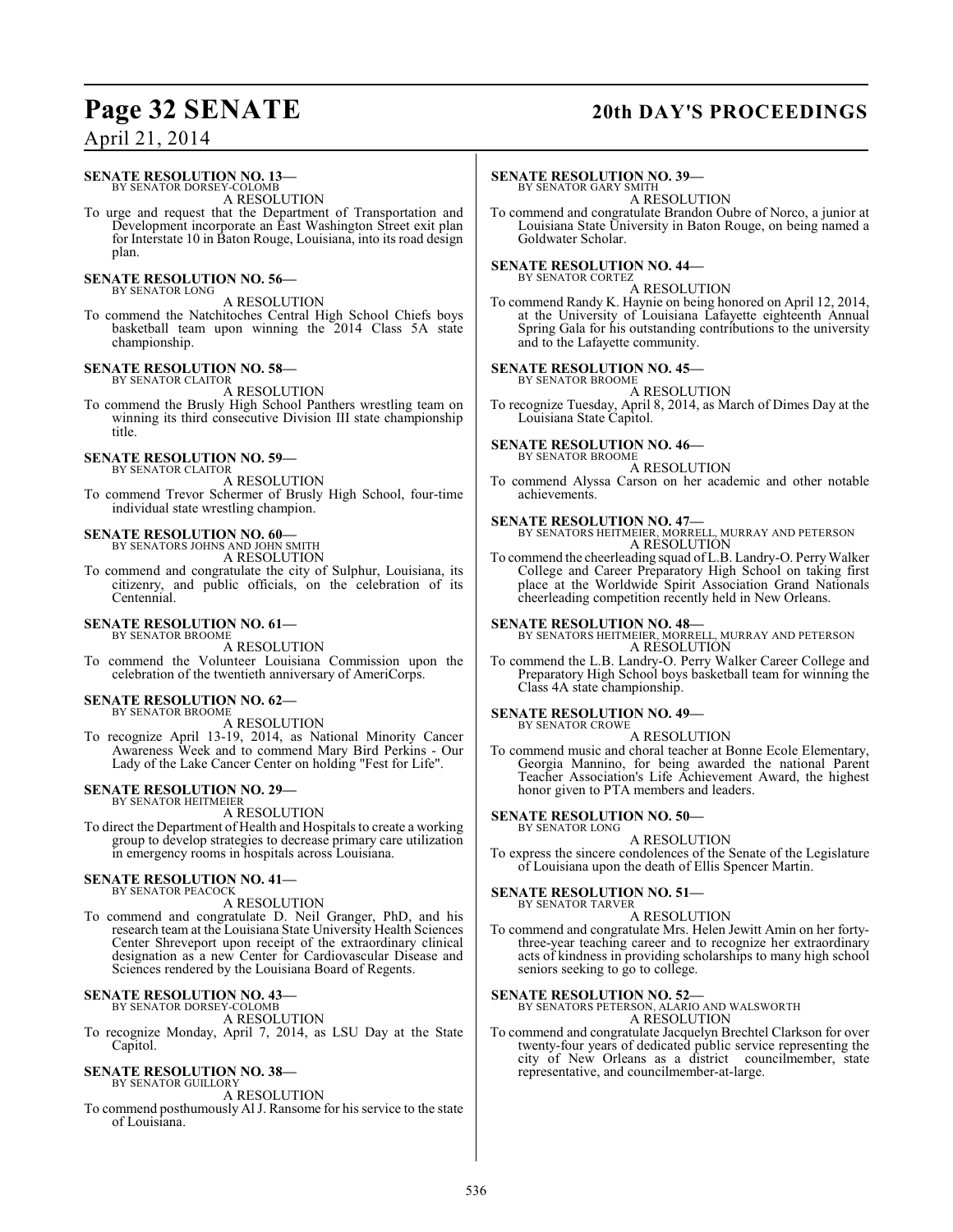### **20th DAY'S PROCEEDINGS Page 33 SENATE** April 21, 2014

### **SENATE RESOLUTION NO. 53—** BY SENATOR ALARIO

A RESOLUTION

To recognize April 16, 2014, as National Multiple Sclerosis Society Public Policy Conference Day at the Capitol and to encourage efforts to inform Louisianians about multiple sclerosis and efforts that help bring us closer to a world free of MS.

**SENATE RESOLUTION NO. 54—**

BY SENATOR WALSWORTH A RESOLUTION

To express the sincere condolences of the Senate of the Legislature of Louisiana upon the death of R. L. Hargrove.

### **SENATE RESOLUTION NO. 57—**

BY SENATOR JOHN SMITH A RESOLUTION

To commend James Evans for being selected as the Louisiana CASA Child Advocate of the Year.

> Respectfully submitted, "JODY" AMEDEE Chairman

The foregoing Senate Resolutions were signed by the President of the Senate and presented to the Secretary of State by the Secretary on April 17, 2014.

### **Message from the House**

### **SIGNED HOUSE CONCURRENT RESOLUTIONS**

### April 16, 2014

To the Honorable President and Members of the Senate:

I am directed to inform your honorable body that the Speaker of the House of Representatives has signed the following House Concurrent Resolutions:

### **HOUSE CONCURRENT RESOLUTION NO. 72—** BY REPRESENTATIVE LEGER A CONCURRENT RESOLUTION

To commend Keith DuRousseau, President of Keiland Construction, LLC, upon being named the Louisiana Small Business Person of the Year for 2014.

### **HOUSE CONCURRENT RESOLUTION NO. 73—** BY REPRESENTATIVE HOFFMANN AND SENATOR THOMPSON A CONCURRENT RESOLUTION

To commend CVS Caremark and Louisiana independent community pharmacies for their efforts towards reducing the rate of chronic illness associated with tobacco use by making the decision not to sell cigarettes and other tobacco products in support of the health and well-being of their customers.

### **HOUSE CONCURRENT RESOLUTION NO. 74—** BY REPRESENTATIVE HOFFMANN A CONCURRENT RESOLUTION

To commend Leopold and Joseph B. Stahl, father and son, for successfully arguing cases before the Supreme Court of the United States.

# **HOUSE CONCURRENT RESOLUTION NO. 75—** BY REPRESENTATIVE BURRELL

A CONCURRENT RESOLUTION

To commend Alpha Phi Alpha Fraternity, Incorporated, upon the celebration of its one hundred eighth anniversary as an organization and recognizes May 5, 2014, as Alpha Phi Alpha Day at the Louisiana State Capitol.

### **HOUSE CONCURRENT RESOLUTION NO. 76—** BY REPRESENTATIVE PATRICK WILLIAMS A CONCURRENT RESOLUTION

To commend the medical students of Louisiana State University Health Sciences Center Shreveport (LSU HSC-Shreveport) School of Medicine for the creation of the American Medical Student Research Journal, an innovative online academic publication.

### **HOUSE CONCURRENT RESOLUTION NO. 79—** BY REPRESENTATIVE KATRINA JACKSON A CONCURRENT RESOLUTION

To commend Ransom Rambo for his significant achievements and contributions as a Louisiana artist and to urge and request the state Department of Education and public school governing authorities to review his "Faces of Freedom" lithograph, which honors African-American heroes, to take note of its historic and educational value, and to consider incorporating it into the seventh grade curriculum for American history.

### **HOUSE CONCURRENT RESOLUTION NO. 84—** BY REPRESENTATIVES ORTEGO AND GUILLORY A CONCURRENT RESOLUTION

To commend Ben Mouton of St. Thomas More High School upon his selection as a representative of the state of Louisiana at the Hugh O'Brian World Leadership Congress in Chicago, Illinois.

and asked that the President of the Senate affix his signature to the same.

> Respectfully submitted, ALFRED W. SPEER Clerk of the House of Representatives

The House Concurrent Resolutions contained herein were signed by the President of the Senate.

### **ATTENDANCE ROLL CALL**

### PRESENT

| Mr. President<br>Adley<br>Allain<br>Amedee<br>Appel<br><b>Broome</b><br><b>Brown</b><br>Buffington<br>Chabert<br>Claitor<br>Cortez<br>Donahue<br>Dorsey-Colomb<br>Total - 37 | Erdey<br>Gallot<br>Guillory<br>Heitmeier<br>Kostelka<br>LaFleur<br>Long<br>Martiny<br>Mills<br>Morrell<br>Morrish<br>Murray<br><b>Nevers</b> | Peacock<br>Perry<br>Peterson<br>Riser<br>Smith, G.<br>Smith, J.<br>Tarver<br>Thompson<br>Walsworth<br>Ward<br>White |
|------------------------------------------------------------------------------------------------------------------------------------------------------------------------------|----------------------------------------------------------------------------------------------------------------------------------------------|---------------------------------------------------------------------------------------------------------------------|
|                                                                                                                                                                              |                                                                                                                                              |                                                                                                                     |

Crowe Johns

Total - 2

ABSENT

### **Leaves of Absence**

The following leaves of absence were asked for and granted:

Crowe 1 Day Johns 1 Day

### **Announcements**

The following committee meetings for April 22, 2014, were announced:

|                            | $9:00$ A.M. | Hainkel Room |
|----------------------------|-------------|--------------|
| Judiciary A<br>Judiciary B | 10:30 A.M.  | Room E       |
| Judiciary C                | $9:30$ A.M. | Room F       |